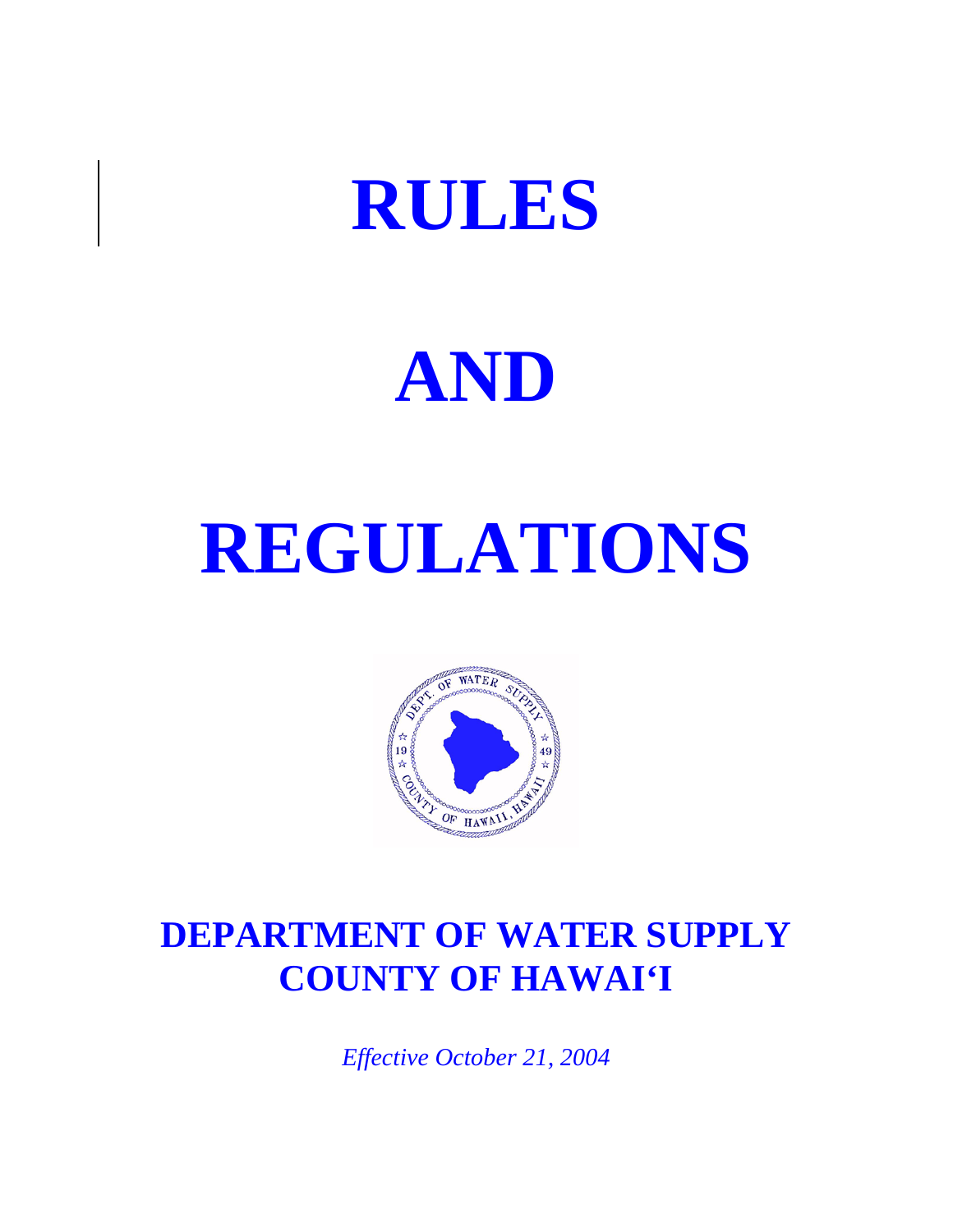## **RULES AND REGULATIONS**

 Adoption of these rules has been pursuant to the authority amended; Section 8-2(b) of the Revised Charter of the County of expressed in: Hawai'i Revised Statutes, Section 54-53, as Hawai'i; and, in accordance with procedures established and prescribed in Hawai'i Revised Statutes, Chapter 91, as amended.

*Effective October 21, 2004* 

Department of Water Supply<br>County of Hawai'i County of Hawai'i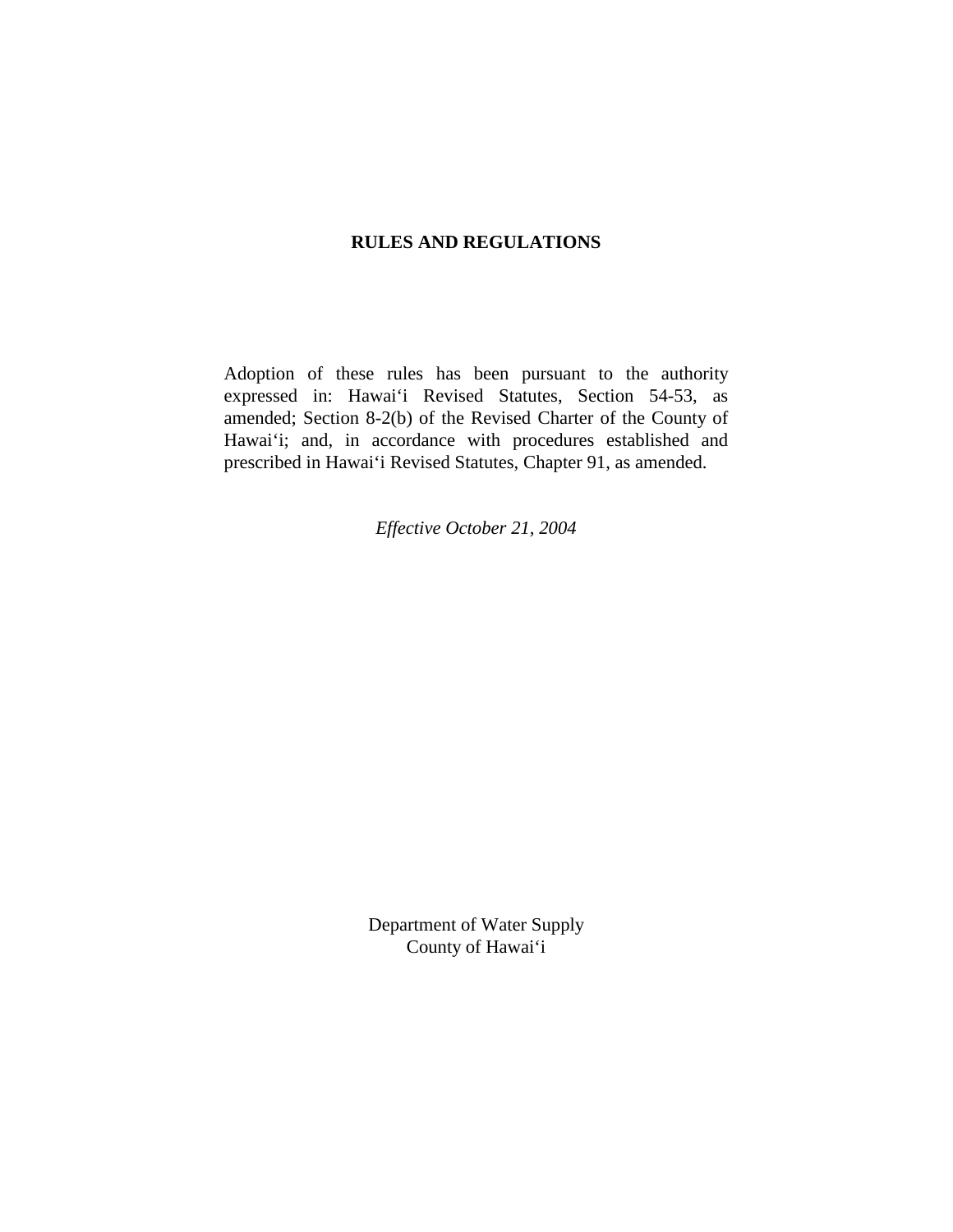|  | <b>TABLE OF CONTENTS</b> |
|--|--------------------------|
|--|--------------------------|

| <b>TABLE OF CONTENTS</b> |                                                                                    |      |
|--------------------------|------------------------------------------------------------------------------------|------|
| <b>Rule</b>              |                                                                                    | Page |
| <b>RULE 1 - GENERAL</b>  |                                                                                    | 3    |
|                          |                                                                                    |      |
| $1-2.$                   |                                                                                    |      |
|                          | <b>RULE 2 - RULES OF PRACTICE AND PROCEDURE BEFORE</b><br>THE DEPARTMENT AND BOARD | 9    |
|                          |                                                                                    |      |
| $2 - 2$ .                |                                                                                    |      |
| $2 - 3$ .                |                                                                                    |      |
| $2 - 4.$                 |                                                                                    |      |
| $2 - 5$ .                |                                                                                    |      |
|                          | <b>RULE 3 - RULES REGULATING WATER SERVICE TO CONSUMERS</b>                        | 12   |
|                          |                                                                                    |      |
| $3-2.$                   | Conservation Measures and Interruption of Water Supply 12                          |      |
| $3-3.$                   |                                                                                    |      |
| $3-4.$                   | Application for Water Service and Service Connection  14                           |      |
| $3-5.$                   |                                                                                    |      |
| $3-6.$                   |                                                                                    |      |
| $3-7.$                   |                                                                                    |      |
| $3-8.$                   |                                                                                    |      |
| $3-9.$                   |                                                                                    |      |
|                          |                                                                                    |      |
|                          |                                                                                    |      |
|                          |                                                                                    |      |
|                          | 3-13. Department's Equipment on Consumer's Premises  21                            |      |
|                          | 3-14. Damage and Accessibility to Department's Property,                           |      |
|                          |                                                                                    |      |
|                          |                                                                                    |      |
|                          |                                                                                    |      |
|                          |                                                                                    |      |
|                          |                                                                                    |      |
|                          |                                                                                    |      |
|                          |                                                                                    |      |
|                          |                                                                                    |      |
|                          |                                                                                    |      |
|                          | 1                                                                                  |      |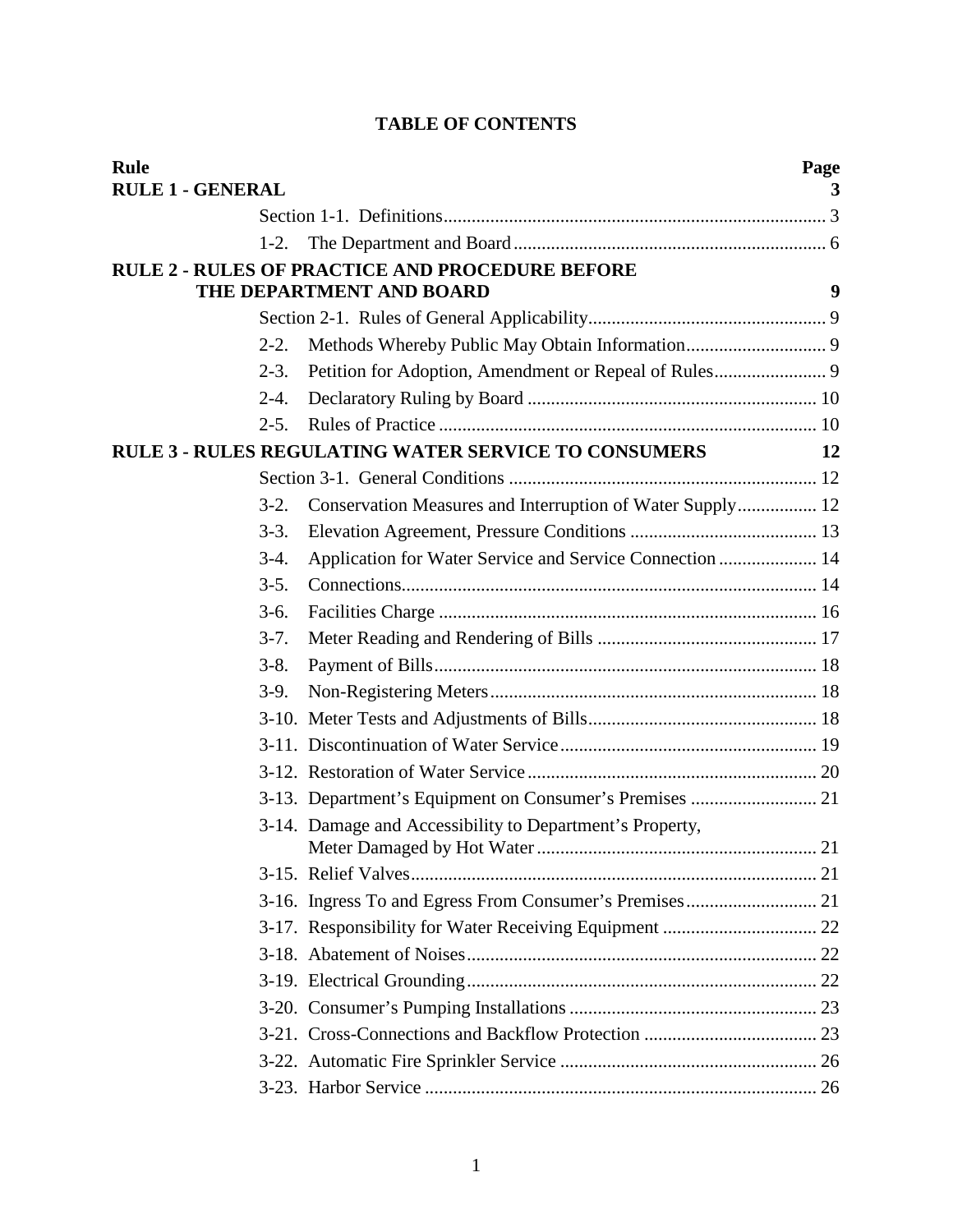# **TABLE OF CONTENTS (continued)**

| Rule                              |                                                                       | Page |
|-----------------------------------|-----------------------------------------------------------------------|------|
|                                   | 3-24. Use Of and Damage To Fire Hydrants,                             |      |
|                                   | Change In Hydrant Location, Responsibility for Maintenance            |      |
|                                   |                                                                       |      |
|                                   |                                                                       |      |
|                                   |                                                                       |      |
|                                   |                                                                       |      |
|                                   |                                                                       |      |
|                                   |                                                                       |      |
|                                   | <b>RULE 4 - RULES REGULATING WATER AND WATER SYSTEM</b>               |      |
|                                   | <b>REQUIREMENTS OF DEVELOPMENTS</b>                                   | 30   |
|                                   | Section 4-1. Availability of Water and Approval of Development Map 30 |      |
| $4-2.$                            |                                                                       |      |
| $4 - 3$ .                         |                                                                       |      |
| $4-4.$                            |                                                                       |      |
| $4-5.$                            | Materials and Construction Standards, Installation of Water Service,  |      |
|                                   |                                                                       |      |
| $4-6.$                            |                                                                       |      |
| $4-7$                             |                                                                       |      |
| $4 - 8.$                          | Preparation of Plans, Information on Plans,                           |      |
|                                   |                                                                       |      |
| $4-9.$                            | Maximum Time Limit for Review of Development Water System             |      |
|                                   |                                                                       |      |
|                                   |                                                                       |      |
|                                   |                                                                       |      |
|                                   |                                                                       |      |
|                                   |                                                                       |      |
| <b>RULE 5 - WATER COMMITMENTS</b> |                                                                       | 40   |
| <b>RULE 6 - SEVERABILITY</b>      |                                                                       | 41   |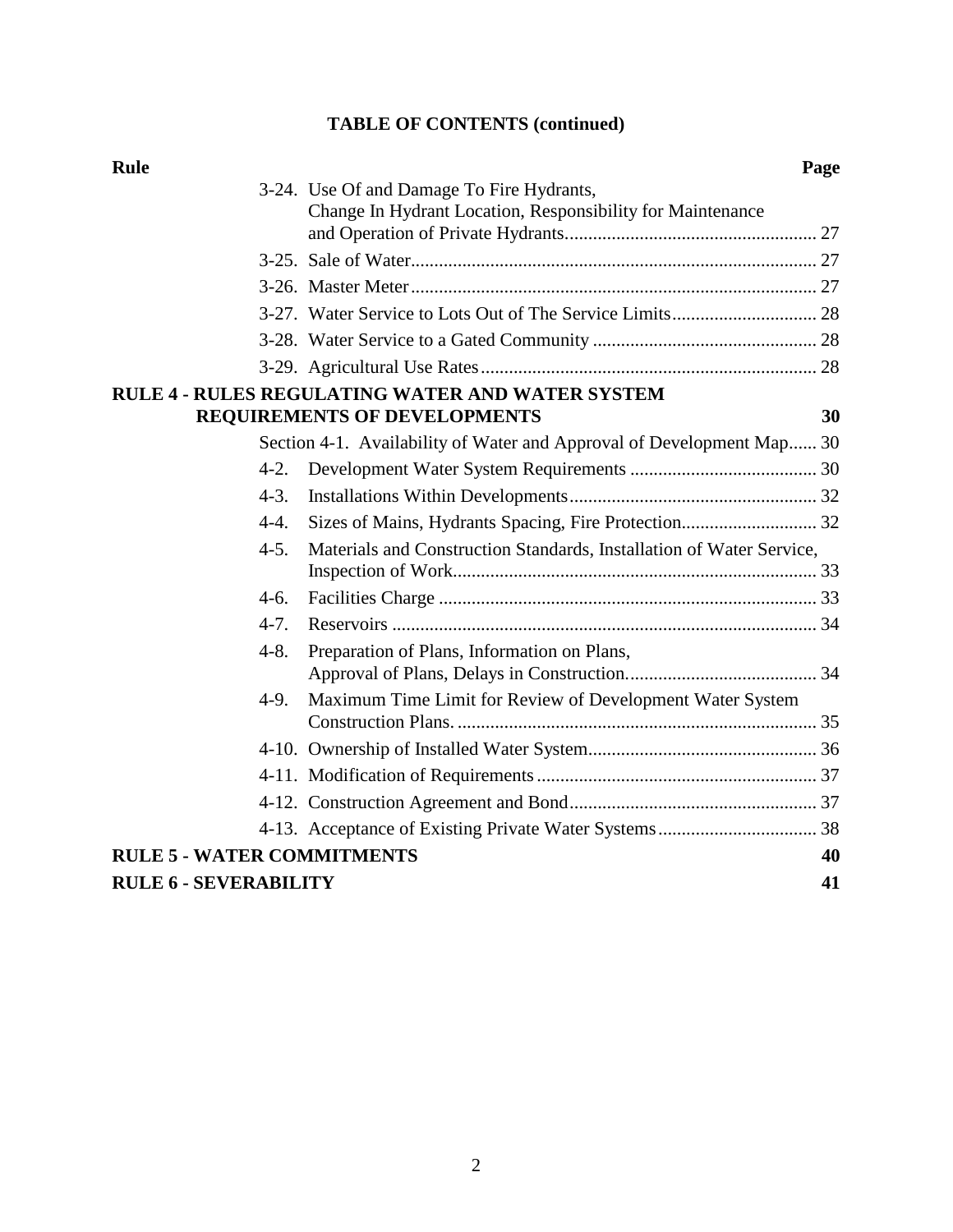# <span id="page-4-0"></span>**RULES AND REGULATIONS** OF HAWAI'I AS ADOPTED BY THE WATER BOARD OF THE COUNTY OF HAWAI'I RULES AND REGULATIONS<br>OF THE DEPARTMENT OF WATER SUPPLY OF THE COUNTY<br>OF HAWAI'I AS ADOPTED BY THE WATER BOARD OF<br>THE COUNTY OF HAWAI'I<br>RULE 1 - GENERAL

### **RULE 1 - GENERAL**

### **Section 1-1. Definitions**

For the purpose of these Rules and Regulations:

 (1) "AGENT(S)" means the person(s) authorized by the owner to act on behalf of the owner.

 (2) "AIR-GAP" means a physical break between a supply pipe and a receiving vessel. Dimension of the air gap shall be approved by the Department.

(3) "APPLICANT" means the person(s) requesting water service.

(4) "APPROVED BACKFLOW PREVENTION ASSEMBLY" means a collection of components which together as a unit, is approved for use by the Department for the prevention of backflow.

(5) "AUXILIARY WATER SUPPLY" means any water supply other than the Department's water supply.

(6) "AWWA" means the American Water Works Association.

 (7) "BACKFLOW" means a flow condition, caused by a differential in pressure, that causes the flow of water or other liquids, gases, mixtures or substances into the distributing pipes of the Department's water supply from any source or sources other than the Department's water supply source.

 (8) "BOARD" means the Water Board of the County of Hawai'i as established by the Charter of the County of Hawai'i.

 facilities charge, approved by the Board and to be paid to the Department by the developer, subdivider or consumer as their share to cover the cost of constructing a water system or portion (9) "CAPITAL ASSESSMENT FEE" means the special purpose fee, over and beyond the thereof, to provide water service to the development. Fees shall be based upon the additional number of lots, dwelling units or equivalent units in the development or on the property.

(10) "CERTIFIED GENERAL TESTER" means someone who is trained and qualified to perform testing and inspection of all backflow prevention assemblies. The tester's qualifications shall be approved and recognized by the Department.

(11) "CONSUMER" means any person(s) receiving water service from the Department.

 $(12)$  "CONTAMINANTS" means any foreign substances in the water supply which create a hazard to the public health.

 contractor's license for the appropriate work as determined by the Department and pursuant to (13) "CONTRACTOR" means a person or persons possessing a current and valid Chapter 444, Hawai'i Revised Statutes, as amended, and Chapter 8, Rules and Regulations of the Contractor License Board, State of Hawai'i, as amended.

(14) "CROSS-CONNECTION" means any actual and unprotected connection between the Department's water system and any other source or auxiliary water supply.

 (15) "DELINQUENT" means an indebtedness to the Department unpaid for 30 days from billing date.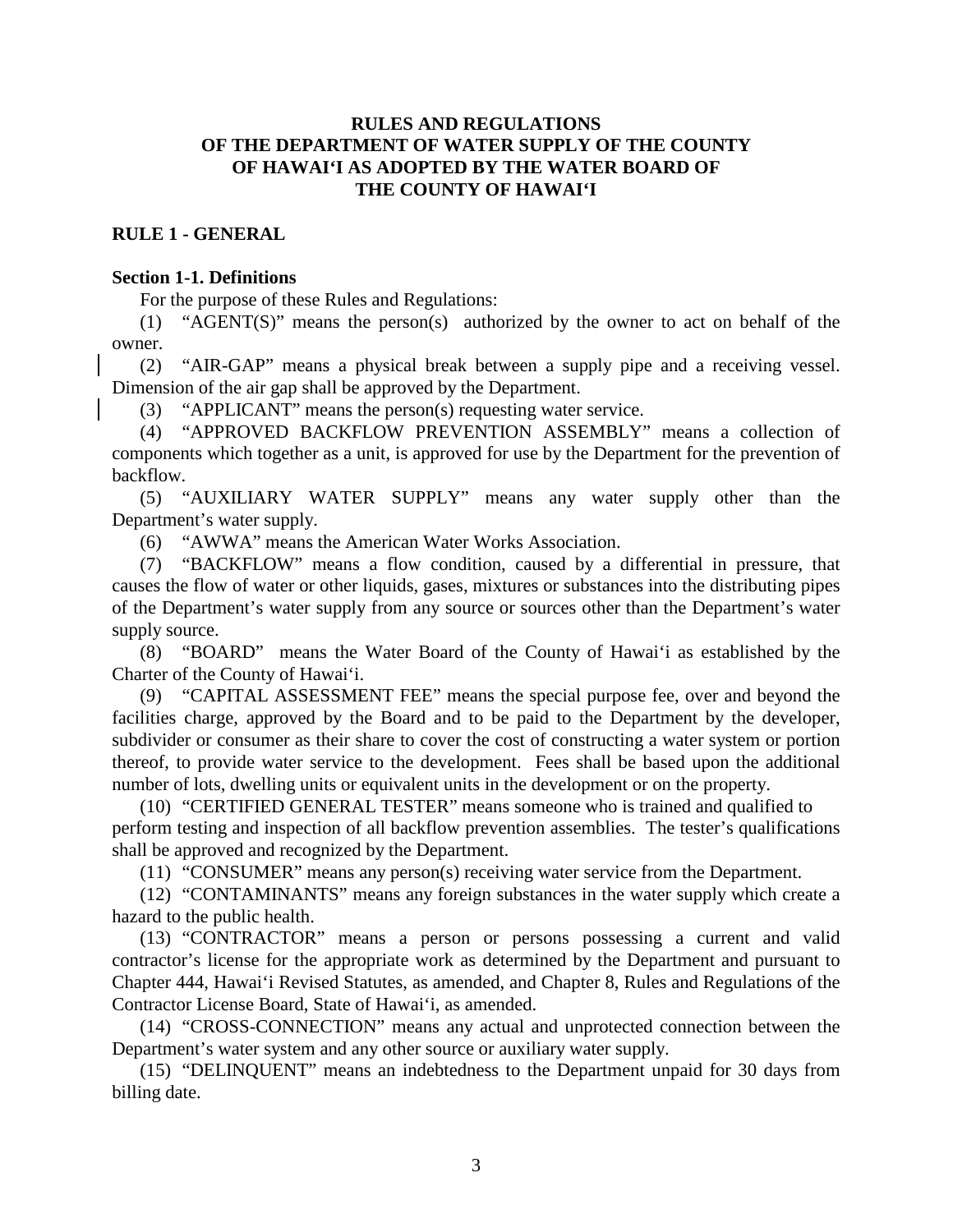(16) "DEPARTMENT" means the Department of Water Supply of the County of Hawai'i as defined by the Hawai'i County Charter.

 improve, or to construct any improvements on real property. The term shall also mean a (17) "DEVELOPER" means an owner or other person, agent or legal entity who intends to subdivider.

 shall include but not be limited to subdivisions, cluster developments, condominiums, (18) "DEVELOPMENT" means any improvement on a parcel of real property. The term commercial, and resort projects which may be further defined under the Zoning Code of the County of Hawai'i.

 (19) "DEVELOPMENT WATER SYSTEM" means the water system to and/or within any development, including but not limited to water source and treatment facilities, mains, valves, hydrants, laterals, pumps, tanks, reservoirs and all appurtenances necessary to provide water services and fire protection for such development.

(20) "DOUBLE CHECK VALVE ASSEMBLY" means an assembly incorporating two internally loaded, independently operating check valves, including resilient seated shut-off valves on each end of the assembly and test cocks for testing the water tightness of each check valve.

 the complete facilities for the cooking, sleeping and living area of a single family only and (21) "DWELLING UNIT" means one or more rooms designed for or containing or used as occupied by no more than one family.

 determined by the Department. Any fractions thereof shall be considered an additional (22) "EQUIVALENT UNIT" means anticipated maximum daily day water usage of that development divided by a maximum daily day water usage factor of 600 gallons per day or as equivalent unit. Anticipated maximum daily day water usage of the development shall be recommended by a registered engineer. Final determination shall be made by the Department.

 (23) "FACILITIES CHARGE" means the fee to be paid by a developer, subdivider or owner (in addition to the costs of service connection or service lateral) as their share of the cost of capital expenditures for the public water system and debt service payments on bonds issued to finance such capital expenditures. The fee is based on the maximum size of the meter and type of service the service lateral can support or by the number of lots, dwelling units or equivalent units in the development, whichever cost is larger.

(24) "GATED COMMUNITY" means a development serviced by a public water system within a private road or easement whose access is restricted.

 (25) "MAIN" or "MAINLINE" means the Department's supply or distribution pipe to which service laterals are connected.

(26) "MANAGER" means the person appointed by the Board as the administrative head of the Department.

(27) "MULTIPLE DWELLING" means a building containing two (2) or more dwelling units.

(28) "OWNER" means the person(s) possessing legal title to the property.

 (29) "PARTY" means each person named and or admitted as a party, or properly seeking and entitled as of right to be admitted as a party, in any proceeding before the Board.

(30) "PERSON(S)" includes individuals, partnerships, corporations, associations, trusts, estates, or public or private organizations of any character other than the Department or Board.

(31) "POLLUTANTS" means any foreign substance in the water supply which does not create a hazard to the public health.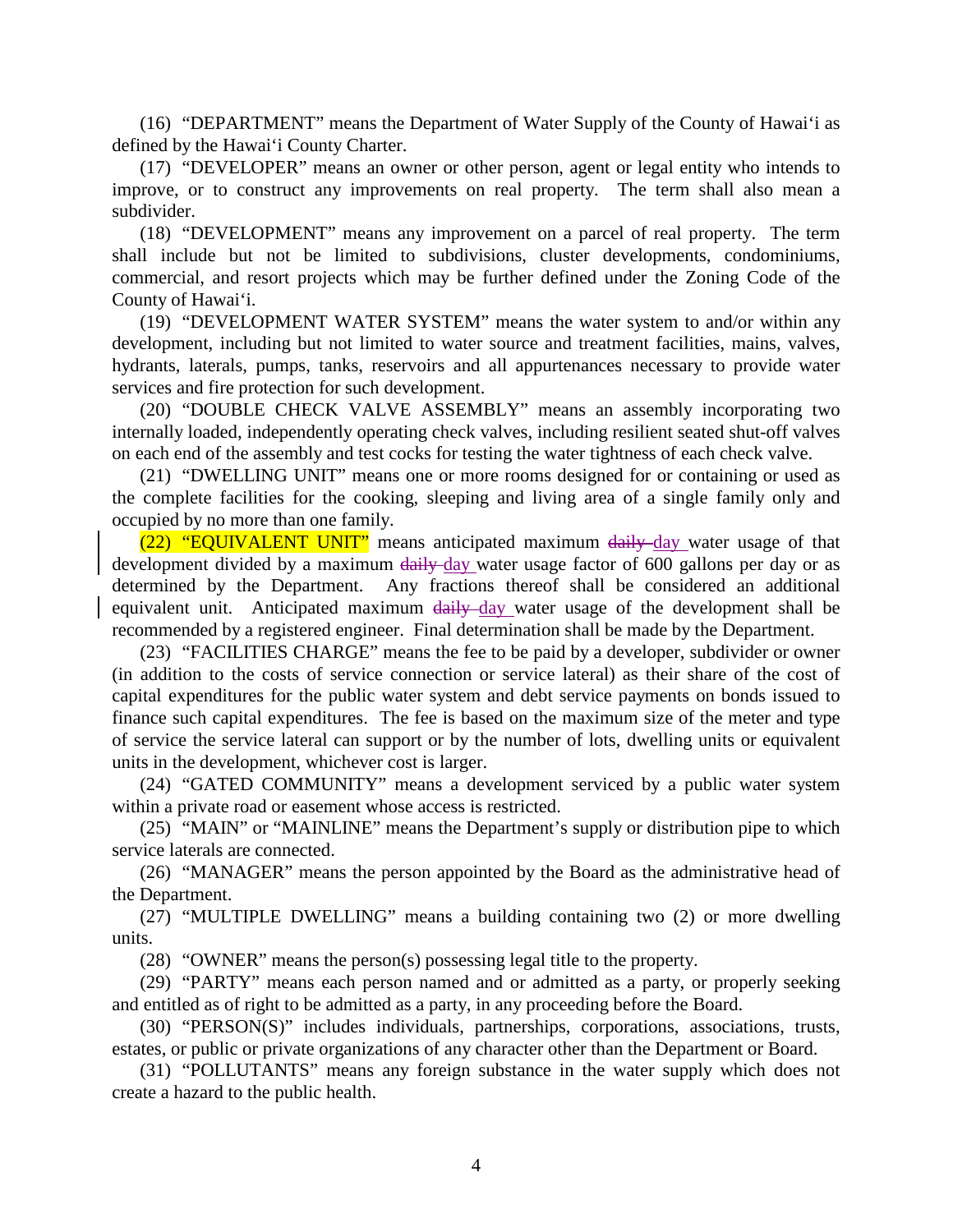(32) "POTABLE WATER" means water which conforms to the drinking water standards of the U.S. Environmental Protection Agency (EPA) and the State of Hawai'i. All other water which, although suitable for beneficial uses excluding human consumption, is non-potable.

 (33) "PUBLIC WATER SYSTEM" means the water system owned and/or operated by the Department and Board.

 (34) "RATE SCHEDULE" refers to the schedule of charges assessed consumers by the Department.

 (35) "REDUCED PRESSURE PRINCIPLE (RP) ASSEMBLY" means an assembly operating differential relief valve located between the two check valves, including resilient seated shut-off valves on each end of the assembly, and equipped with necessary test cocks for testing incorporating two internally loaded, independently operating check valves, an automatically the assembly.

(36) "SERVICE CONNECTION" means the complete installation of pipes, fittings, appurtenances, meter box, meter and customer valve necessary to provide water service.

 (37) "SERVICE LATERAL" means the main tap, pipe, fittings, and valves, from the water main to and including the meter box and excluding the meter.

 water service is available to lots that are immediately adjacent to a distribution pipeline. The service limit shall be that elevation which is 100 feet in elevation below the spillway elevation of (38) "SERVICE LIMITS" shall mean the maximum relative elevation to which adequate the Department's reservoir supplying the area.

 (39) "STANDARDS" means Standards for Public Water Systems Construction in the County of Hawai'i, prepared by the Department and adopted by the Water Board of the County of Hawai'i in accordance with applicable laws and as amended.

 (40) "STANDPIPE SERVICE" means the installation of a meter at a standpipe facility owned and maintained by the Department.

(41) "SUBDIVIDER" means a person(s) who owns or possesses any interest in land and causes the land to be divided into a subdivision.

 whether immediate or future, of sale, lease, rental, transfer of title to or interest in, any or all of such lots, and shall include resubdivisions, and when appropriate to the context shall relate to the (42) "SUBDIVISION" means improved or unimproved land or lands divided or proposed to be divided into two (2) or more lots, parcels, sites, or other divisions of land for the purpose, process of subdividing of the land or territory subdivided.

 (43) "TENANTS" means person(s) under contract with owner or agent to temporarily occupy premises.

(44) "WATER SERVICE" means the delivery of water by the Department.

(45) "WATER SUPPLY SYSTEM" means the "PUBLIC WATER SYSTEM".

(46) Use of the terms "CONSUMER", "DEVELOPER", and "SUBDIVIDER", as and when used in these Rules and Regulations, or any pronouns used in place thereof, shall mean and include the masculine or feminine, the singular or plural number, and individuals or corporations.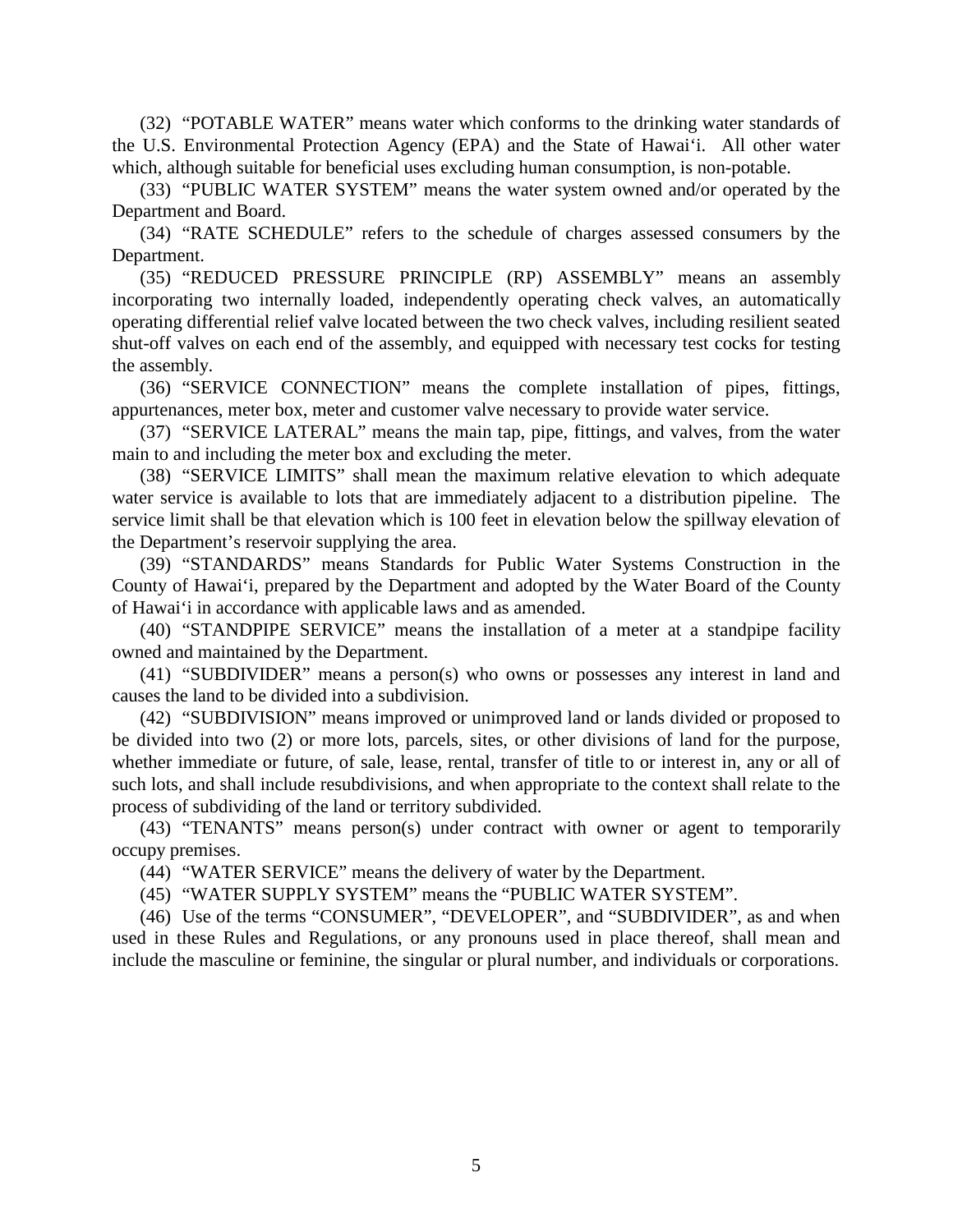### <span id="page-7-0"></span>**Section 1-2. The Department and Board**

 of Water Supply, at its offices located at 345 Kekūanaō'a Street, Suite 20, Hilo, Hawai'i 96720 (1) All communications to the Department or Board shall be addressed to the Department or such other address as it may in some time have.

 Ka'ū and the Department's Operations Division in Hilo may open at such times as shall be (2) The main office of the Department and Board shall be open from 7:45 a.m. to 4:30 p.m. daily except Saturday, Sunday, and legal holidays. Branch offices in Waimea, Kona, posted on the front doors of their respective premises.

(3) The rules of procedure necessary for the conduct of Board business are:

 (a) All meetings of the Board shall be held in public places determined by the Board and the Board shall take official action in a meeting open to the public. Where the Board may, at the request of the person involved, consider such matters in a closed session. Any action made by a majority of the members of the Board, or an actual vote by a majority of the members of the Board, when sitting as a body or an entity, upon confidential or personal matters affecting the privacy of a person are to be considered, any matter before the Board shall be acted upon in an open meeting.

 (b) A Chairperson and Vice-Chairperson of the Board shall be elected by the members of the Board annually.

 (c) The affirmative vote of a majority of the entire membership of the Board shall be necessary to make any action of the Board official and valid.

 (d) Before entering upon the duties of his office, the Manager, his Deputy, and each member of the Board shall subscribe to the oath or affirmation before some person duly qualified to administer oaths: "I do solemnly swear (or affirm) that I will support and defend the Constitution of the United States of America, the Constitution of the State of Hawai'i, and the Department's Rules and Regulations, and that I will faithfully discharge my duties as  $\qquad \qquad$  to the best of my ability."

 (e) Regular meetings of the Board for the transaction of its business shall be held at 10:00 a.m. on the fourth Tuesday of each month, or as scheduled by the Board at any duly noticed and convened meeting.

 (f) Special meetings may be called by the Chairperson of the Board when the date, time, and place of such special meetings are announced prior to adjournment of a a notice of such meetings in a newspaper of general circulation in this County in requirement with respect to publication of a notice cannot be met because of insufficient time, the meeting notice shall be made by broadcasting a minimum of three (3) announcements in the English language over F.C.C.-licensed public radio stations in this County and the announcements shall be programmed to be heard regular meeting, otherwise special meetings shall be called only upon the publication of conformance with HRS § 92-7 or § 92-8, as amended, for an emergency meeting. If the stations in this County or television stations with local audience. Such announcements shall be broadcast at least twenty-four (24) hours in advance of such meeting. To assure the widest possible coverage, the meeting notice shall be released to radio between the hours of 7:00 a.m. to 5:00 p.m. In addition to the above requirements, notice of such special meetings shall be conspicuously posted on the bulletin board of the Hawai'i County Building and other building maintained as offices for the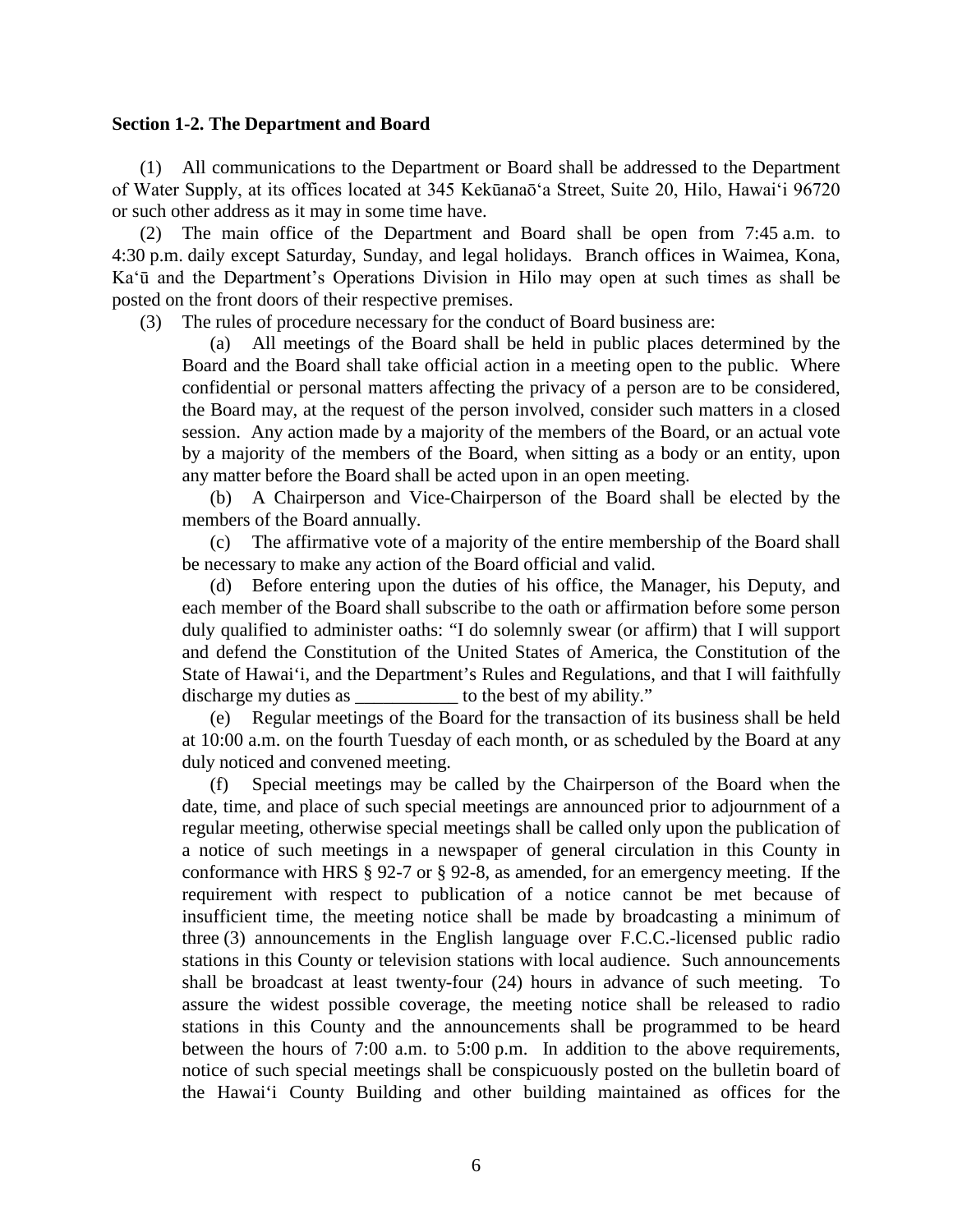Department. A brief resume of the principal business to be taken up at such meetings shall be stated in the posted notice as well as in the notice released to the news media.

 shall be signed by the Chairperson or Acting Chairperson of the Board and be and legality and shall not require the signature of the Mayor or the approval of the (g) All decisions, orders and other official acts of the Board, including contracts, authenticated by the Manager or his Deputy. All written contracts to which the Department or Board is a party shall be approved by the Corporation Counsel as to form Director of Finance.

 during business hours, except as otherwise provided by law. Certified copies or extracts and paying or tendering a reasonable fee as fixed by the Department (see (h) All books, minutes, records, rules, regulations, orders, findings, and decisions of the Department and Board shall be open to the inspection of any person any time extracts thereof shall be given by the Manager to any person requesting such copies or Section 2-2).

 be necessary for the conduct of its business. Robert's Rules of Order, Revised Edition, shall govern the rules of proceeding and debate unless otherwise provided for under (i) The Board shall have the power to adopt such other rules of procedures as may these Rules and Regulations.

 (j) The following procedures shall be followed when the public intends to provide oral testimony during meetings of the Water Board:

- will register with the secretary prior to the convening of the meeting giving their name, address, the organization they represent, if any, and  $\frac{(1)}{(1)}$ . All those desiring to speak on matters listed on the Order of Business the subject they wish to speak on.
- $\left(\frac{2}{2}\right)$ . The person testifying shall provide their name and residence address.
- $\frac{(3)}{2}$ . The person testifying shall also indicate if testimony is on their own behalf or as a representative of a group or organization.
- any individual Board member or individual present at the meeting or (4)4. The person testifying shall direct their remarks to the Board and not to hearing.
- $\frac{(5)5}{2}$ . No profanity or abusive remarks will be allowed during the course of the testimony.
- provide oral testimony, to do so under oath. The oath shall be (6)6. The Chairperson or Vice-Chairperson may require any person desiring to administered by the Chairperson or Vice-Chairperson.
- $\frac{7}{7}$ . The Chairperson or Vice-Chairperson may limit testimony which is irrelevant or unduly repetitious.
- $(8)$ 8. Oral testimony shall be limited to five minutes subject to the discretion of the Chairperson or Vice-Chairperson.
- (9)9. Any person who does not abide by these procedures shall be ruled out of order.
- (k) The Chairperson or Vice-Chairperson may remove any person or persons from a meeting or hearing who willfully or flagrantly disrupts a meeting or hearing.
- (4) The powers and duties of the Manager are: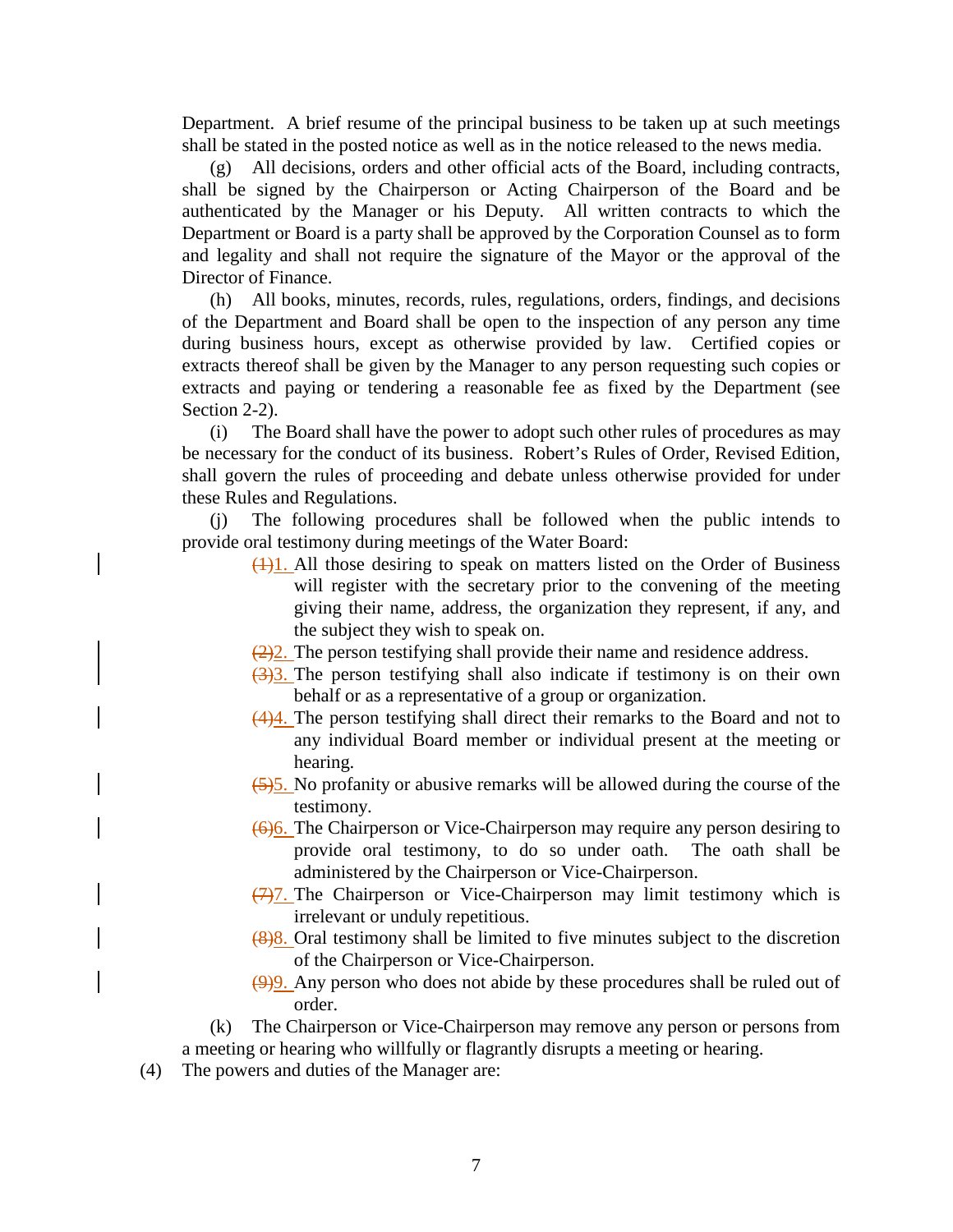(a) With the advice and consent of the Chairperson of the Board, to prepare an agenda for all meetings and hearings held by the Board.

 responsible for the maintenance and safekeeping of all the files and records of the (b) To have custody of the Department's seal and official records and to be Department and Board, including the transcripts of testimony and exhibits, with all papers and requests filed in the proceedings, the minutes of all official acts taken by the Board, and all of its findings, determinations, reports, decisions, orders, rules, regulations, and forms.

 (c) With the approval of the Board, to appoint and remove a Deputy and a private to employees without obtaining the written approval of the Mayor and without necessary for the organization and internal administration of the Department, and to supervise the performance of duties by all employees of the Department pursuant to the secretary, to appoint the necessary staff for which appropriations have been made by the Board, to take all personnel actions including the assignment or reassignment of duties submitting a report thereon to the County Council, to prescribe such rules as are civil service laws.

(d) To prepare and present to the Board at such time as may be prescribed by the Board full annual reports of the principal transactions of the Department during the last completed year.

(e) To administer the affairs of the Department.

 (f) To expend such available funds of the Board, for emergency repairs of the water supply system without competitive bidding, and if public health, safety or welfare is being impaired or imperiled as a result in an interruption in the furnishing of water services to residents of the County of Hawai'i, the Manager shall report such action to the Board at its next regularly scheduled meeting.

(g) To have such other powers and duties as may be prescribed by law.

 managing, controlling and operating the public water system of the County and all property (5) The powers and duties of the Board shall be as described in Section 8-2, Article VIII of the Charter. Operating within the framework of a semi-autonomous department, the Board, in thereof, shall have the power:

 (a) To fix the annual salaries of the Manager, Deputy and all other employees of the Department not covered by the civil service classification plan.

(b) To create new positions and abolish positions for the Department.

 (c) To adopt rules and regulations which shall have the force and effect of law relating to the management, control, operation, preservation and protection of the public water system of the County.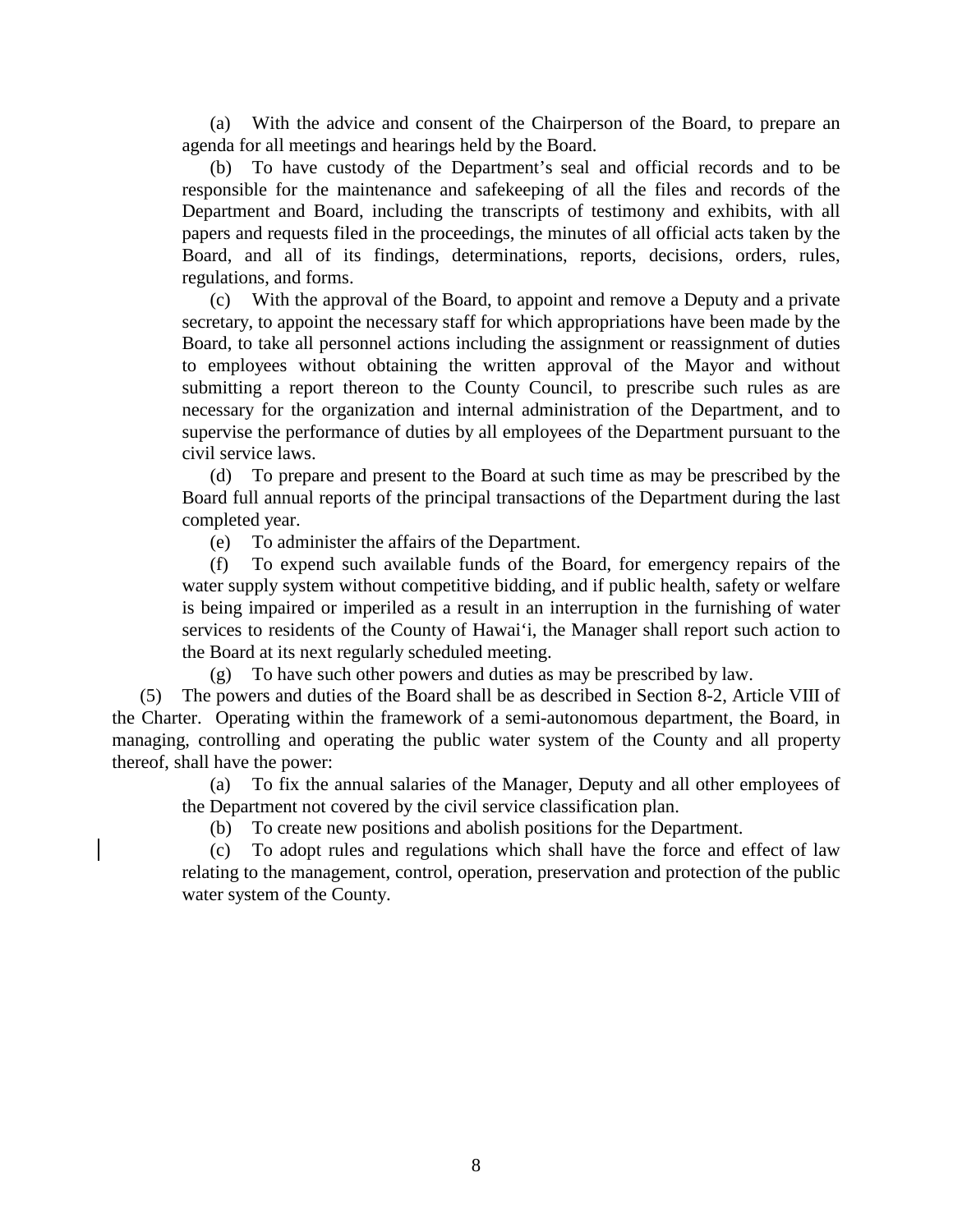### <span id="page-10-0"></span> **RULE 2 - RULES OF PRACTICE AND PROCEDURE BEFORE THE DEPARTMENT AND BOARD**

### **Section 2-1. Rules of General Applicability**

 and Board under the Hawai'i Administrative Procedures Act, Title 8, Chapter 91 of the Hawai'i Revised Statutes, as amended; the Charter of the County of Hawai'i; and other related acts as may now or hereafter be administered by the Department and Board. They shall be construed to These Rules and Regulations shall regulate the practice and procedure before the Department secure the just, speedy, and efficient determination of every proceeding.

### **Section 2-2. Methods Whereby Public May Obtain Information**

 Hilo, Hawai'i. All rules, regulations, orders, findings and decisions of the Department and Board are on file and available for public inspection at the Department. If that which is being requested is for a period more than two years from the date of the request, the person making the request shall pay a fee based on an hourly rate for the time taken by the Department to search for, retrieve from time to time by the Department. The fees set must be in conformance with HRS Chapter 92, 92F, and with Hawai'i Administrative Rules, Title 2, Subtitle 7, Chapter 71, The public may obtain information as to matters within the jurisdiction of the Department and Board by inquiring at the Department of Water Supply, 345 Kekūanaō'a Street, Suite 20, and/or compile the material or information sought. The hourly rate will be fixed from time to time by the Department. Copies of any rules, regulations, orders, findings and decisions of the Department and Board as well as any other documents available for public inspection are available to any person requesting such copies and paying or tendering a reasonable fee as fixed Subchapter 3, as amended.

### **Section 2-3. Petition for Adoption, Amendment or Repeal of Rules**

 (1) Any person may petition the Board and request for the adoption, amendment or repeal of any rule of the Department.

(2) The petition shall be submitted in twelve (12) copies to the Manager and shall contain:

- (a) A statement of the nature of the person's interest;
- (b) A draft or the substance of the proposed rule or amendment or a designation of the provisions sought to be repealed; and

(c) An explicit statement of the reasons in support of the proposed rules, amendment or repeal.

 (3) The Board shall within thirty (30) days after the submission of the petition either deny the petition in writing, stating its reasons for such denial, or initiate proceedings in accordance with Section 91-3 of the Hawai'i Revised Statutes, as amended, for the adoption, amendment or repeal of the rule as the case may be.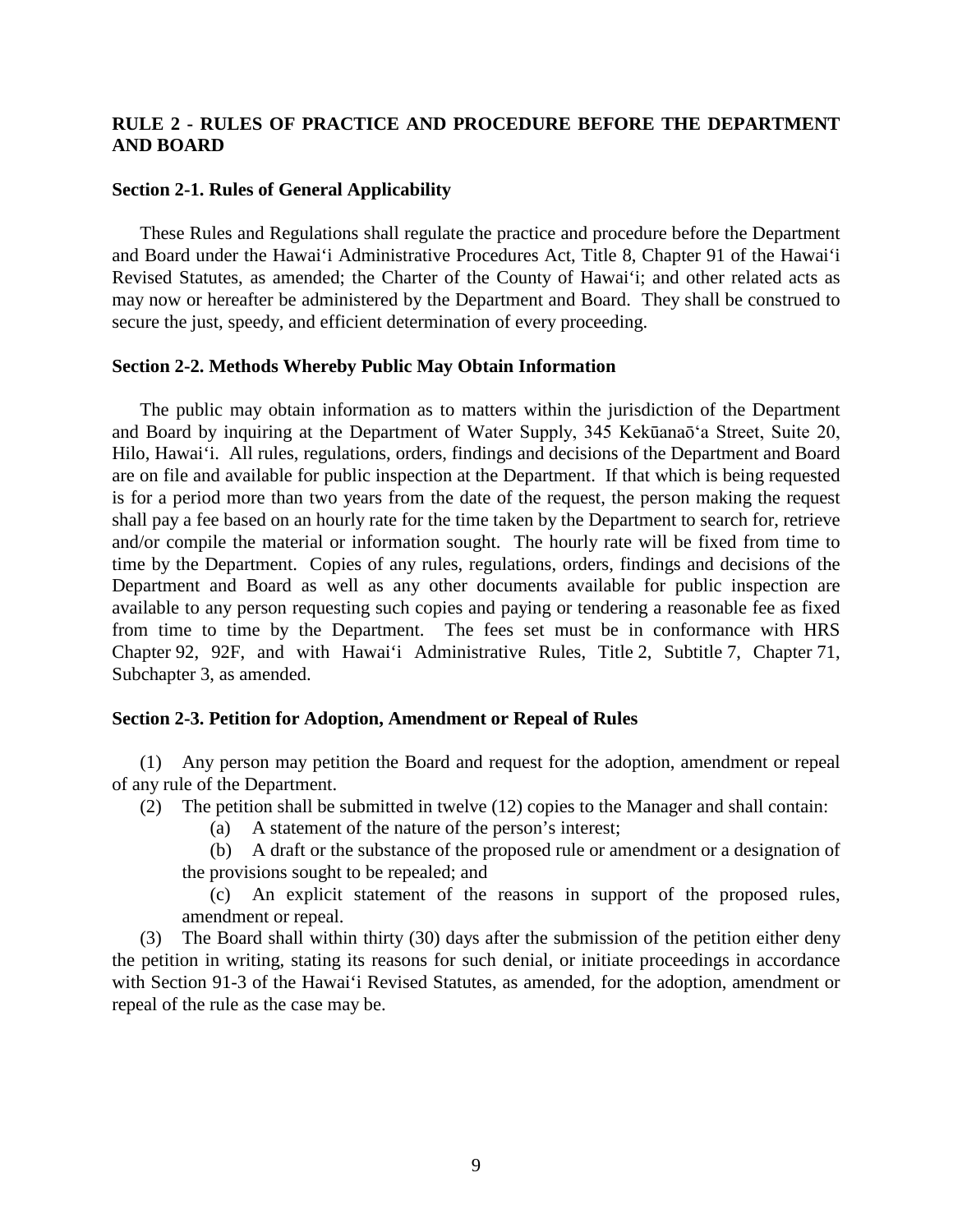### <span id="page-11-0"></span>**Section 2-4. Declaratory Ruling by Board**

 (1) Any person may petition the Board for a declaratory ruling order, or judgment as to the applicability of any statute, ordinance or of any rule or order of the Board.

(2) The petition shall be submitted in twelve (12) copies to the Manager and shall contain:

- (a) The name, address, and telephone number of the person;
- (b) A statement of the nature of person's interest;
- (c) A designation of the specific provision, rule or order in question;
- (d) A specific, complete statement of facts;
- (e) A statement of the position or contention of the person; and

 (f) A memorandum of authorities, containing a full discussion of the reasons, including any legal authorities, in support of such position or contention.

(3) A petition that does not conform to the foregoing requirements may be rejected.

 (4) The Board may for cause refuse to issue a declaratory ruling. Without limiting the generality of the foregoing, the Board may so refuse when:

(a) The question is speculative or hypothetical and does not involve or pertain to existing fact or facts which can reasonably be expected to exist in the near future.

(b) The person's interest is not of the type which would give the person standing to maintain an action if the person were to seek judicial relief.

 County, the Department, or the Board or any of their officers or employees in any (c) The issuance of the declaratory ruling may adversely affect the interests of the litigation which is pending or which may reasonably be expected to arise.

(d) The matter is not within the jurisdiction of the Department or Board.

 corporation counsel or any other attorney employed as its legal adviser. The Board may also (5) Where any question of law is involved, the Board may refer the matter to the obtain the assistance of other agencies where necessary or desirable.

 (6) Upon the disposition of the petition, the person shall be promptly informed in writing thereof by the Manager.

 (7) The order disposing of a petition shall have the same status as any other order issued by the Board. The order shall be applicable only to the fact situations alleged in the petition or set forth in the order. They shall not be applicable to different fact situations or where additional facts not considered in the order exist.

 (8) The intent and purpose of declaratory rulings under this rule is to give prospective substitute for an appeal or to otherwise seek adjudication of disputed rights under adversarial guidance for the petitioner's future actions. Declaratory ruling procedures are not intended to contested case procedures.

### **Section 2-5. Rules of Practice**

 In any proceeding involving the denial of an application for water service, the suspension, revocation, or refusal or renewal of water service or of a license, or any other matter, which by law is required to be determined after an opportunity for a hearing, the following rules of practice shall apply:

(1) The owner, consumer, agent, or applicant, as the case may be, shall be notified in writing of the hearing and of his opportunity to be heard thereat. The notice shall conform to the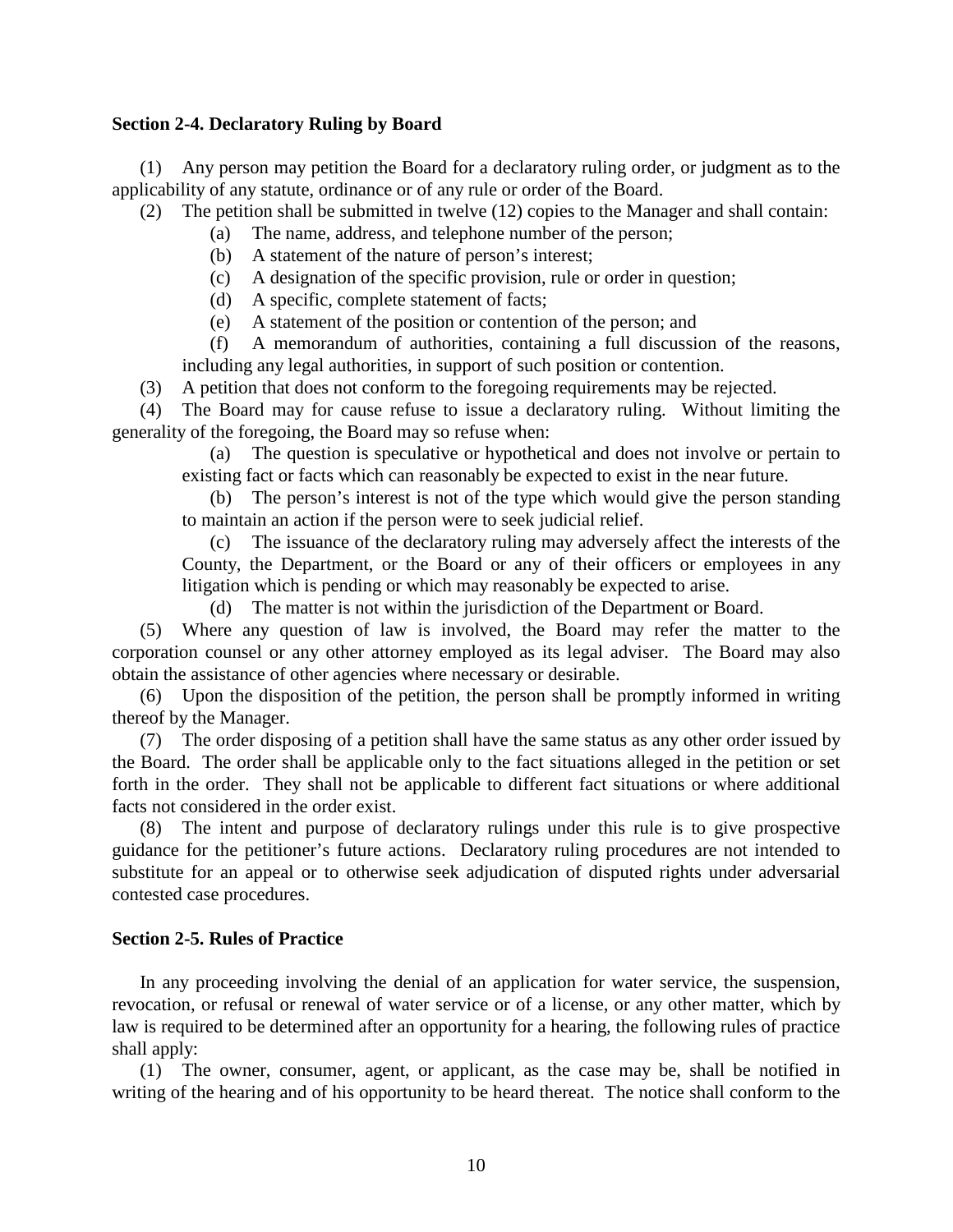requirements of Section 91 of the Hawai'i Revised Statutes, as amended. The hearing notice shall be sent in accordance with Section 91 of the Hawai'i Revised Statutes, as amended.

 (2) The hearing shall be conducted in conformity with the applicable provisions of Sections 91-9, 91-10 and 91-11 of the Hawai'i Revised Statutes, as amended.

 (3) No member of the Board shall consult any person on any issue of fact except upon notice to and opportunity for all parties to participate.

(4) The determination shall be subject to such limitations or standards as may be prescribed by law.

 an appropriate decision and order, stating its reasons therefor if the Board decides otherwise, it If the Board decides in favor of the owner, consumer, agent, or applicant, it shall issue shall issue an appropriate decision and order accompanied by a findings of fact and conclusions of law. The Manager shall send a certified copy of the decision and order to the party.

 (5) Any of the foregoing procedures may be modified or waived by stipulation of the agreed settlement, consent order or default. parties and informal disposition may be made of any contested case by means of a stipulation,

 $(6)$  Judicial review shall be as provided by law.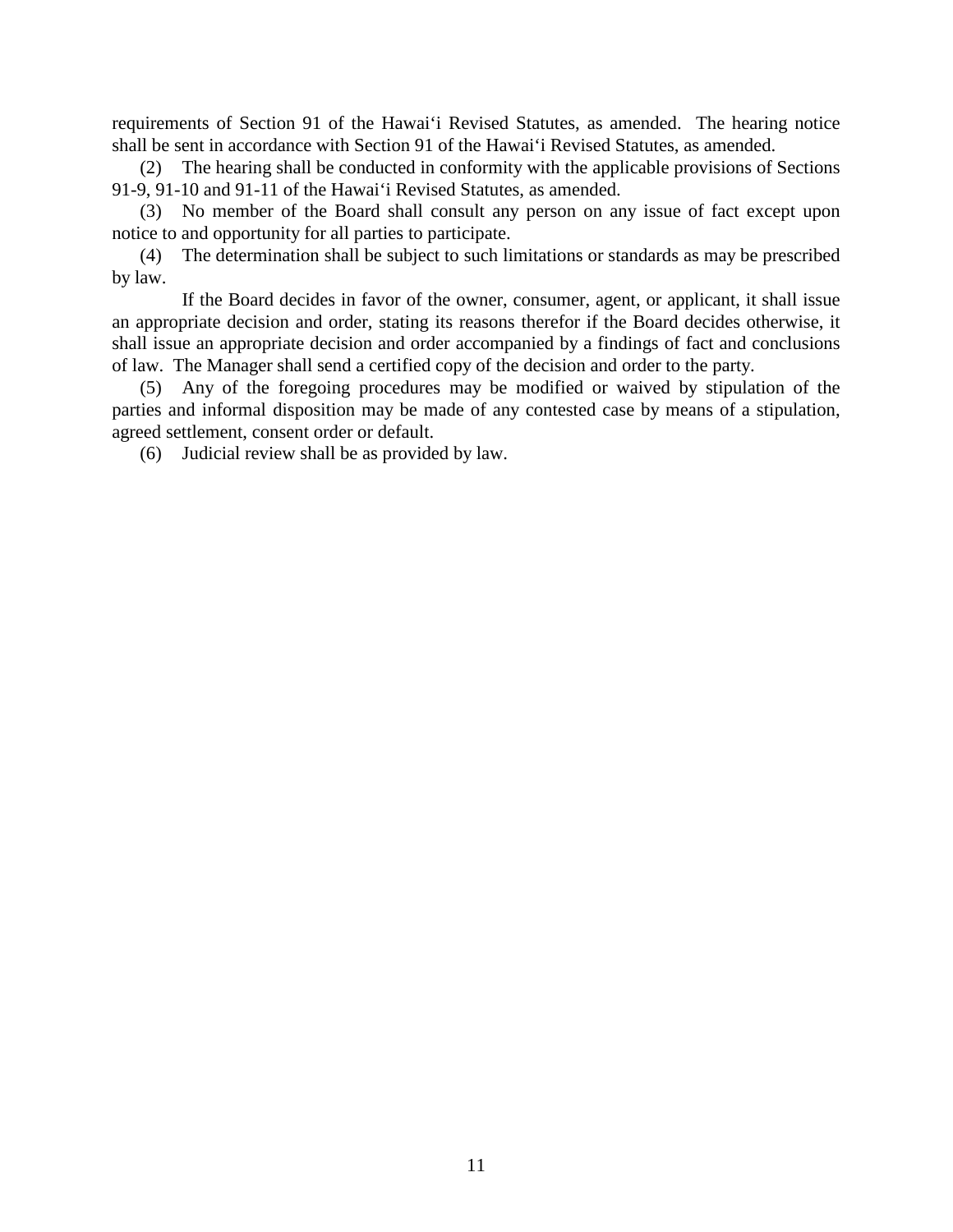### <span id="page-13-0"></span>**RULE 3 - RULES REGULATING WATER SERVICE TO CONSUMERS**

### **Section 3-1. General Conditions**

 water service; provided, that the existing water system facilities servicing the area are adequate (1) Any applicant whose premises is located within service limits established by the Department and adjacent to a distributing main, where pressure conditions permit, may obtain for such intended use without impairing service to existing consumers, that all applicable fees and deposits for such service have been paid in full, applicant is not delinquent on other services in his name, and the applicant agrees to abide by the Rules and Regulations and Standards of the Department.

 and agent(s) as prescribed by the Department, including but not limited to: name, addresses, tax Application for service shall include applicable information regarding owner, tenant(s), map key of property to be served, telephone numbers, and employers. Verification of information provided may be required. Such information shall be considered confidential and to be used for billing and collection purposes only.

Water service shall be restricted to the property for which the application is made.

 (2) Where extensive water system improvements are necessary or where large quantities of water are required or a substantial investment is necessary to provide water service, the charges to be made for the particular area and situation in question. A capital assessment fee prospective applicant, developer, and/or subdivider shall be informed as to the conditions and may be charged for the required improvements, which fee shall be prorated based upon the number of lots, dwelling units or equivalent units in the development.

 (3) All water service supplied by the Department shall be measured by means of meters Department. The Department shall determine the final location and size of the service connection. All service connections and service laterals shall become the property of the furnished by the Department. The amounts to be paid for water service shall be in accordance with the rates established by the Board. Copies of these rates shall be on file and available at the Department and shall be operated and maintained by the Department.

 (4) The Department shall evaluate each application for potential usage. For those water systems where the Department has determined that water is available, each dwelling unit or lot shall use a separate 5/8-inch meter at a minimum.

 (5) The Department shall only be responsible for the operation and maintenance of public water systems.

### **Section 3-2. Conservation Measures and Interruption of Water Supply**

 Manager and employees, shall not be financially liable for any direct or consequential damages resulting from water supply interruption, shortage, insufficiency of supply, inadequate or excessive water pressure, leakage on the consumer's premises, including temporary colored and further disclaims all warranties, expressed or implied, and reserves the right to shut off water mains for repairs, extensions, alterations, termination of water service as provided herein, for (1) While the Department shall exercise reasonable diligence and care to deliver an adequate supply under reasonable pressure of potable water, the Department, the Board, and its turbid water quality conditions caused by emergency repair of water mains. The Department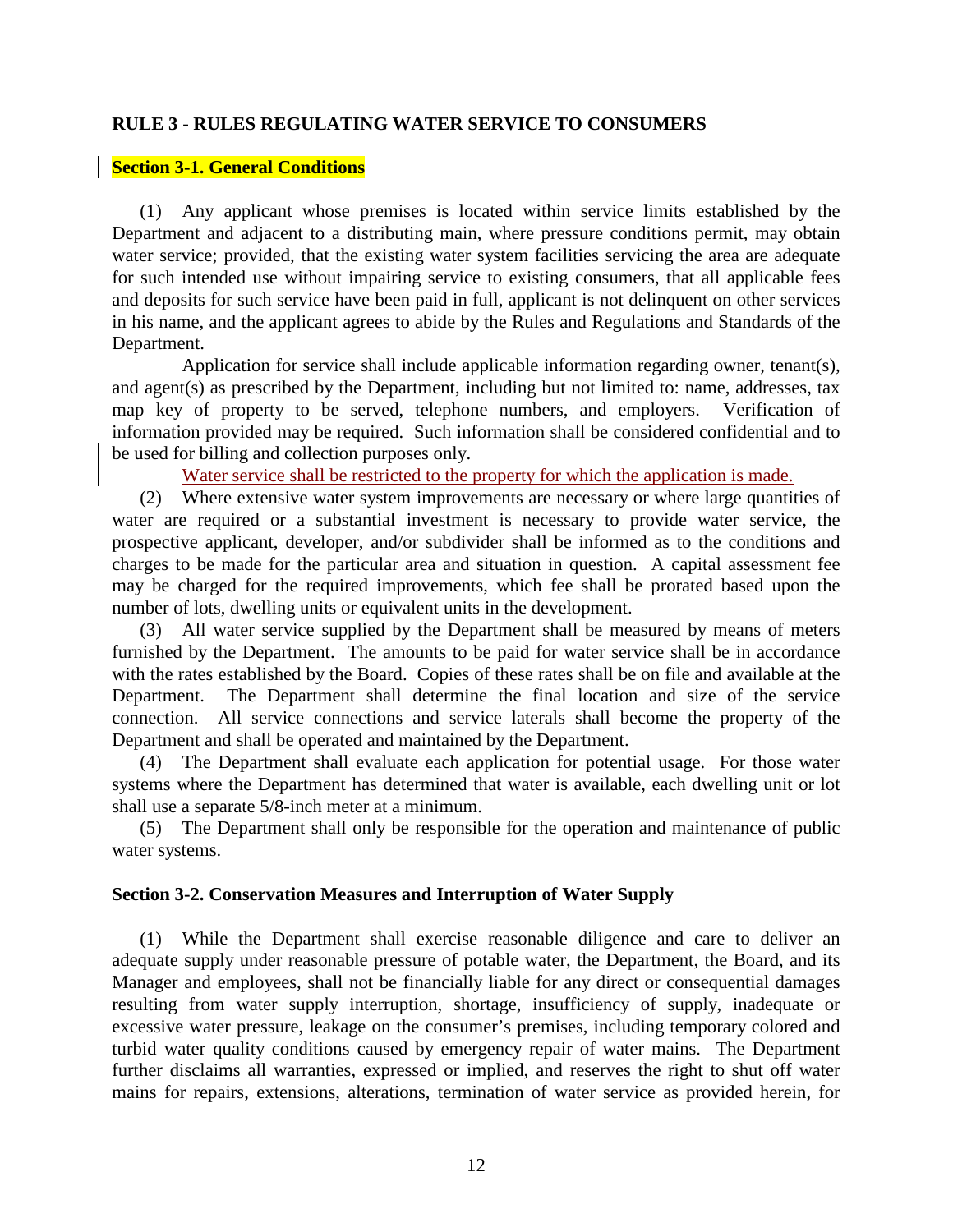<span id="page-14-0"></span>conservation measures, and for other reasons deemed by the Board to be necessary and proper, without notice.

 order to forestall water shortage and a consequent emergency, the Department may restrict the use of water by any reasonable method of control. The Department shall also have the right to limit the quantity of water taken from any of its facilities, including but not limited to temporary standpipes, outlets and hose bibbs. In determining the priorities in restricting the use of water, (2) Whenever, in the Department's opinion, special conservation measures are advisable in the health and safety of the public shall be given first consideration over other uses.

 (3) The Department reserves the right at any and all times to shut off water from the mains continuous supply of water shall provide for their own emergency water storage and any check pressure or supply of water in the Department's mains. Repairs or improvements shall be without notice for the purpose of making repairs, extensions, alterations, or for other reasons deemed necessary or in the best interest of the Department. Consumers depending upon a valves or other devices necessary for the protection of plumbing or fixtures against failure of the completed as rapidly as practicable.

### **Section 3-3. Elevation Agreement, Pressure Conditions**

(1) The Department shall make every effort to maintain sufficient pressure in its water mains, but accepts no responsibility for maintaining such pressure.

 in consideration of connection to the public water system, shall agree to accept such water and maintain at the owner's own expense a tank and pump of suitable design and of sufficient (2) Where property is situated at such an elevation or location that it cannot be assured of a dependable supply or of adequate service from the Department's distribution system, the owner, service as the Department is able to render from its existing facilities and to install, if necessary, capacity to furnish an adequate and dependable supply of water:

(a) If any portion of the lot or premises is not within the service limit, then an elevation agreement is required;

(b) If the pressure at the highest elevation of the lot is 0-20 psi, then an elevation agreement and schematic drawing is required;

(c) If the pressure at the highest elevation of the lot is 21-40 psi, no schematic drawing is required; and

(d) Install approved backflow prevention assembly as required per Section 3-21.

 execute an elevation agreement releasing the Department from all claims on account of any inadequacy in the public water supply or inadequacy of water pressure or water supply to the The owner shall, on behalf of the owner's heirs, administrators, successors, and assigns, owner.

 Court of the State of Hawai'i. Any and all costs relating to the filing of such elevation The Department will record the agreement with the Bureau of Conveyances or Land agreements with the Bureau of Conveyances shall be borne by the Department.

 reducing and relief valves. The Department shall not be liable for damage due to pressure conditions or caused by or arising from the failure or defective condition of such pressure (3) When the pressure of the Department's supply is higher than that for which individual fixtures are designed, the owner shall protect such fixtures by installing and maintaining pressure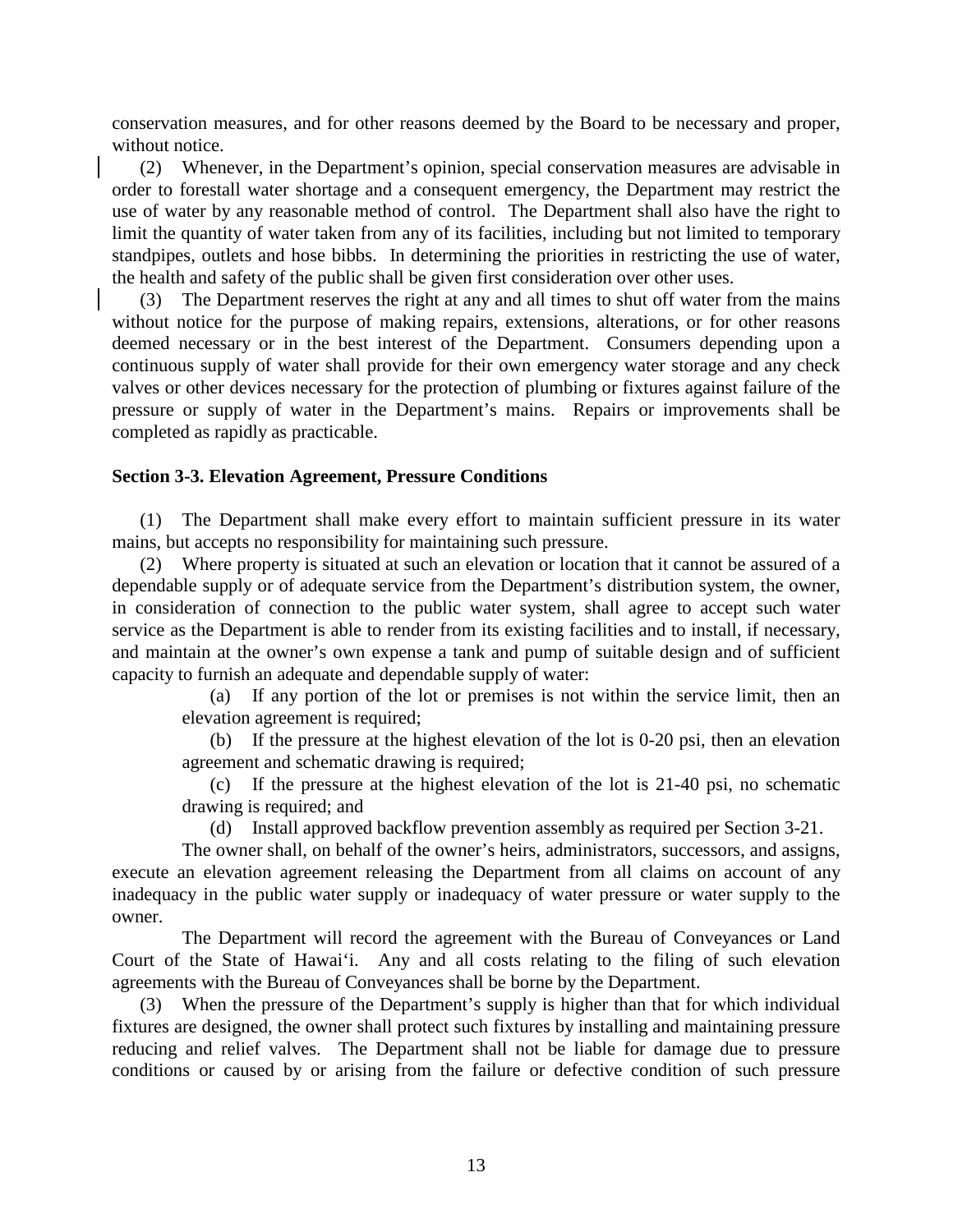<span id="page-15-0"></span>regulators and relief valves or for damage that may occur through the installation, maintenance, or use of such equipment.

### **Section 3-4. Application for Water Service and Service Connection**

 before water is turned on for any use. The consumer and/or applicant shall be held liable for the payment of all charges for water service at the designated location, including collection fees, late (1) Each applicant shall be required to sign an application for the water service desired, payment penalties, and service charges, if any.

 A deposit of \$150 shall be collected from each applicant who has not previously established satisfactory credit with the Department.

 (2) Restoration of water service at an existing location or providing a water service at a new location for a consumer whose water service was disconnected because of nonpayment will be made when the consumer has complied as follows:

(a) Paid the required deposit, and

(b) Paid all outstanding accounts and all charges described in Section 3-12.

 (3) The deposit, less any unpaid balances, shall be returned to the applicant at the time of termination of service.

 (4) Charges shall begin when the water service is established and shall continue until due notification from the consumer or until discontinued by the Department for failure of the consumer to comply with these Rules and Regulations.

 (5) When an application for water service is made by a person who was responsible for and failed to pay any bills previously rendered, regardless of location or time incurred, the Department may refuse to furnish water service to such applicant until the outstanding bills and all charges described in Section 3-12 are paid in full. The Department reserves the right to transfer applicant's previous unpaid balances to the applicant's current account(s).

application for the transfer of water service shall be held liable for the water delivered from the (6) A consumer taking possession of a property and using water without having made date of the last recorded meter reading.

### **Section 3-5. Connections**

 (1) When the application for water service has been approved, the service connection shall be installed by the Department at the expense of the applicant and thereafter shall be maintained by the Department at its expense. There shall be one (1) meter for each service connection. All meters shall be sealed by the Department before installation and no seal shall be altered or broken except by authorized employees of the Department.

 (2) The charge for service lateral or service connection installation of a 5/8-inch meter service shall be based on the cost of installation as established from time to time by the Board. or service connection. Copies of the prevailing rate schedule are on file and available for public inspection at the Department. If a second service lateral is requested for the same lot, the Additional costs shall be charged under special or unusual conditions as described in the rate schedule. These costs shall be paid by the applicant before the installation of the service lateral Department will install the second lateral at the installation charge established by the Board. Any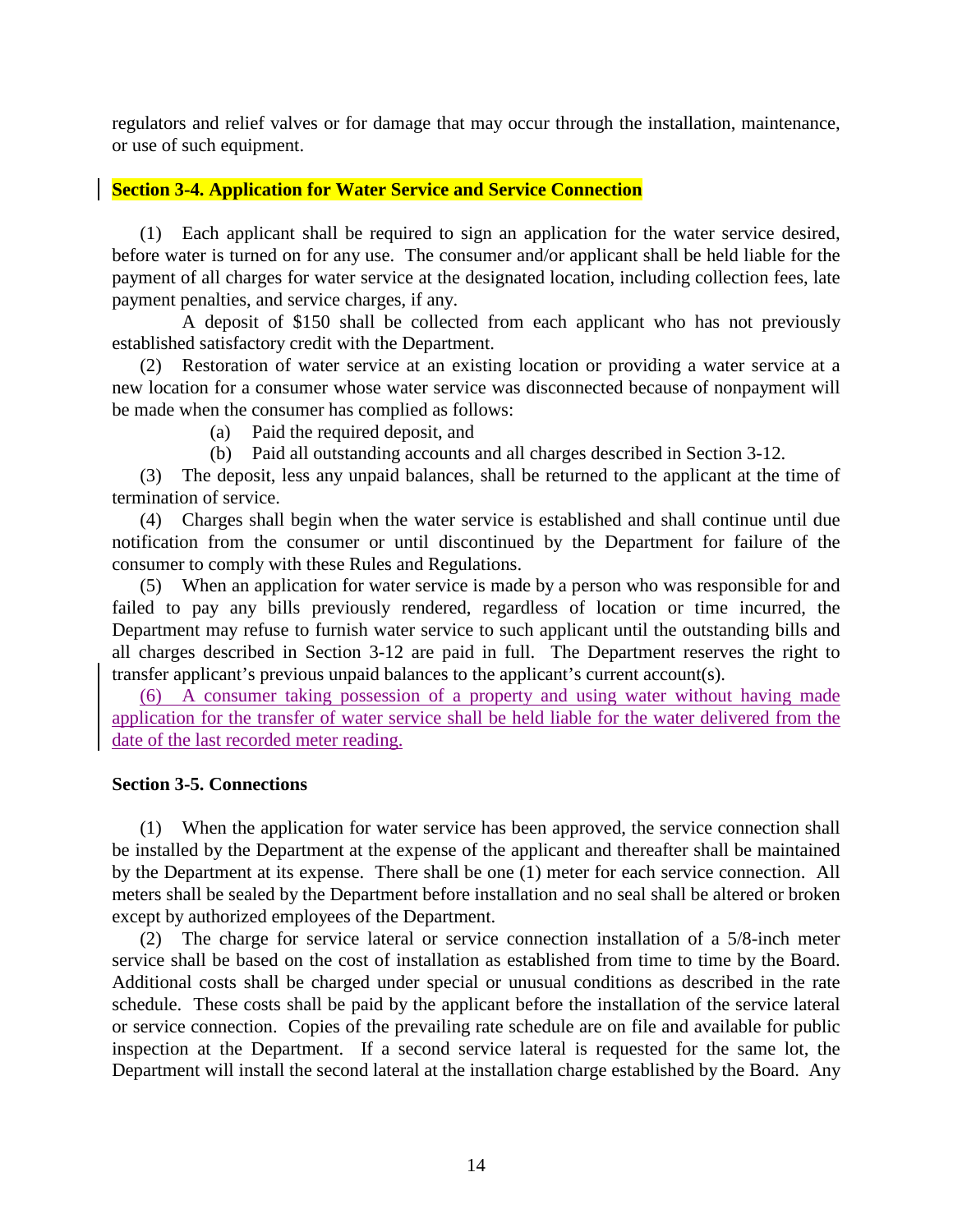additional service lateral or laterals to the same lot shall be installed by a contractor at the expense of the consumer or applicant.

 requires the installation of a meter, shut-off valve, and/or meter box, a fee equal to the Department's estimate of the cost of said installation shall be paid for by the applicant before (3) If there is an existing service lateral and an application is made for water service which installation.

 (4) If an application is made for water service for other than single family residential service and which requires the installation of a service lateral and service connection for one-inch prepared by a registered engineer. A deposit equal to the Department's estimate of the cost shall be paid for by the applicant before the meter and appurtenances are installed by the Department. the applicant shall pay the difference. If the actual cost is less than the deposit, the applicant (1") meter service or larger, such application shall be supported by water demand calculations If the actual cost of the installation, excluding the cost of the meter, is in excess of the deposit, shall be refunded the difference.

 valve. A fee equal to the Department's estimate of the cost shall be paid for by the applicant before the meter is installed by the Department. The supply pipe shall at all times remain the sole property of the applicant and/or owner, and the applicant and/or owner shall be responsible the Department shall make the connection to it; provided, that it is requested by the applicant (5) The applicant shall install and connect at his expense his supply pipe to the shut-off for its maintenance and repair. If the supply pipe is installed before the service connection is set, prior to the installation of the service connection.

 (6) Only employees of the Department shall be allowed to connect or disconnect the service connection or service lateral to or from the Department's main. Any person connecting, written notice from the Department to remedy the same, shall constitute a separate offense. attempting to obtain, or obtaining water without permission of the Department, or tampering with the water meter or breaking the seal thereon shall be fined \$500.00 per occurrence, except that in cases where the offense shall be of a continuing nature each day's continuance of the same, after Furthermore, any person who tampers with a public water system, attempts to tamper with a public water system, or threatens to tamper with a public water system shall be subject to the penalties set forth in Hawai'i Revised Statutes, Section 340E-4.5, and/or Section 26-4 of the Hawai'i County Code, as amended.

 Department in any private road, lane, street, alley, court, or place, until such are open to the public and brought to proper grade, or Section 3-28 is complied with by a gated community, and (7) No service connection, service lateral or water main shall be installed by the the Department is given proper easements for the main or service connection. Otherwise, an applicant desiring water service to property fronting on such private roads, lanes, etc., must extend his supply pipe to the nearest public street on which a main exists.

 (8) When the proper size of service connection for any premises has been determined and the installation has been made, the Department has fulfilled its obligations insofar as the size of of such change. The applicant shall pay a fee equal to the Department's estimate of the cost for the service and the location thereof are concerned. If thereafter the consumer desires a change in size of the service connection or a change in the location thereof, he/she shall bear all actual costs the change before commencement of work and also any applicable additional facilities charges.

 meter box at the expense of the consumer if it deems it necessary, and thereafter it shall be (9) The Department shall install a shut-off valve immediately after the meter and within the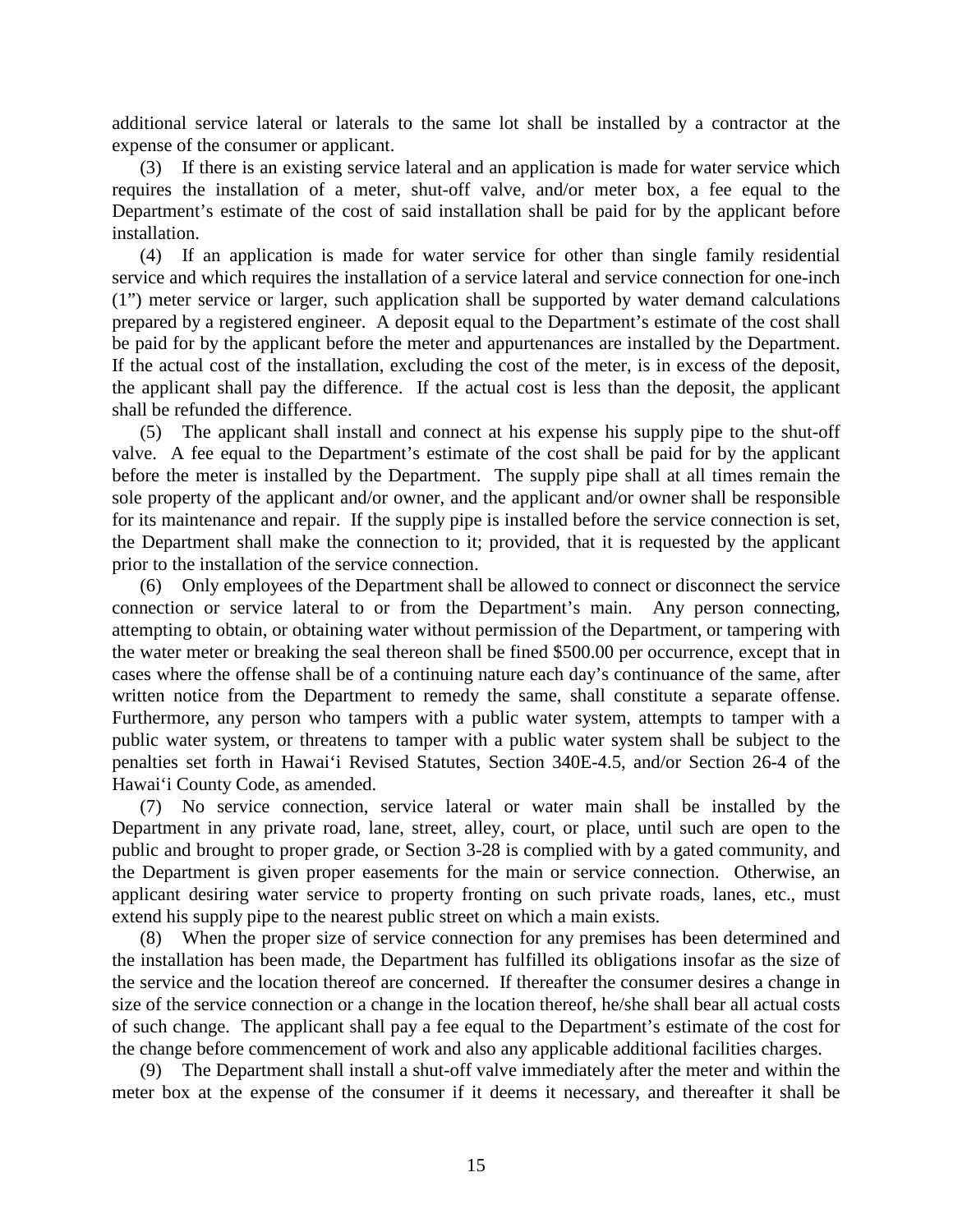<span id="page-17-0"></span> maintained by the Department at its expense. The shut-off valve is for emergency use only. The consumer shall install other valves for purposes of controlling intermittent use within the consumer's premises.

 (10) All work and materials associated with the change in location or elevation of any part of the existing public water system made necessary by the new service connection or lateral shall be at the expense of the applicant.

(11) When required by the Department, contours or elevations shall be furnished by the applicant, based upon United States Geological Surveys or County of Hawai'i Datum.

(12) The Department shall determine the location and size of all meters, service connections and laterals to its system.

 single family residential service within the premises has increased such that the flow of water through the meter has exceeded the safe rated capacity of the meter thereby causing undue wear and tear or damage of the meter, the Department shall require the applicant and/or consumer to applicant and/or consumer within 60 days of notification by the Department {refer to (13) When it is determined by the Department, that additional water usage for other than increase the size of the meter or to install additional meter or meters at the expense of the Section 3-5(4). The Department may suspend or terminate water service for failure to comply with said requirement to increase meter size or install additional meter or meters.

 residential service or for consumers who have been approved for the agricultural rate as outlined in Section 3-29, exceeds the units of water paid for by the consumer's facilities charge and other additional or larger meter at his expense within 60 days of the notification by the Department. In fees. If the system can not support the additional usage, the Department will inform the (14) When the Department determines that water usage for other than single family applicable fees, the Department will determine if the water system can support the additional usage. If the system can support the additional usage, the consumer may be required to install an addition, the applicant will be required to pay the prevailing facilities charge and other applicable consumer and may install a flow-reducing device on the meter.

 (15) An applicant for water service from a Department of Water Supply standpipe facility shall pay a fee, prior to installation, equal to the Department's estimate of the cost to install, maintain and remove the meter. In addition, the applicant shall pay the monthly standby and consumption charge at rates established by the Board.

### **Section 3-6. Facilities Charge**

 (1) In addition to the installation cost, the applicant shall pay a facilities charge as defined in Section 1-1 of these Rules and Regulations or as described in paragraph (a) of this section, except under conditions as described in paragraph (b) of this section. This charge shall be established by the Board. Copies of the Facilities Charge Schedule are on file and available at The monies realized from the facilities charge shall be used to defray the cost of capital expenditures for the public water system and debt service payments on bonds issued to finance the Department. (See Rule 4 for section governing Subdivision Facilities Charge Requirements.) such capital expenditures.

(a) Increase in Meter or Service Lateral Size, Number of Lots, Dwelling Units or Equivalent Units.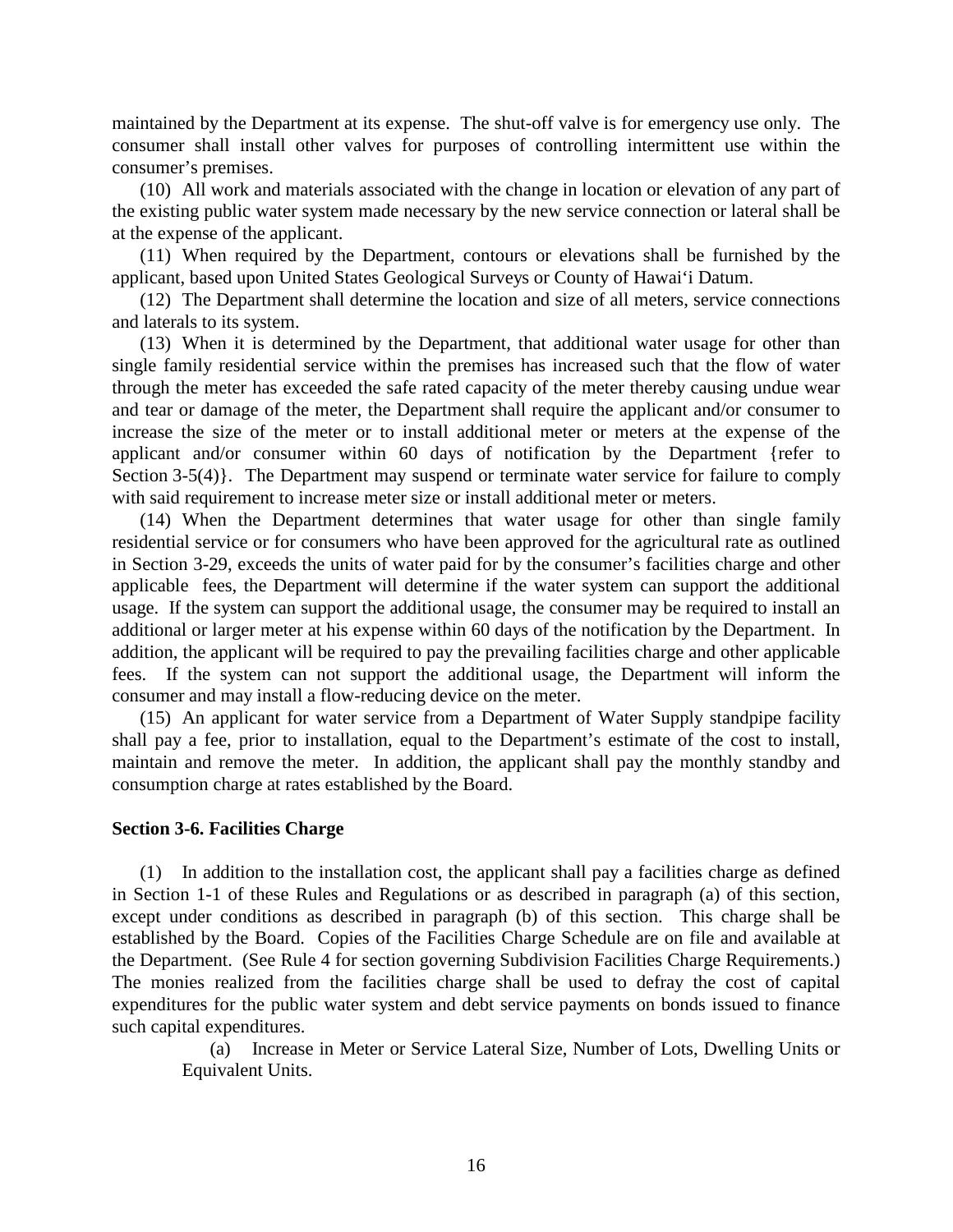<span id="page-18-0"></span> facilities charges at prevailing rates for the existing meter and the larger meter or on the number of additional lots, dwelling units or equivalent units, 1. When the size of the existing meter is increased using the existing service lateral and the facilities charge for the larger meter has not been paid, the applicant shall pay a facilities charge based on the difference between the whichever cost is larger.

 the existing service lateral is removed or abandoned, the entire cost of the new service lateral shall be paid by the applicant. The applicant shall pay a on the number of additional lots, dwelling units or equivalent units, whichever 2. When the sizes of the existing service lateral and meter are increased and facilities charge based on the difference between the facilities charge at prevailing rates for the existing service lateral and the larger service lateral or cost is larger.

 3. When a larger service lateral and meter are installed and the existing service lateral is to remain in place, the entire cost of the new service lateral larger, shall be paid for by the applicant. No facilities charge credit will be and the facilities charge at prevailing rates for the larger service lateral or number of additional lots, dwelling units or equivalent units, whichever cost is allowed for the existing service lateral.

(b) Exceptions.

 facilities charge or storage fees were previously paid for by the developer or subdivider and the applicant requests the meter size for which the facilities 1. The facilities charge shall not be charged against the applicant if the charge or storage fees were previously paid. {See Section 3-6 (1) (a) for Charges or Credit Regarding Any Increase in Meter or Service Lateral Size, Number of Lots, Dwelling Units or Equivalent Units.}

2. A facilities charge will not be charged for temporary and standpipe meter connections.

 3. The facilities charge will not be charged for any lot, dwelling unit or equivalent unit with an existing service lateral, provided that the meter size requested is not larger than  $5/8$  inch. {See Section. 3-6 (1)(b)(1).}

 (2) In addition to the installation cost, a facilities charge shall be levied for new service for by the subdivider or developer. This charge shall be as established by the Board and based on the maximum size of the meter and type of service the service lateral can support or on the connections to the public water system except when the facilities charge has been heretofore paid number of lots, dwelling units or equivalent units, whichever cost is larger.

### **Section 3-7. Meter Reading and Rendering of Bills**

 (1) Meter readings and billings shall be on at least a bi-monthly basis, except for closing of accounts and for special conditions with the approval of the Manager.

 (2) Closing bills for shorter periods of time shall be determined by the sum of the charges per water meter reading and prorating of the monthly service charge. If a meter cannot be read, an estimated bill will be rendered.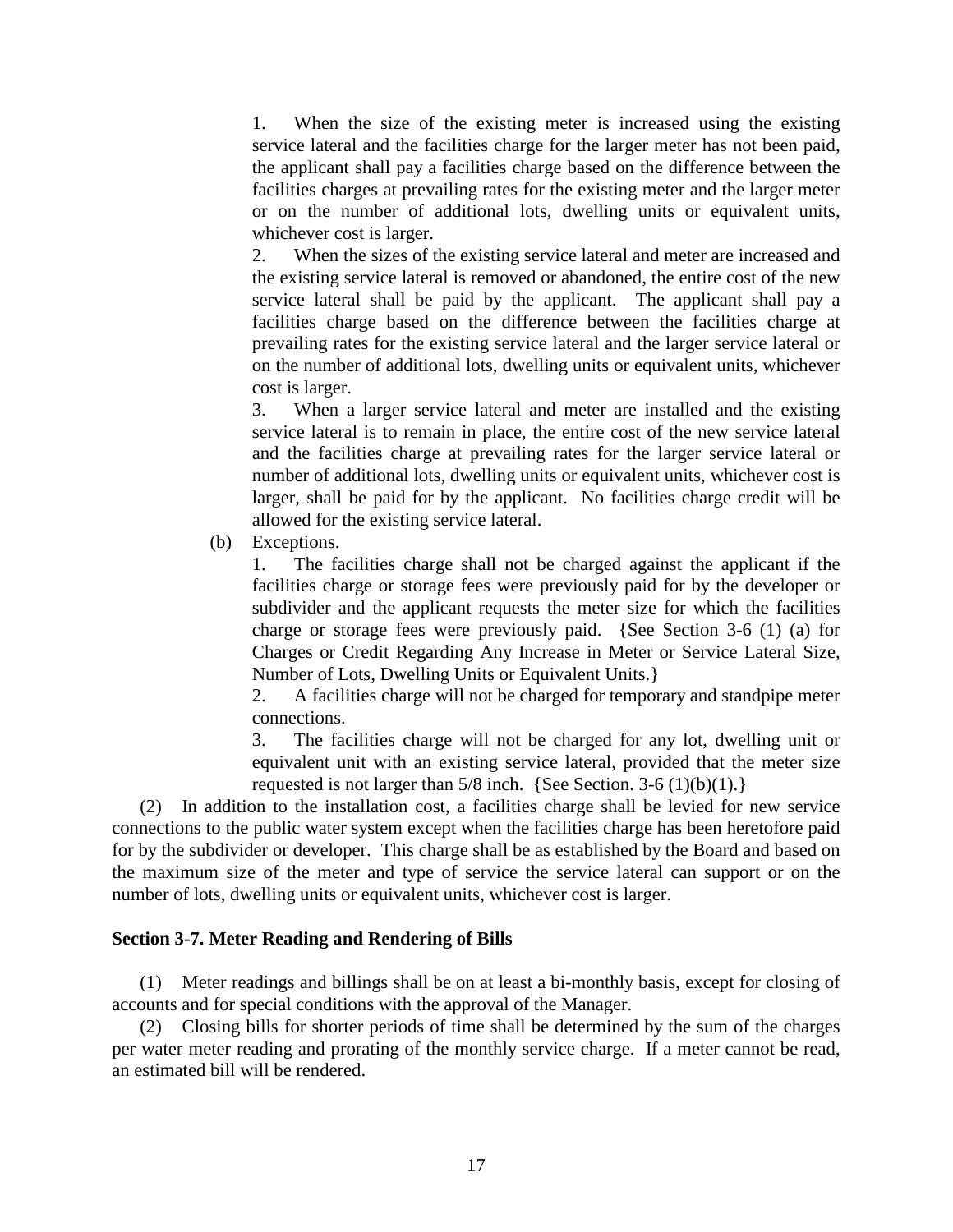<span id="page-19-0"></span> (3) Billings for metered water service shall be on a per meter basis, and several separate meter readings shall not be combined in the event that a consumer has more than one (1) metered installation on his premises.

### **Section 3-8. Payment of Bills**

 collectors of the Department. If any bill is not paid within thirty (30) days from the bill date, it (1) All bills shall be due and payable within  $30-21$  days from the bill date. Payment shall be made at the office of the Department or, at the Department's option, to duly authorized shall be considered delinquent and the water service shall be subject to discontinuance.

 (2) In all cases of nonpayment of water bills within thirty (30) days from the bill date, the Department shall add a late payment penalty equal to a rate of one percent (1%) per month on the outstanding balance of the prior bill at the time the new billing is rendered.

 (3) In all instances where money due the Department is paid by check or other negotiable instrument and the check or other negotiable instrument is dishonored when presented for the account it was intended to be applied and/or collected from the maker of the check or negotiable instrument. Payment of this service charge shall be made in United States currency or payment, a service charge in an amount established by the Department shall be assessed against other form acceptable to the Department.

### **Section 3-9. Non-Registering Meters**

 average of the last three billing periods may be rendered. Such average bills shall be subject to If a meter fails to register due to any cause except the non-use of water, a bill equal to the equitable adjustment taking into account all factors before, during, and after the period of the bill.

### **Section 3-10. Meter Tests and Adjustments of Bills**

 (1) All meters are tested prior to installation. Any consumer who has reasonable doubts of the accuracy of the meter serving his premises may request a test of the meter. The consumer, if he so requests, shall be notified as to the time of the test and may witness the test if he so desires. No charge shall be made for meter tests.

 (2) If, as the result of the test, the meter is found to register more than two percent (2%) fast under conditions of normal operation, the Department shall refund to the consumer the be proven that the error was due to some cause, the date of which can be determined and overcharge based on past consumption, for a period not exceeding six (6) months, unless it can established. In this latter case, the overcharge shall be computed back to, but not beyond, such date.

 (3) The consumer has sole control of the water delivered beyond the Department's meter beyond the meter. However, adjustments may be granted for excessive bills caused by leakages. previous water bills is not available, the Department shall determine what will constitute the average water use. Consumers shall be limited to only one (1) leak adjustment per 36-month and the Department is not responsible for the maintenance and repairs to pipes and fixtures The adjustments shall be limited to and not exceed one-half (1/2) of the consumer's excessive water use billed over and above the average of the previous  $6$ -month averagethree  $(3)$ -water bills use and shall be granted only when repairs shall have been duly made.  $\frac{1}{1}$  an average of three (3)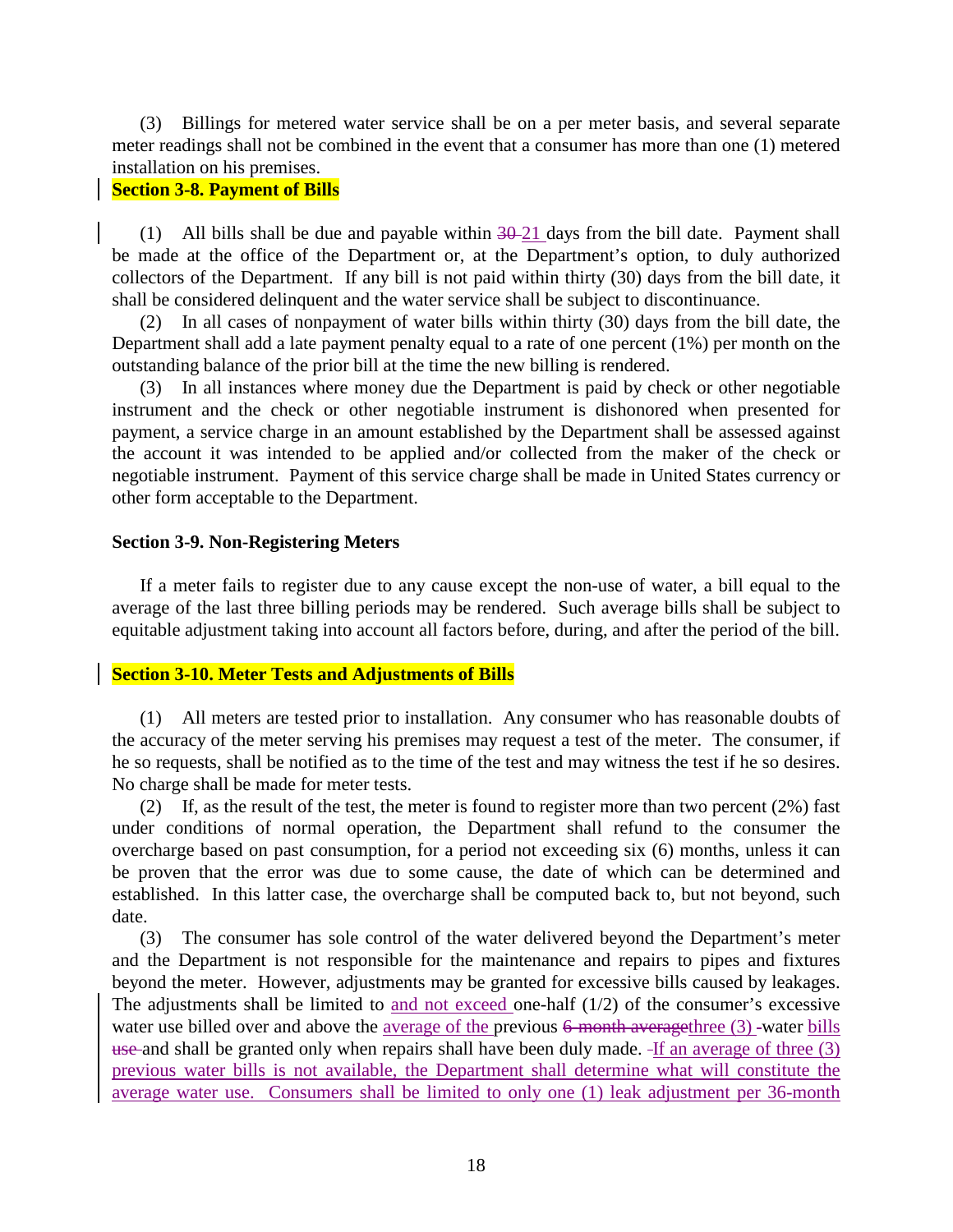<span id="page-20-0"></span>(3year) period per service connection. Any leak adjustment granted under this Section shall not be replaced by a subsequent leak adjustment under this Section.

 $(4)$  An Additional adjustment over and above the one-half  $(1/2)$  of the consumer's bills use may be granted where when the cause of leakage is directly due to earthquakes, nature shall include the appropriate documentation, as determined by the Department, that excessive water use over and above the average of the previous 6-month average three (3) water flooding, high winds, or other unforeseen acts of nature whereby a disaster is declared by the County, State and/or Federal government. This additional aAdjustment amounts for acts of nature shall be established by the Department and shall be limited to and not exceed fortyninety-percent (4090%) of the consumer's excessive water use over and above the average of the previous 6-month averagethree (3) water usebills. Any adjustment amounts for acts of indicates the cause of damage and leakage.

(5) An adjustment over and above the one-half  $(1/2)$  of the consumer's excessive water use leakage is directly due to criminal acts by third parties as documented by a police report. the Department and shall be limited to and not exceed ninety percent (90%) of the consumer's excessive water use over and above the average of the previous three (3) water bills. Consumers adjustments over and above the one-half (1/2) of the consumer's excessive water use over and over and above the average of the previous three (3) water bills may be granted when the cause of Adjustment amounts for leakages caused by criminal acts by third parties shall be established by shall also be limited to one (1) adjustment per 3-year period for each service. Special above the previous 6-month average water use may be granted when the cause of leakage is due to criminal acts by third parties as documented by a police report.

(6) In the all cases where the consumer has been given a notice of high consumption, or has received their billing indicating high consumption, the consumer shall be given thirty (30) days apply for an adjustment of water bills. Adjustments for leakages under this subsection shall be within which to make the necessary repairs and shall be given sixty (60) days within which to limited to and not exceed the charges incurred over two (2) consecutive billing cycles.

### **Section 3-11. Discontinuation of Water Service**

 (1) Each consumer about to vacate any premises supplied with water by the Department Otherwise, the consumer and/or applicant shall be responsible for all water service furnished to such premises until the Department has received a notice of discontinuance. The consumer shall give notice of his intention to vacate, specifying the date service should be discontinued. and/or applicant shall be responsible for all charges resulting from non-notification. Before buildings are demolished, the Department should be notified so the water service can be closed.

(2) Water service may be discontinued for any of the following reasons:

 (a) Nonpayment of Bills. Water service may be discontinued for nonpayment of a bill after written notice is given to the consumer and as provided by these Rules and Regulations.

(b) Noncompliance with Rules and Regulations. If the consumer fails to comply with any of these Rules and Regulations, the Department has the right to discontinue service.

 (c) Unauthorized Use of Water. The Department may refuse or discontinue water service to any premises or consumer in order to protect the Department against fraud,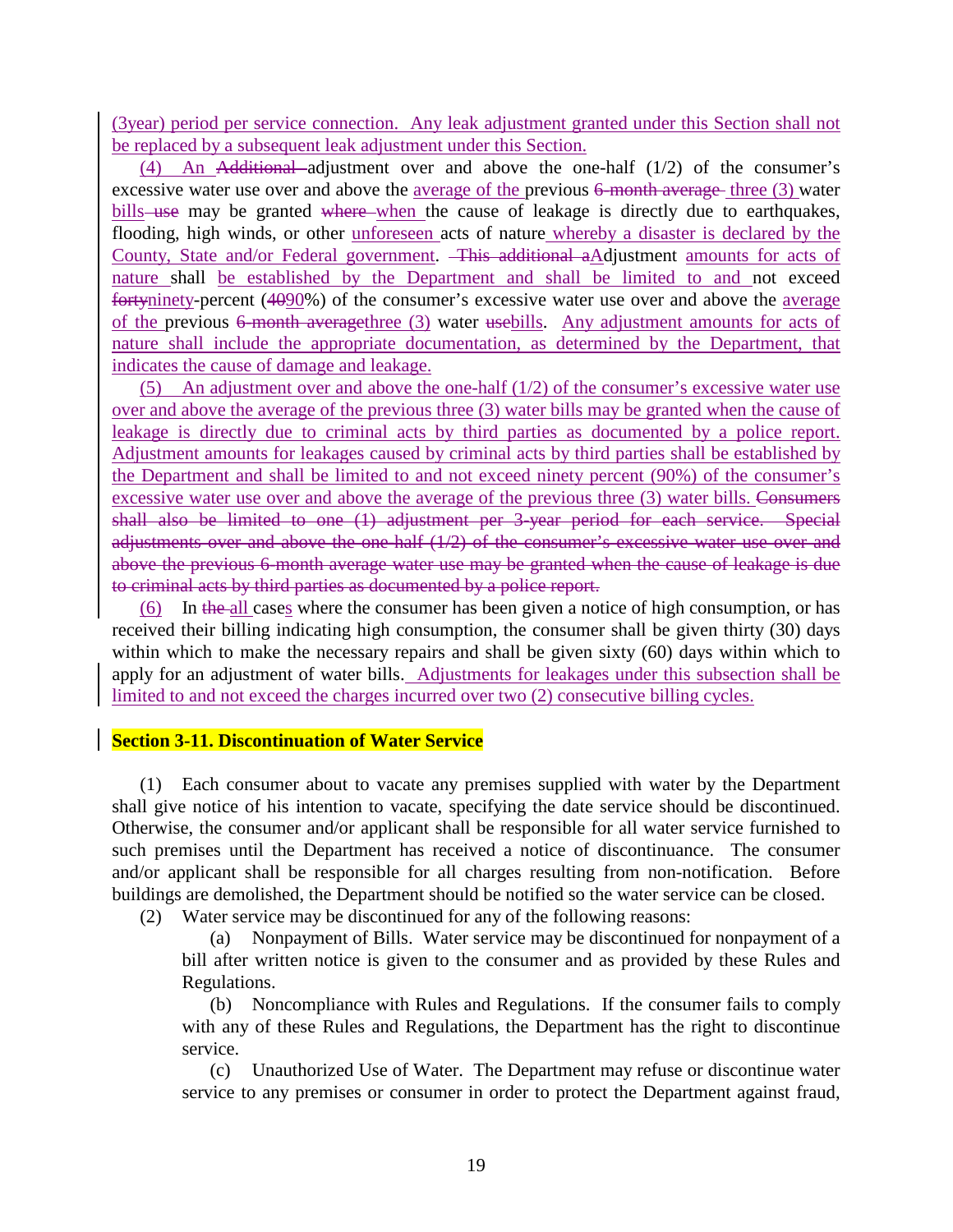<span id="page-21-0"></span> abuse or unauthorized use of water. For unauthorized use of water, a surcharge may be assessed as established by the Department. See Section 3-5(6).

 (d) Wasteful Use of Water. Where negligent or wasteful use of water exists on any premises, the Department may discontinue service if such conditions are not corrected within a reasonable time after giving the consumer written notice of said conditions.

(e) Service Detrimental to Others. The Department may refuse to furnish water, and may discontinue the service to any premises, where the demands are beyond the usage allotted to the consumer and or results in inadequate service to others.

 (3) Where discontinuation of water service for any of the above reasons is proposed, the Department shall, prior to the proposed shut-off, give to the consumer at least fifteen (15) days notice.

 hazard to the Department's water supply that is not immediately abated by the consumer, the (4) When the Department encounters water use that represents a clear and immediate Department may terminate service to the premises immediately. See Section 3-21(10a).

(5) Procedures for contesting shut-off:

 consumer shall schedule and attend or have his representative attend a hearing or request a telephone conference in lieu thereof, after notice of shut-off has been (a) If the consumer wishes to have a proposed shut-off reconsidered, the delivered by the Department.

 (b) At the hearing or conference, the consumer shall have the right to submit evidence, present and cross-examine witnesses and bring in an interpreter, or shut-off. The Department personnel conducting the hearing or conference shall be empowered to correct any errors in the account and to take whatever remedial action is necessary including a stay in order to make a just and fair resolution of the matter. The Department personnel conducting the conference shall make a final written decision and separate findings of fact and conclusions of law within five (5) working days of the hearing or conference. representative to aid in presenting his case. The consumer shall have the right to see the Department's records concerning his account, and the consumer has the right to reasonable explanation by the Department for any matter concerning the proposed

 (c) If the consumer is dissatisfied with the decision by the Department personnel conducting the hearing or conference, the consumer shall have the right to appeal the decision as provided by Section 2-5 of these Rules and Regulations of the Department of Water Supply and Hawai'i Revised Statutes, Chapter 91, as amended.

 (6) When the consumer is delinquent and the consumer is a tenant, a notice of discontinuation of the tenant's water service for nonpayment of bill(s), as described in Section 3-11(3) shall be delivered to the tenant or to the respective premises prior to shut-off.

### **Section 3-12. Restoration of Water Service**

 Water service shall not be resumed until all delinquent accounts against the consumer, include the cost of labor, materials, transportation, holiday pay, overtime pay, and all other including the amounts described in Section 3-4(2), and reinstallation charges (which shall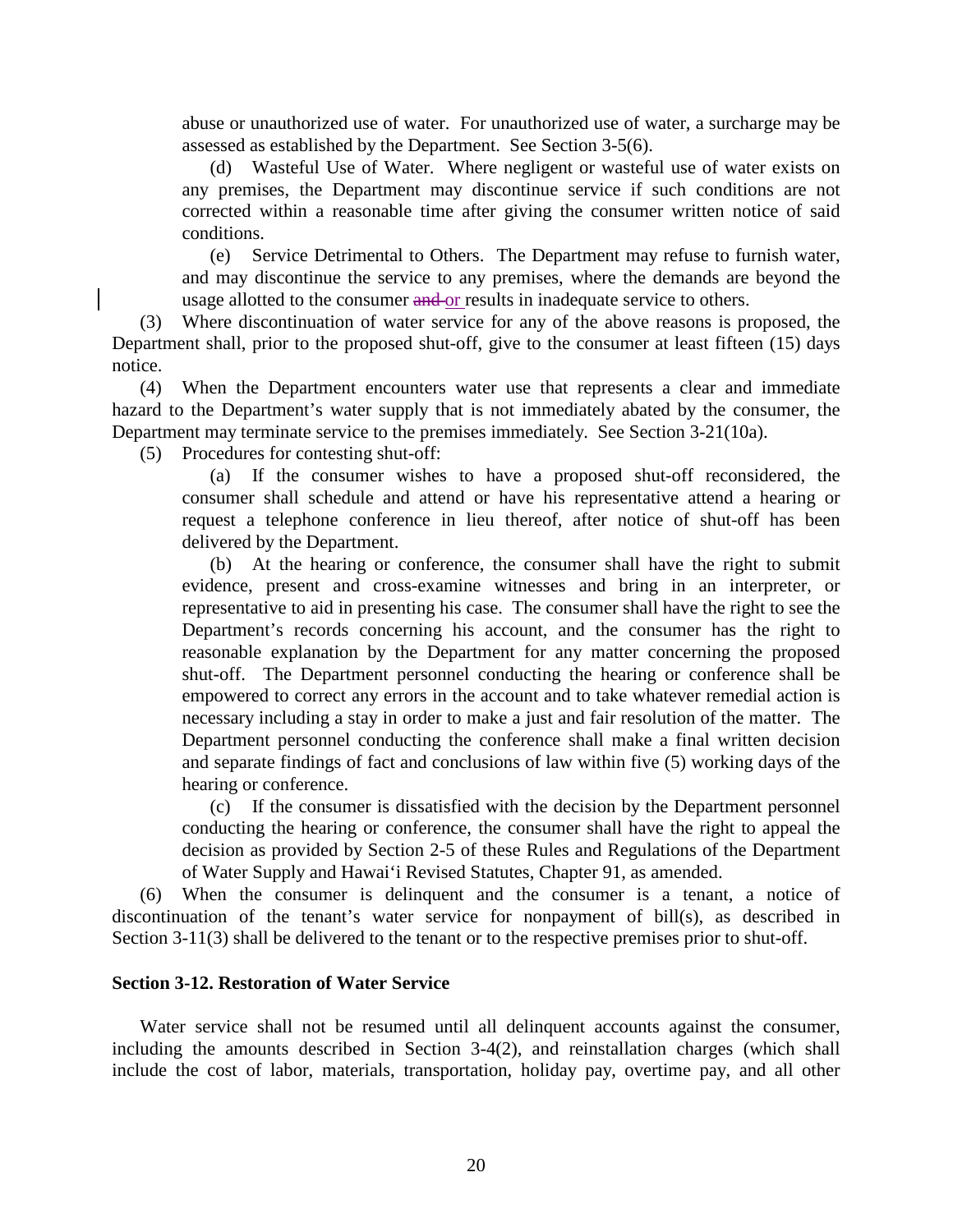<span id="page-22-0"></span> incidental charges) for reinstalling the meter and turning on the water, have been paid or until the consumer has entered into and signed an approved payment plan.

### **Section 3-13. Department's Equipment on Consumer's Premises**

 measurement, test, check or any other purpose, shall continue to be the property of the that the equipment may be repaired, replaced or removed by the Department without the consent of the consumer. The consumer shall exercise reasonable care to prevent damage to meters and All equipment belonging to the Department and installed upon the consumer's premises for Department, and the Department may access the consumer's premises at all reasonable times so other equipment of the Department upon said premises and shall in no way interfere with the operation of the same.

### **Section 3-14. Damage and Accessibility to Department's Property, Meter Damaged by Hot Water**

 (1) Any cost to repair damage to water mains, service connections, valves, fire hydrants, or other property of the Department shall be paid for by the person or organization responsible for the damage.

 (2) The consumer shall be liable for any damage to a meter or other equipment or property contractors, licensees or permittees, on the consumer's premises, and the Department shall be promptly reimbursed by the consumer for any such damage upon presentation of a bill thereof. of the Department caused by the consumer or the consumer's tenants, agents, employees, In the event settlement for such damage is not promptly made within thirty (30) calendar days, the Department reserves the right to discontinue water service to such premises.

 (3) When a meter is found to have been damaged by hot water or steam emanating from the premises served, the consumer shall pay for all costs required to repair the meter.

 to render it inaccessible. Any such obstruction, if not removed within two weeks upon written (4) No obstruction shall be placed on or around any water meter, fire hydrant, or valve so as notification by the Department, shall be grounds for termination of water service.

### **Section 3-15. Relief Valves**

 supply line between the meter and a hot water storage tank or heater, there shall be installed on Wherever a check valve or pressure reducing valve is installed on the consumer's cold water the consumer's hot water distribution system a suitable pressure relief valve.

### **Section 3-16. Ingress To and Egress From Consumer's Premises**

 Any officer or employee of the Department shall have the right of ingress to and egress from the consumer's premises at all reasonable hours for any purpose reasonably connected with the to it by law or these Rules and Regulations. In case any such officer or employee is refused admittance to any premises, or being admitted is hindered or said officer or employee is furnishing of water or other service to said premises and the exercise of any and all rights secured otherwise prevented from carrying out his duties, the Department may cause the water to be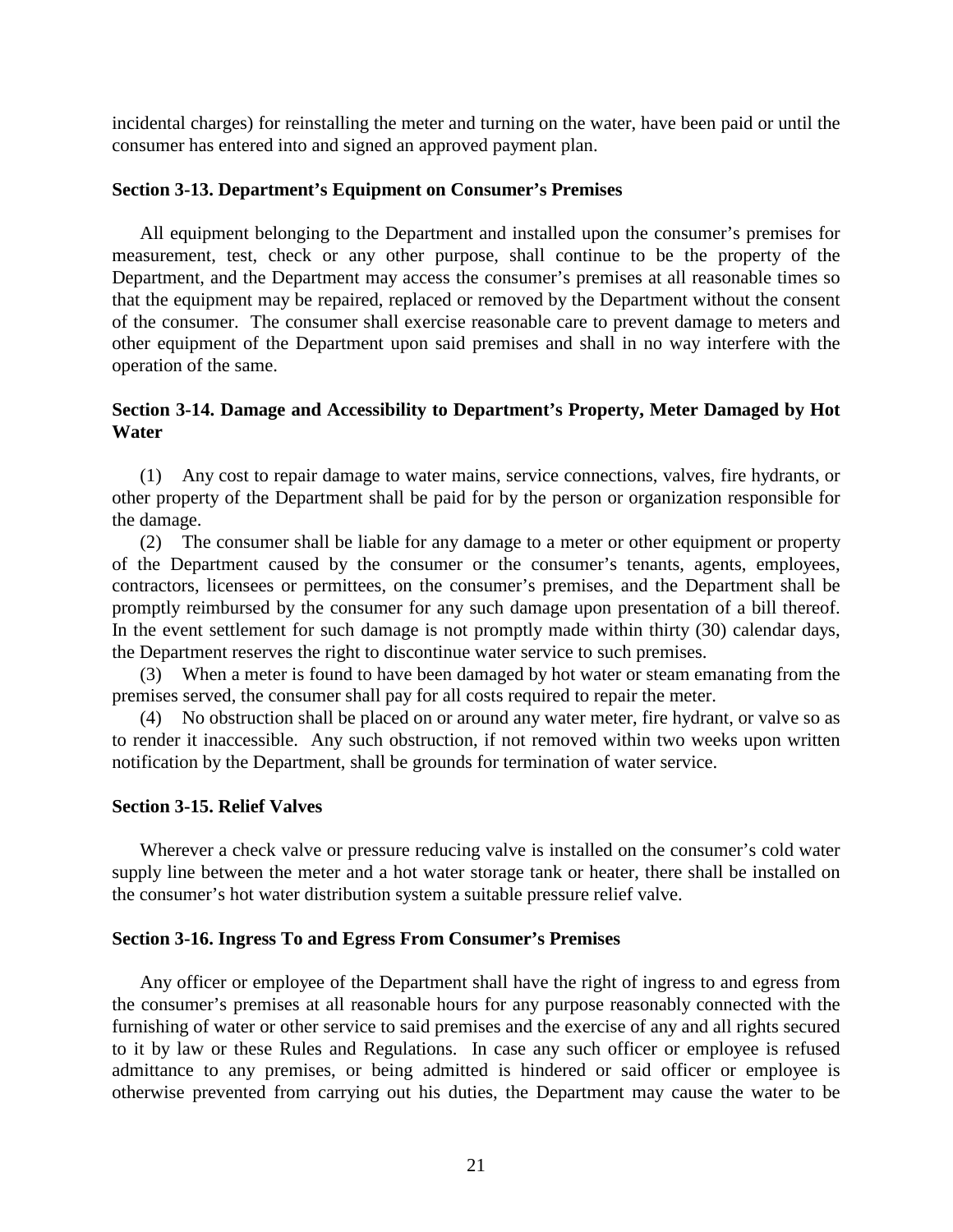<span id="page-23-0"></span> turned off from said premises after giving at least twenty-four (24) hours' notice to the consumer or occupant of said premises of its intention to do so.

### **Section 3-17. Responsibility for Water Receiving Equipment**

 the improper installation of such equipment, or the negligence, want of proper care, or wrongful (1) The owner and consumer shall at his own risk and expense furnish, install, and keep in good and safe condition all equipment that may be required for receiving, controlling, applying and utilizing water, and the Department shall not be responsible for any loss or damage caused by act of the owner and consumer or of any tenants, agents, employees, contractors, licensees or permittees in installing, maintaining, using, operating, or interfering with any such equipment.

 (2) Water service may be discontinued to any consumer whose water system includes Department may contaminate the Department's water supply. Any such discontinuation of plumbing fixtures, or water containers in any form, or of any use, which in the opinion of the service shall continue until objectionable installations have been corrected and the Department has been assured that the objectionable uses and practices shall not be resumed.

 (3) The Department shall not be responsible for damage to property caused by spigots, faucets, valves, and other equipment that may be open when water is turned on at the meter, either when turned on originally or when turned on after a temporary shutdown.

### **Section 3-18. Abatement of Noises**

 Where it has been determined that noises emanating from a consumer's premises are caused may issue a notice of discontinuance of water service in writing to the offending consumer, water service shall be enforced until such time as the condition complained of has been by plumbing fixtures or other equipment attached to water pipes and such noises are being transmitted through the water pipes and causing annoyance to other consumers, the Department owner, or person responsible, to correct or remove the cause of the noise. The discontinuation of remedied.

## **Section 3-19. Electrical Grounding**

 (1) Protective grounding of alternating current secondary distribution circuits made to the water system shall conform in all details with the National Electrical Code of the National Board of Fire Underwriters and with the County of Hawai'i's Building Code. The Department shall not be responsible for any damage or injury caused by any electrical grounding.

(2) No grounding of direct current to any portion of the water system shall be permitted.

(3) No grounding other than as provided in Paragraph (1) of this section shall be made to any portion of the water system without the Department's written approval.

 water piping system and reserves the right, without liability to public utility electric companies, service connections and mains, or to incorporate non-metallic pipes and appurtenances in its system and to make joints of any materials, without regard to their efficiency as conductors of (4) The Department shall not be responsible for the maintaining of a continuous metallic electric consumers, or any other agency, consumer, or individual, to create a physical break in its electricity and without giving notice.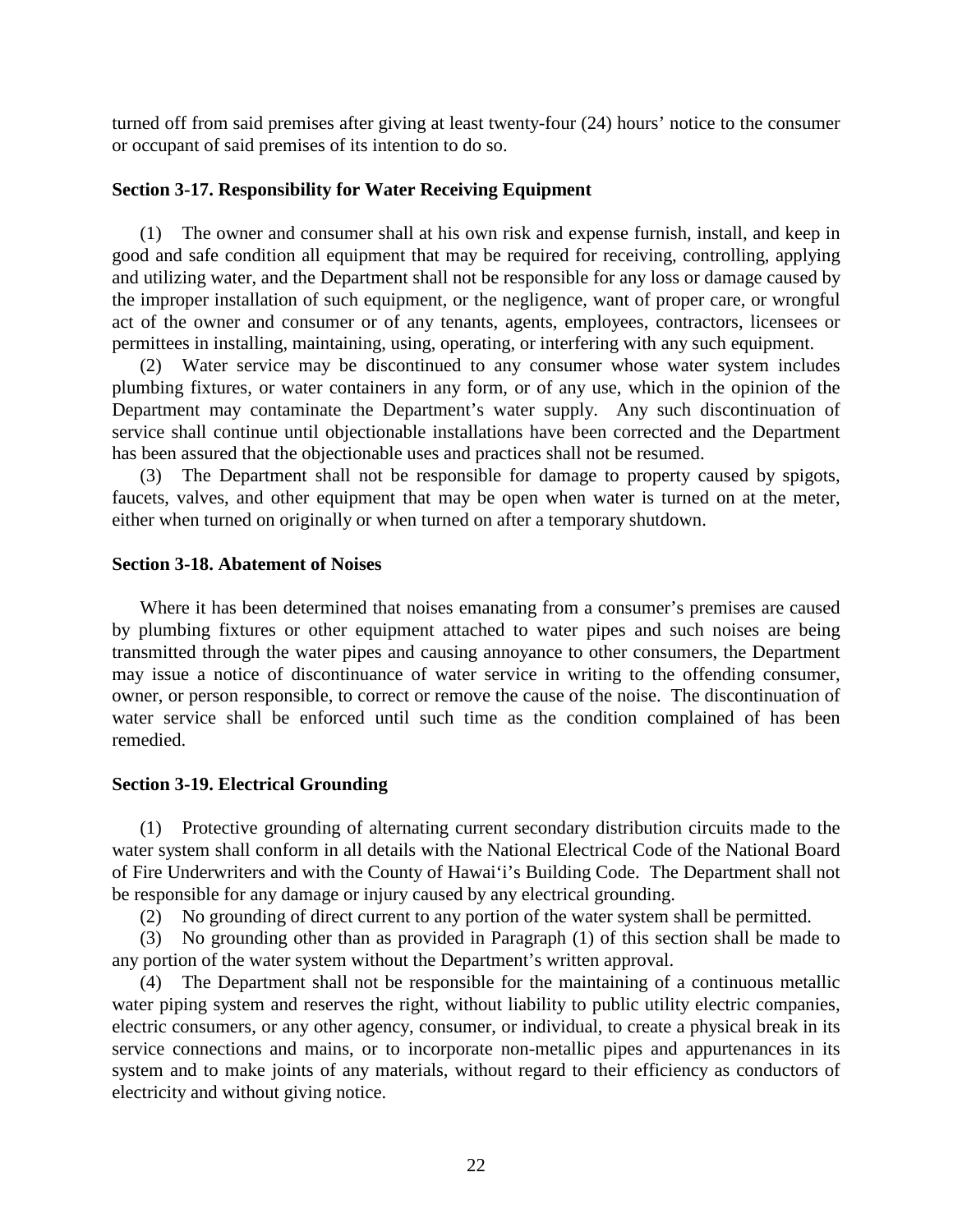### <span id="page-24-0"></span>**Section 3-20. Consumer's Pumping Installations**

 directly from the main of the Department's system except in cases approved by the Manager. No installation and the operation thereof may adversely affect the water service extended by the (1) Consumers shall not be permitted to install or operate pumps which pump water such approval shall be given in cases where it is the opinion of the Department that such an Department to other consumers.

 continue the operation of the pump, shall eliminate the objectionable features causing the giving (2) Approvals given by the Department under this section may be revoked by the Department upon thirty (30) days' notice during which period the consumer, if he desires to of such notice.

### **Section 3-21. Cross-Connections and Backflow Protection**

 (1) No cross-connections with other water supplies shall exist or be installed, located, maintained or operated that could permit the flow of water or other liquids, mixtures, gases or other substances from the consumer's premises into the Department's water system.

 any cross-connection that has a potential for backflow between their plumbing pipes or water (2) It is unlawful for any person to make, maintain, or cause temporarily or permanently, fixtures and the Department's water system. Existing cross-connections between the Department's water system and any auxiliary water supply shall be eliminated or protected by means of an approved backflow prevention assembly. Cross-connection control and backflow prevention requirements for facilities and/or premises shall be in accordance to the Department's Standards. The following conditions shall be adhered to:

 (a) The Department shall require the consumer to install an approved backflow prevention assembly at his own expense for continued service or before a new service will be provided, whenever the consumer has an actual or potential situation for backflow condition within their premises and/or for any reason or cause deemed in the best interest of the Department. The assembly shall be located immediately downstream of the meter.

 (b) If there is a need for uninterrupted water service, an additional backflow prevention assembly shall be installed in an approved manner to ensure continued water service whenever inspection, testing and repair procedures is being performed on any one of these assemblies.

 (3) The consumer is solely responsible for the installation, maintenance, testing and repair of his backflow prevention assembly as required by these Rules and Regulations. The Department will not be responsible for any loss or damage incurred by the consumer or owner as a result of non-compliance with the Department's Rules and Regulations.

 assemblies on the consumer's premises in good working order. No piping or other arrangement for the purpose of bypassing backflow prevention assemblies shall be permitted. Upon request by the Department, the consumer shall present an affidavit certifying that there are no (4) It is the responsibility of the consumer/owner to maintain all backflow prevention cross-connections with other water supplies or other physical cross-connections installed, located, maintained or operated that could permit backflow.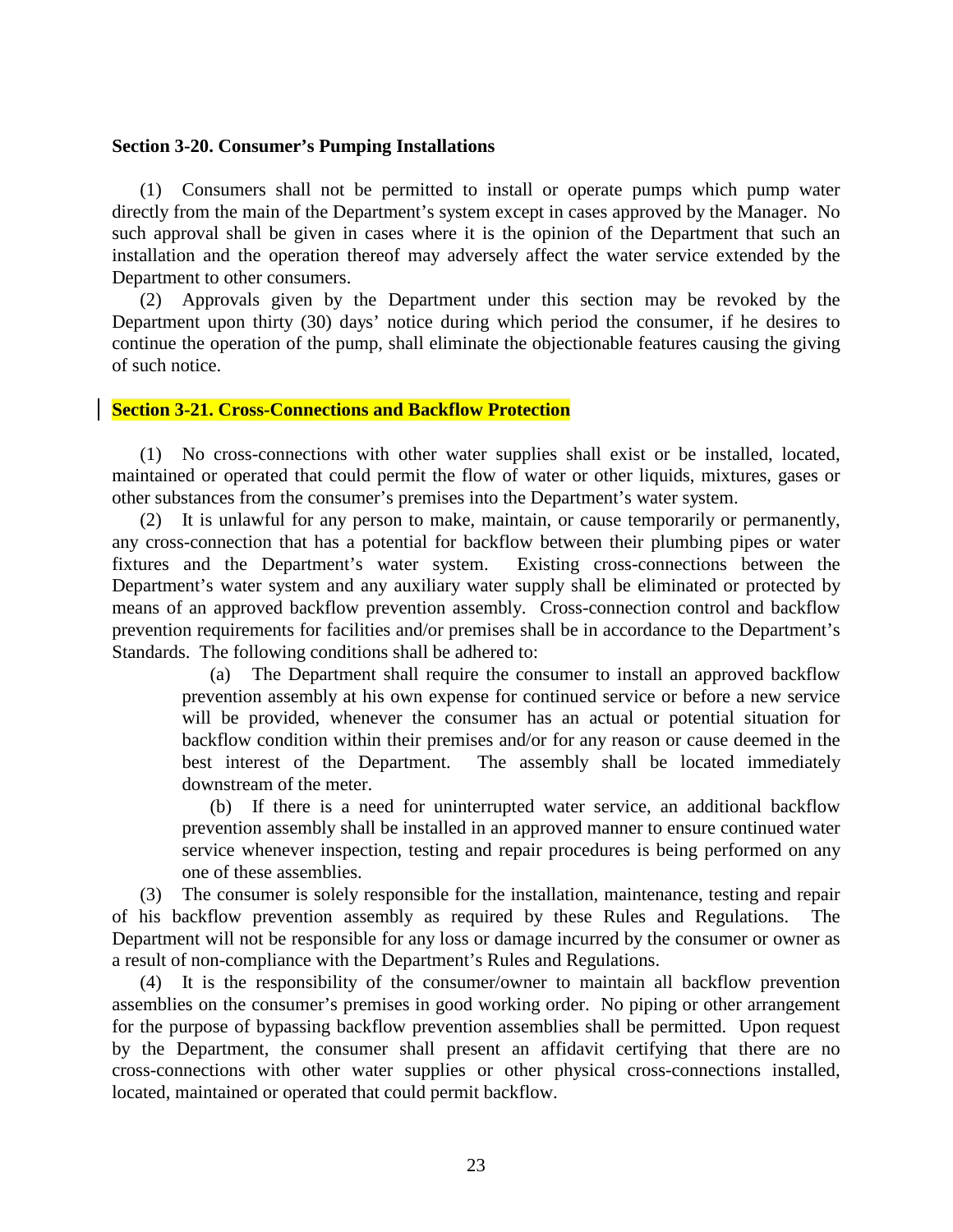overhauls of each assembly shall be established in accordance with the degree of (a) The Department shall establish periodic testing and inspection schedules for all backflow prevention assemblies. Intervals between such testing, inspections and hazard, age and condition of the backflow assembly and the cost to do it shall be the responsibility of the consumer. The following maintenance requirements shall apply:

> 1. All backflow prevention assemblies shall be inspected and tested upon initial installation.

> repaired if necessary, and re-tested before being placed back into service. repaired if necessary, and re-tested before being placed back into service. Wastewater facilities' backflow prevention assemblies shall be inspected and 2. All backflow prevention assemblies shall be inspected and tested yearly, tested every 4 months, repaired if necessary, and re-tested before being placed back into service.

> the inspection and testing. A current list of approved testers will be available 3. A Certified General Tester acceptable to the Department shall perform upon request by the consumer.

> 4. Inspections and tests of backflow prevention assemblies may be required at more frequent intervals as required by the Department.

> 5. Test equipment shall be certified by University of Southern California Foundation for Cross Connection Control and Hydraulic Research, calibrated by the manufacturer every 2 years, and shall maintain a precision of +/- 5% of the actual reading.

 Certified General Tester approved by the Department shall perform the testing. Backflow prevention assembly test forms shall be completed and sent to the as required. Inspection and approval by the Department shall be conducted before the (b) When a backflow prevention assembly fails in service, the consumer/owner shall notify the Department. Repairs are the responsibility of the consumer. A Department for confirmation that the device has been properly repaired and functioning device is put back into operation.

 (c) Records of tests, repairs, parts and inspections shall be made on forms prescribed by the Department. The consumer shall furnish a copy of such records to the Department. Failure of the consumer to make the proper tests and submission of Department. Failure of the consumer to make the proper tests and submission of records may result in termination of service. The Department has the option to schedule tests, needed repairs, replacements, at the expense of the consumer. Failure to pay for such costs shall be cause for termination of water services.

 meet changing requirements of the State and Federal Health authorities, the County's (d) Conditions relative to the installation and maintenance of cross-connection control and backflow prevention referred to in this section shall be subject to change to Building and Plumbing Codes and the Department's Rules & Regulations.

(5) All installations shall conform to the Uniform Plumbing Code and the County of Hawai'i County Code, and the Department's Standards.

 elevation views, including size and location of devices, shall be submitted to the Manager for review and approval prior to installation. The backflow prevention immediately downstream of the water meter. Connections between the meter and the (a) Details of the backflow prevention assemblies, showing both plan and assemblies shall be installed on the consumer/owner side of the property line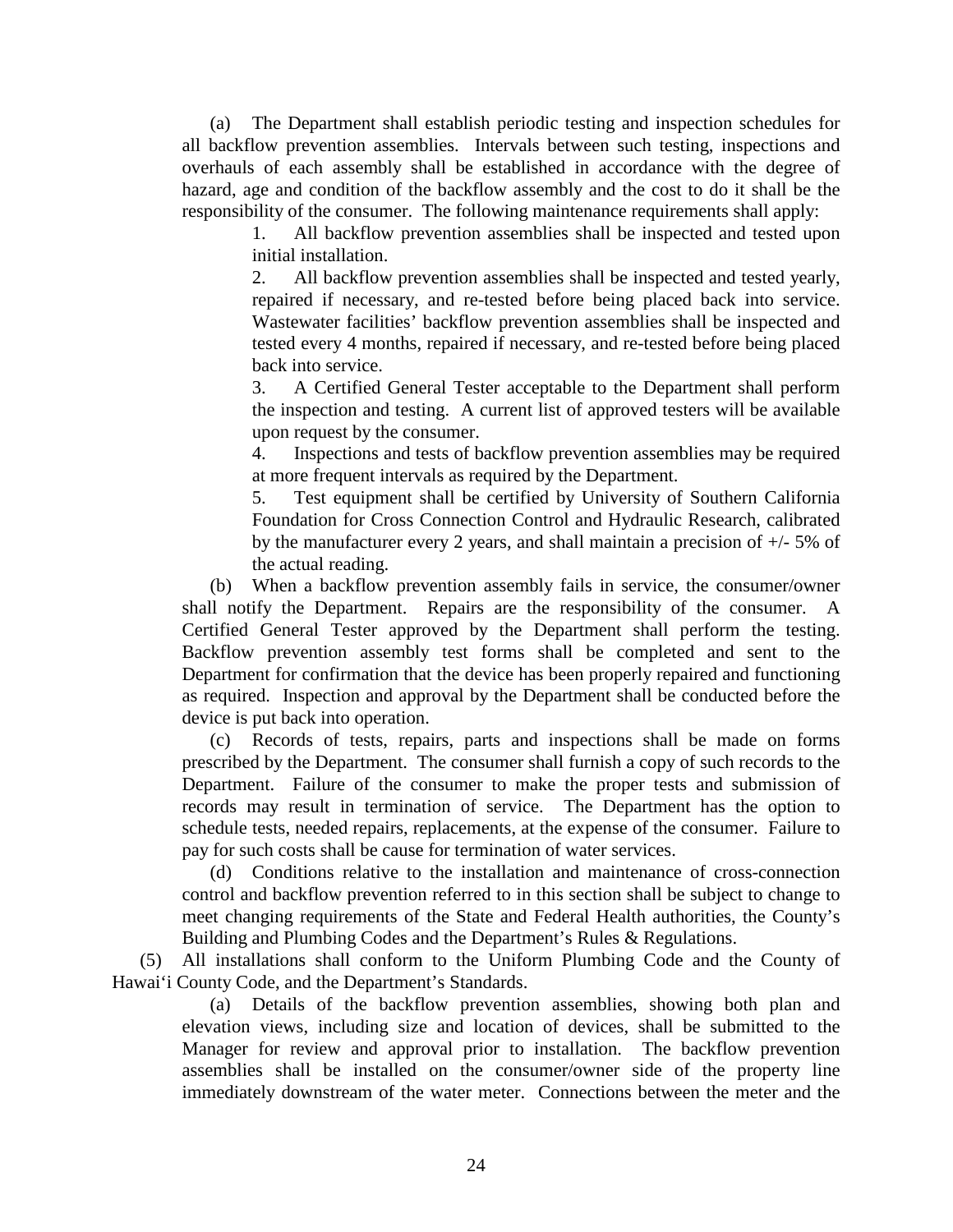backflow prevention assembly are not permitted. Installation heights shall conform to the Department's Standards.

 (b) Backflow assemblies shall be installed above ground unless otherwise approved by the Manager.

 (c) The Manager reserves the right to determine the type of backflow prevention installation based on a case-by-case evaluation. In situations where the hazard cannot be readily determined or access is restricted, a Reduced Pressure Principle Assembly or air-gap separation shall be required.

(6) Temporary water meter installations shall require installation of an approved backflow prevention assembly to protect the Department's water system. The following conditions shall apply:

 Department on appropriate forms provided by the Department. All costs and fees for (a) Applications for temporary meter installations shall be made at the the installation of the temporary water meter, backflow prevention assembly and water use shall be paid by the consumer.

(b) Applicant shall install a DWS-approved reduced pressure principle backflow preventer. The Department shall furnish and install the backflow prevention assembly andinspect the installation fee shall be determined on the Department's rate scheduleand test the applicant's backflow preventer before activating the temporary service. Applicant shall be responsible for the maintenance, repair and yearly testing of the backflow preventer.

(7) Premises having an irrigation system only, with no fertilizers or chemicals added into their system shall require protection by a Double-Check-Valve Assembly (DCV), unless the nature of the facility or premises requires a Reduced-Pressure-Principle Assembly (RP).

 Premises having an irrigation system with fertilizers or chemicals added into their system shall require protection by a Reduced-Pressure-Principle Assembly.

 (8) A fire suppression system with a direct connection to the Department's water system shall be required to have an approved backflow prevention assembly installed in accordance with the Department's Standards.

 (9) Harbor and marine facilities shall have approved backflow prevention assemblies installed at the meter locations.

 terminate water service at the premises immediately. A written notice will be given to the (10) When the Department encounters water uses that represent a clear and immediate hazard to the Department's water supply that cannot be immediately abated, the Department may consumer after water service termination.

(a) Conditions or water uses that create a basis for immediate water service terminations include, but are not limited to the following:

> 1. Refusal to install or to test a backflow prevention assembly, or to repair or replace a faulty backflow prevention assembly.

> 2. Direct or indirect connections between the Department's water system and a sewer line.

> water system and a system or equipment containing pollutants and/or 3. Unprotected direct or indirect connections between the Department's contaminants.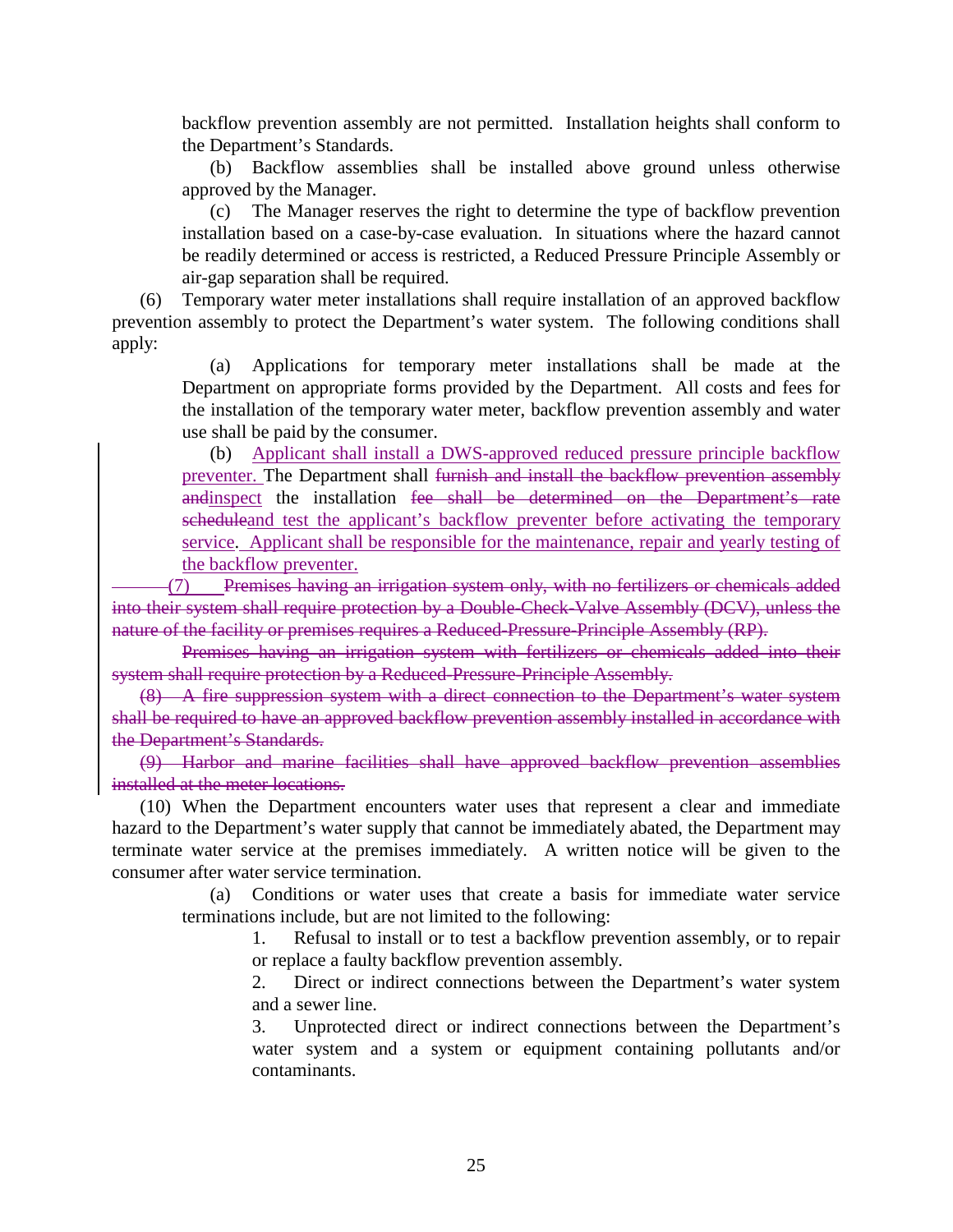4. Unprotected direct or indirect connections between the Department's water system and an auxiliary water system.

<span id="page-27-0"></span> (b) For all other situations requiring backflow protection where there is no apparent and immediate hazard to the water supply, the Department will terminate water service to a consumer's premises after proper notification has been sent. The termination steps are the following:

> 1. The consumer will be notified by letter of the Department's intent to terminate water service, allowing 30 calendar days to remedy the situation.

> 2. If compliance has not been met, a letter to terminate water service will be issued stating that water services will be terminated within five (5) calendar days. Water service will not resume until the corrective action has been completed and approved by the Department.

(11) All premises wholly or partially within flood zones shall have approved backflow prevention protection.

### **Section 3-22. Automatic Fire Sprinkler Service**

 (1) Automatic fire sprinkler service shall be furnished only where adequate provisions are made to prevent diversion of water through such service to other purposes. The fire service accordance with the provisions for the installation of new service connections. After the water is turned on, the Department assumes no liability for damage of any kind whatsoever that may connection shall be installed by the Department and shall be paid for by the consumer in occur to the premises served, regardless of cause.

 (2) No charge shall be made for water used through such connection for fire protection purposes, but any water lost through leakage or used in violation shall be paid for by the consumer at the regular schedule of water rates and charges. The Department may disconnect if leaks are not corrected within thirty (30) days of notification by the Department for high and remove the said service connection if water is used for other than fire protection purposes or consumption. Whenever such disconnection is in effect, the Department shall not be held in any way liable for loss or damage sustained due to such condition.

 (3) Service charges shall be in accordance with the rates established by the Board from time to time. A facilities charge shall not be charged for such service connection.

 by-pass meter of a type approved by the Department. The meter required therefor shall be (4) All automatic fire sprinkler services shall be metered with a detector check valve and a furnished by the Department without cost to the consumer, but the meter box and all installation costs shall be paid for by the consumer. All service connections shall become the property of the Department after installation.

### **Section 3-23. Harbor Service**

 meter. Fees shall be determined by the Department at the time of application in accordance with the Department's rate schedule. The harbor facility shall be billed for all consumption and be Harbor facilities providing water service to ships shall apply at the Department for a master held responsible for payment.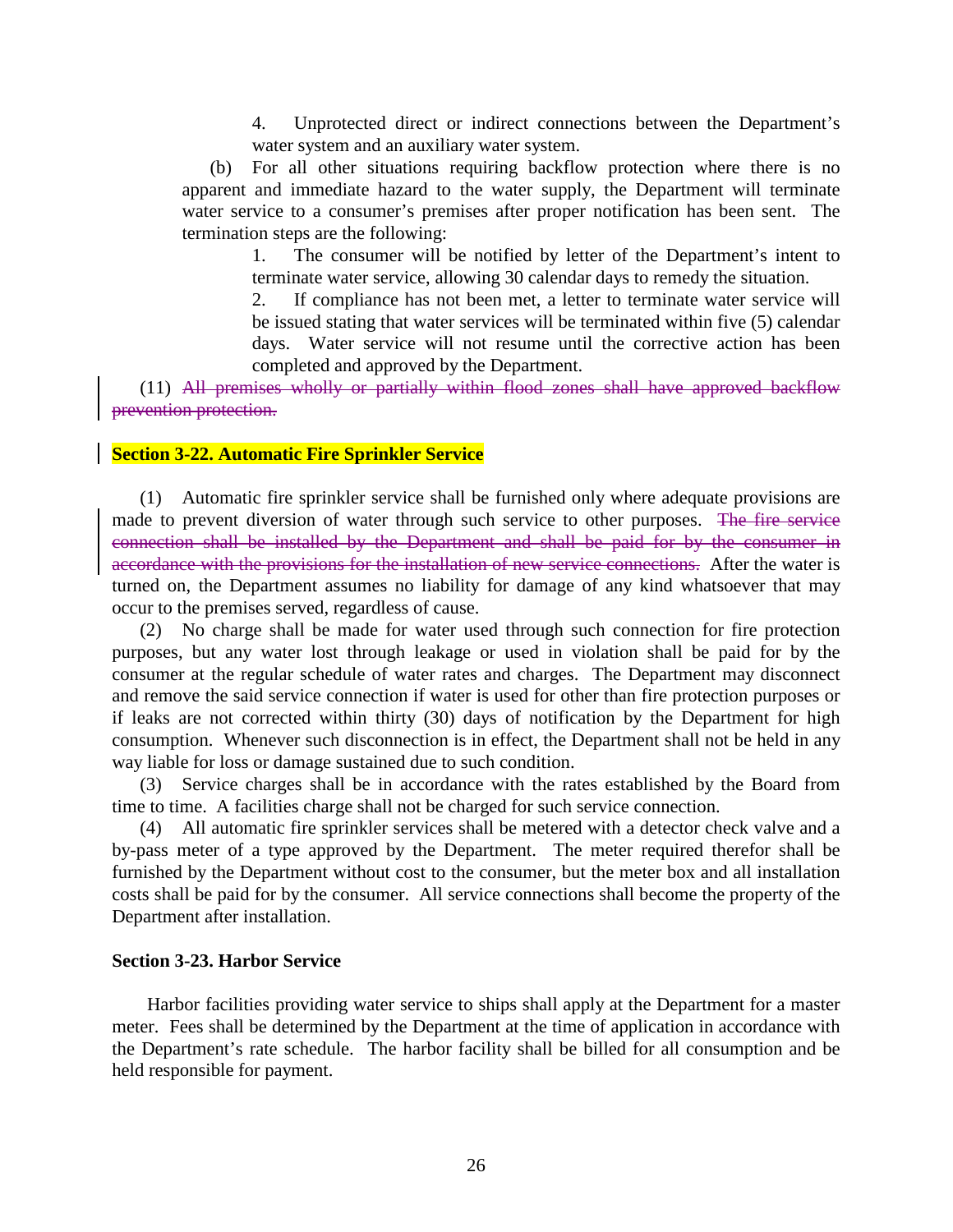### <span id="page-28-0"></span>**Section 3-24. Use Of and Damage To Fire Hydrants, Change In Hydrant Location, Responsibility for Maintenance and Operation of Private Hydrants**

 purposes other than fire protection by persons other than authorized employees of the Fire Department or of the Department is prohibited, except upon prior application to and written permit by the Department. The Fire Department shall have the prior right to use any hydrant at any time and shall have the authority to remove peremptorily, if necessary in case of fire, any (1) Any use of a fire hydrant or tampering therewith or the taking of water therefrom for connection approved by the Department. The use of any hydrant under a permit and the connections thereto shall be subject to the direction and approval of the Department. Hydrant main line valves shall not be used to control flows.

 (2) Application for the use of a fire hydrant for purposes other than fire protection shall be made in writing to the Department and shall be accompanied by payment of all applicable fees in accordance with the Department's rate schedule. The Department reserves the right to reject any application, and/or to revoke approval at any time. Approval shall be withheld unless the applicant agrees to notify the Department as soon as the use of the hydrant is finished. If the Department has determined to be due to consumer use as well as the cost of inspection shall be paid for by the consumer. All water drawn from a hydrant shall be metered or estimated as to current water rates. The permittee shall pay all of the costs of connecting to and disconnecting approval is revoked, the Department shall remove any connections to the hydrant after notice to the consumer is made. The Department shall inspect each hydrant and all costs of repair which quantity in a manner satisfactory to the Department and shall be paid for by the consumer at the from the hydrant.

 (3) The consumer and/or permittee shall report promptly any defect in or damage to the hydrant. Any cost to repair damage to fire hydrants shall be the responsibility of the permittee.

 The Department shall not be held responsible for any damage to property or injury to persons arising from the use of any hydrants for any cause whatsoever. Any damage to fire hydrants shall be paid by the person or organization responsible for the damage.

 (4) The Department shall, if it approves the request for a change in location of a hydrant, change such location; provided, that the cost of all labor, material, equipment and all other charges are paid in advance by the consumer.

 (5) The Department shall not be responsible for any costs of operation or maintenance of any private water system or part thereof.

 (6) Fees in accordance with the Department's rate schedule may be assessed to government agencies in order to maintain fire hydrants and make them available for fire protection.

### **Section 3-25. Sale of Water**

 Unless specifically agreed upon by the Department, the consumer shall not sell any water received from the Department.

### **Section 3-26. Master Meter**

 (1) A master meter is defined as the installation of water meter for the purpose of providing water service, now or in the future, to more than one lot. It is intended that the water meter or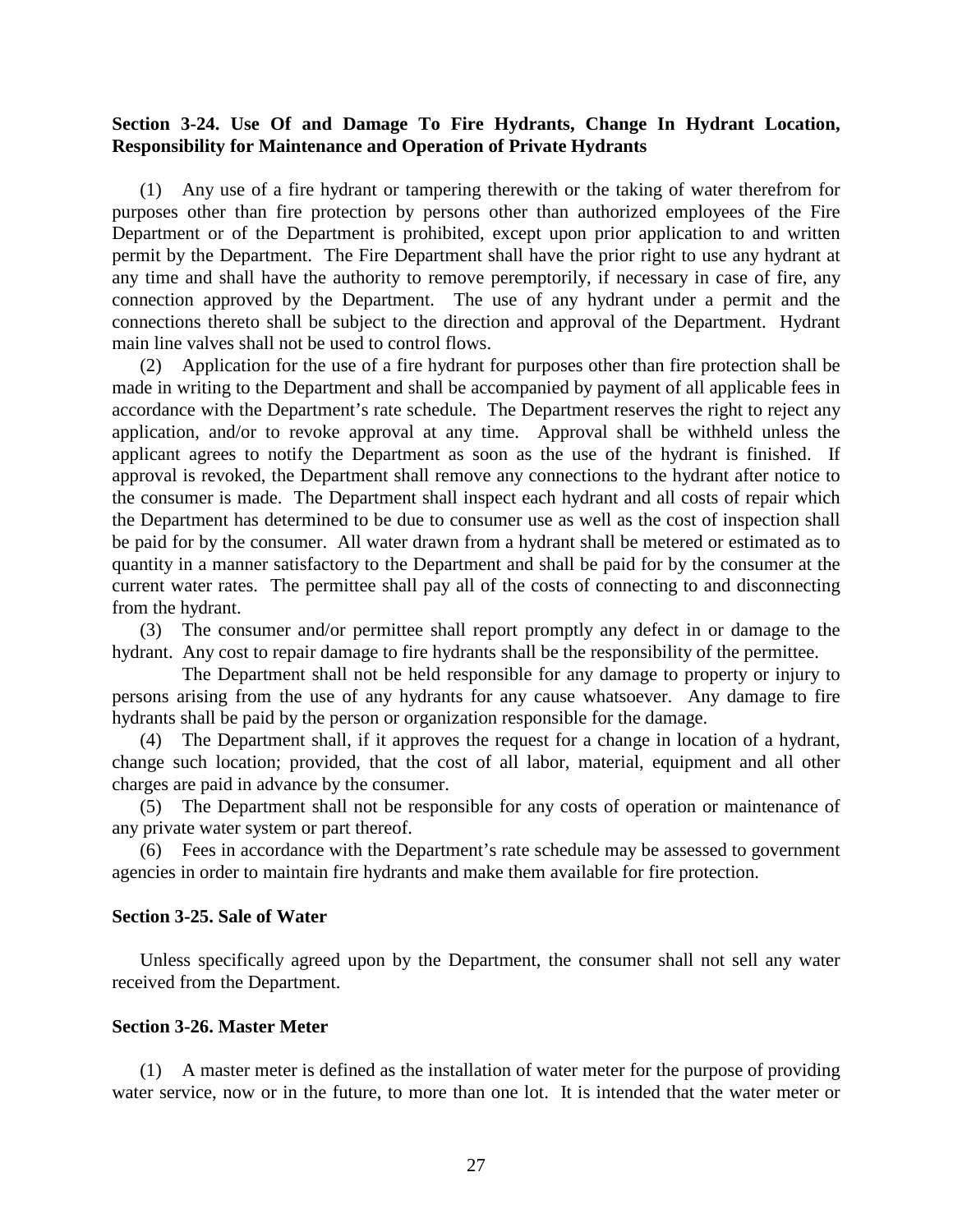<span id="page-29-0"></span> service connection serve only those lots the consumer stated on the application. Unless specifically or previously agreed upon, the Department will not grant water service to a prospective consumer requesting a master meter. If a consumer has a master meter service connection for which prior approval was not granted by the Department then:

(a) Notice shall be given to the consumer on their non-compliance; and

 (b) If the consumer fails to make satisfactory corrections as determined by the Department, the Department shall initiate procedures for discontinuance of water service.

 person, dwelling unit, or lot without the Department's written approval and payment of (c) The consumer with a master meter shall not provide water to an additional the applicable facilities charge and capital assessment fee if required.

 (2) The Consumer with a master meter shall annually, or upon request, provide the Department with a complete list of those they provide water to and those lots that received water at some time during the last twelve (12) months. The listing shall be as of the anniversary date of the original meter installation and shall show the user's name and their tax map key. The listing shall be submitted to the Department no later than thirty (30) calendar days after the anniversary date of the original meter installation or written request from the Department.

 (3) Failure of the consumer with the master meter to comply with either Section 3-26(1) or Section 3-26(2) above may result in the termination of water service.

### **Section 3-27. Water Service to Lots Out of The Service Limits**

 (1) Where a lot is not immediately adjacent to a distributing main and where the applicant applies for water service and needs to acquire permits, easements, or clearances from any government agency or person for the installation of the consumer supply pipe, before water service is granted, the applicant shall:

(a) Enter into an Elevation Agreement with the Department if there is less than 40 psi at the meter, or if the property is situated at an elevation that it cannot be assured of adequate service from the Department's water system. In all situations, the Department is not responsible for pressure or flow conditions after the meter.

(b) Obtain all necessary permits from the Department of Public Works for the installation of the consumer's supply pipe within the County road right-of-way.

(c) Secure any other permits, clearances, easements from any other affected agency or party for the installation of the consumer's supply pipe.

(2) Water service granted pursuant to this Section is restricted to one equivalent unit and to the lot $(s)$  for which the application is made.

 (3) The consumer shall be responsible for the repair and maintenance of the consumer's supply pipe.

### **Section 3-28. Water Service to a Gated Community**

As a condition of water service to any lot within a gated community, the following must be complied with: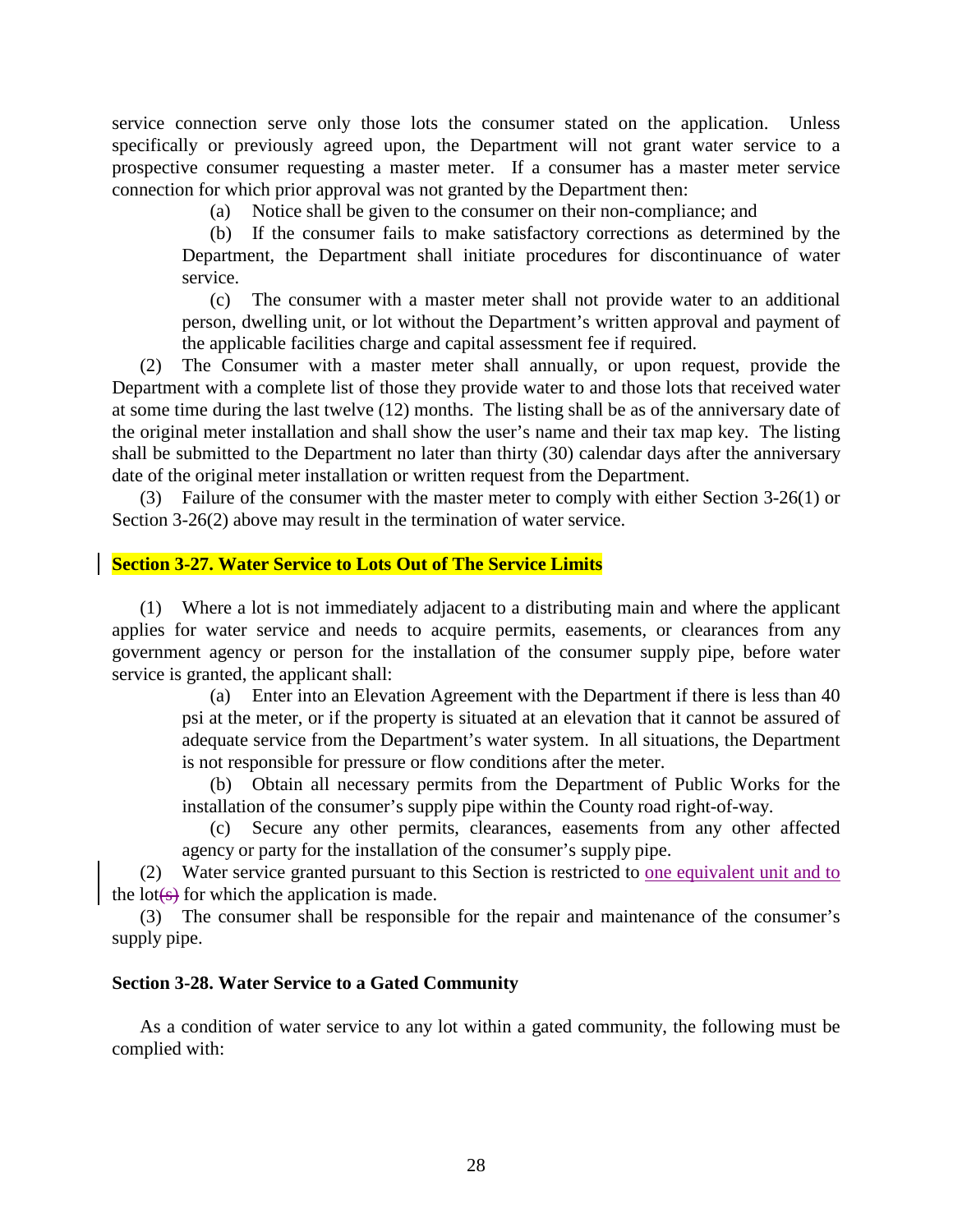(1) Execution and recordation at the Bureau of Conveyances or Land Court, State of Hawai'i, of an indemnification agreement between the Board and the homeowner's association or an agent legally responsible for all the lot owners within the community;

(2) Installation of a locking device for the gate in compliance with the Department's Standards; and

 with the Department's Rules and Regulations, its Standards, and all applicable County, State, and (3) The distribution system and its appurtenances within the gated community must comply Federal Regulations before being accepted by the Department.

### **Section 3-29. Agricultural Use Rates**

 canneries, mills, markets or establishments engaged in the conversion, treatment or packaging of (1) For purposes of this section, "Agricultural activities" means crop production, flower and other ornamental growing, fruit and other orchard growing, stock raising, dairy farming, and/or aqua-cultural farming, on a commercial basis. "Agricultural activities" do not include agricultural products.

(2) Agricultural Use Rates as adopted by the Board shall be provided to a consumer who is engaged in commercial agricultural activities if the following requirements are met:

 (a) The consumer files annually with the Department an Application for Agricultural Use Rate, with a copy of the consumer's current State of Hawai'i General Excise Tax License. The consumer shall note with specificity the agricultural activities engaged in on the Application.

(b) The consumer installs and maintains a back-flow prevention assembly at the consumer's own expense and in accordance with the requirements established by the Department.

 (c) The consumer submits, upon request by the Department, a copy of the State of Hawai'i, Department of Taxation Form G-45, General Excise/Use Tax Return, and/or Form G-49, Annual Return & Reconciliation.

(3) The consumer shall notify the Department immediately if agricultural activities cease for a period of more than 120 days.

 Application for Agricultural Use Rate, not complying with the provisions of the Application for Agricultural Use Rate or the provisions of this section shall result in immediate termination of (4) The cessation of agricultural activities, falsification of the information provided on the the Agricultural Use Rate.

 or not they receive the Agricultural Use Rate, in the event water service to domestic water users (5) The Department may limit or restrict water flow to all agricultural water users, whether is detrimentally impacted due to agricultural water use or water shortage.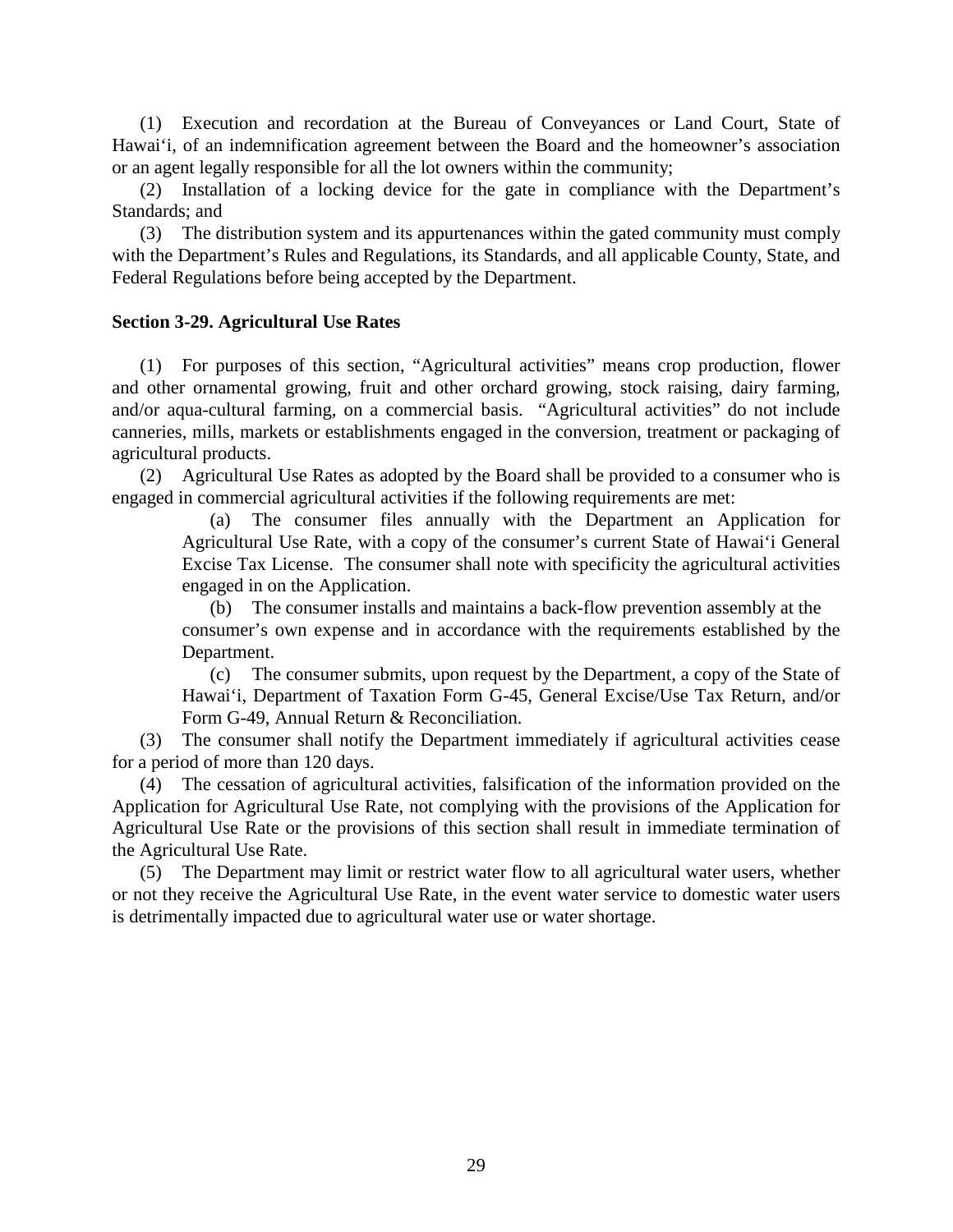### <span id="page-31-0"></span>**RULE 4 - RULES REGULATING WATER AND WATER SYSTEM REQUIREMENTS OF DEVELOPMENTS**

### **Section 4-1. Availability of Water and Approval of Development Map**

 the Department and where pressure conditions permit, may obtain new or additional water that the development water system otherwise conforms to these Rules and Regulations and the (1) Any developer whose proposed development is within the service limits established by service; provided, that the Department's existing water system facilities are adequate to accommodate the proposed development without impairing service to existing customers, and Department's Standards.

The Department may establish guidelines regarding the availability of water based on the existing water system capacity and anticipated development.

 (2) Where large quantities of water are required or a large investment is necessary to service may be provided to the development. A capital assessment fee, determined and approved by the Board, may be charged for the required improvements, and shall be prorated to the developer and based upon the number of lots, dwelling units or equivalent units in the provide service, the developer shall be informed as to the conditions under which public water development.

 Department shall inform the Planning Department in writing of its approval, requirements for (3) After the Planning Department submits the development map to the Department, the approval, or its disapproval of the development map.

### **Section 4-2. Development Water System Requirements**

 (1) The developer shall install and pay for any onsite and applicable offsite water system elements required for development as determined by the Department. All such elements including, but not limited to, source(s), reservoirs, pipelines, and booster pumps shall be designed and located in accordance with the Department's Standards.

 Standards in order to supply water and fire protection to property not within the development, the (2) Whenever the Department determines that the elements of the water system proposed to service the development should be of greater capacity than is required by the Department's Department shall require the developer to oversize the elements.

 (3) When the developer is required to install and pay for such oversizing as set forth in the installation over and above the cost of the elements that would have been required as soon as practicable after the acceptance by the Board of the completed work. In no case shall the reimbursement be made for any portion of the cost of an eight-inch (8") main or of a main of lesser size in residential areas or of any portion of the cost of a twelve-inch (12") main or of a oversizing shall serve only areas under the same ownership as the development under preceding paragraph, the Department may reimburse the developer for the additional cost of the main of lesser size in other areas. Reimbursement shall not be made to the developer where such consideration at the time the oversizing is proposed.

 After the installation has been completed and dedicated to the Board, the developer shall furnish the Department with an affidavit itemizing the costs incurred for the installation of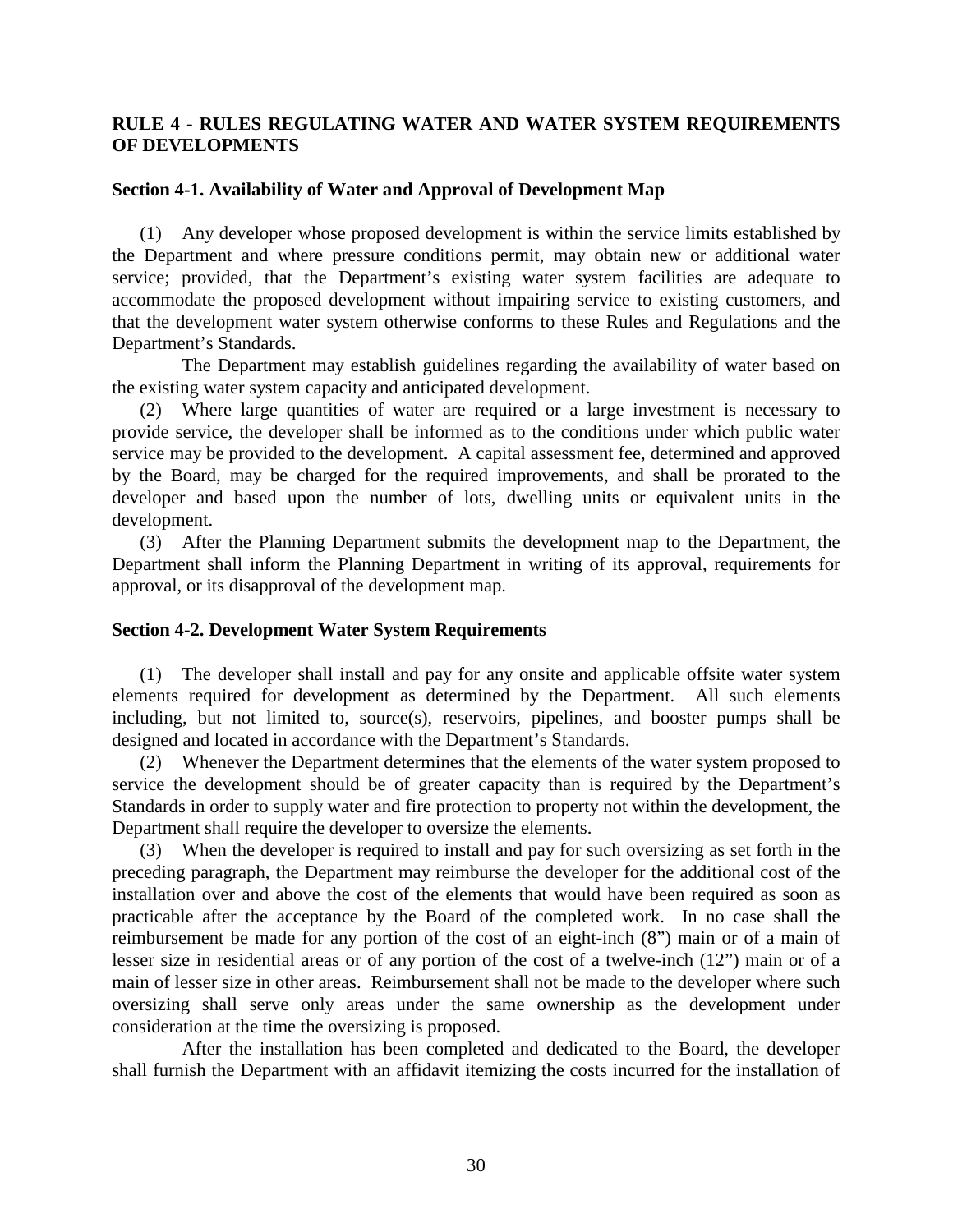the oversized elements within thirty (30) days after the dedication. The additional costs, to be reimbursed to the developer shall be determined by the Department.

 (4) The Department may make refunds to the developer for their investment in main extensions. Such refunds shall be made upon approval of the Board if the extension meets the following criteria: the main extension size is at least eight (8) inches in diameter; the main extension is part of the Department's overall master plan; and the extension serves the entire general area and not only the areas under the same ownership of the development under construction and on the following basis:

 revenues received by the Department after all power and other production charges have been deducted from the revenues, without interest, from water sales and service charges (a) The Department shall, for a period not exceeding five (5) years after the date of dedication of the main extension, refund to the developer seventy (70) percent of all resulting from:

> 1. All new service connections to the main extension between the public developments shall not be eligible for refund unless approved by the water system and the development, excepting that extensions to other Department;

> 2. All new service connections made to the mains installed by the developer within the development;

3. All reconnections of existing services to the main extension.

 (b) After the work has been completed and accepted, the developer shall furnish the Department with an affidavit itemizing the costs incurred by him in the installation of said main extension. Said affidavits must be submitted no later than thirty (30) days after the dedication of the main extension for the developer to be eligible for the refund.

 extension installed by the developer and refunds shall be based upon said estimates of The Department shall make the final determination as to the cost of the main the Department, less any reimbursement made under subparagraph (3) of this section.

 (d) Such refunds shall be made as soon as practicable after January 1 of each year and shall be computed on the basis of the revenues received, less the cost of power and production charges, as set forth in subparagraph (1) of this section, for the preceding Under no condition shall an aggregate amount exceeding the refundable amount so calendar year for the period of five (5) years after the dedication of the main extension. computed be refunded. If revenues from such sources are insufficient, an amount less than the amount computed shall be refunded.

 (e) All refunds shall be made to the original developer entering into the agreement with the Department.

 (f) Refunds shall not be made to developers for mains installed within a development. (See Section 4-3. Installations Within Developments, for reimbursement to developer for increased size of mains installed within developments.)

 (g) Refunds shall not be made to a developer for mains installed in a development where such mains were not approved by the Department prior to their installation.

 development with a service lateral and meter that is adjacent to the lot or an appropriate easement (5) Where water main installation is necessary, the developer shall provide each lot in the and in conformance with the Department's Standards.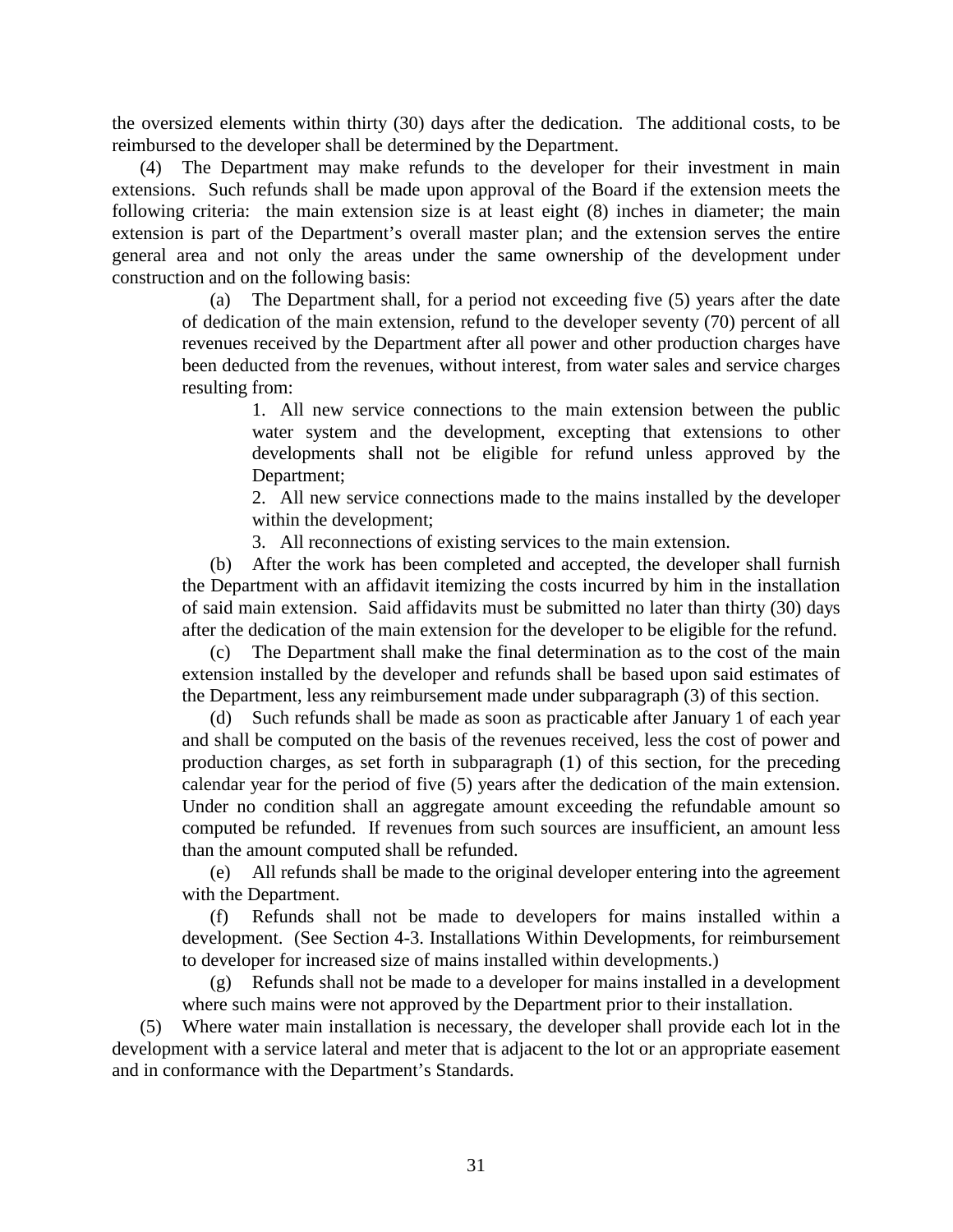### <span id="page-33-0"></span>**Section 4-3. Installations Within Developments**

 (1) The developer shall install a development water system in accordance with these Rules and Regulations and the Department's Standards, and shall pay for the cost of the water system required for the development.

(2) The minimum water main size shall be six (6) inches. The standards of the Insurance Services Office in "Grading Schedule for Municipal Fire Protection" and the specific recommendations of the Department shall be used as a guide in the design requirements for fire protection.

 (3) When in order to provide for existing or future water services beyond the boundaries of development, the Department shall require the developer to make installations of such greater a development, the Department finds that the mains to be installed within the development should be of greater capacity than would be required to provide adequate service within such capacity.

 after acceptance by the Department of the completed work, the additional cost of the installation over and above the cost of the mains that would have been required; provided, that in no case that reimbursement shall not be made to the developer where such a larger main or mains shall (4) When the developer is required to install a larger size main for the reasons set forth in the preceding paragraph, the Department shall reimburse the developer as soon as practicable shall reimbursement be made of any portion of the cost of a six-inch (6") main in residential areas or of any portion of the cost of an eight-inch (8") main in other areas; and provided, further serve only areas under the same ownership as the development under consideration.

 developer shall furnish the Department with an affidavit itemizing the costs incurred by him in After the installation has been completed and accepted by the Department, the the installation of the large mains. The additional costs shall be determined by the Department.

 (5) Where water main installation is necessary, the developer shall provide each lot in the development with a service lateral and meter that is adjacent to the lot or an appropriate easement and in conformance with the Department's Standards.

 (6) The boundaries of the various zones and districts shall be designated by the State Land Use Commission and the Zoning Code of the County of Hawai'i.

(7) No land use application may proceed unless all lots contain in such application information about the Department's water supply system.

### **Section 4-4. Sizes of Mains, Hydrants Spacing, Fire Protection**

The minimum main size for all developments, for fire protection, regardless of zoning, shall be six (6) inches.

 Hydrant spacing shall be in accordance with the Department's Standards, unless otherwise approved by the Fire Chief of the Fire Department of the County of Hawai'i.

 required hydrants serve the development if located outside the development, they may be so the developer shall not exceed the cost to him which would have resulted had all the hydrants If in the interest of improved fire protection, it is determined that one (1) or more of the located and the cost shall still be borne by the developer, subject to the limitation that the cost to been located inside the limits of the developments.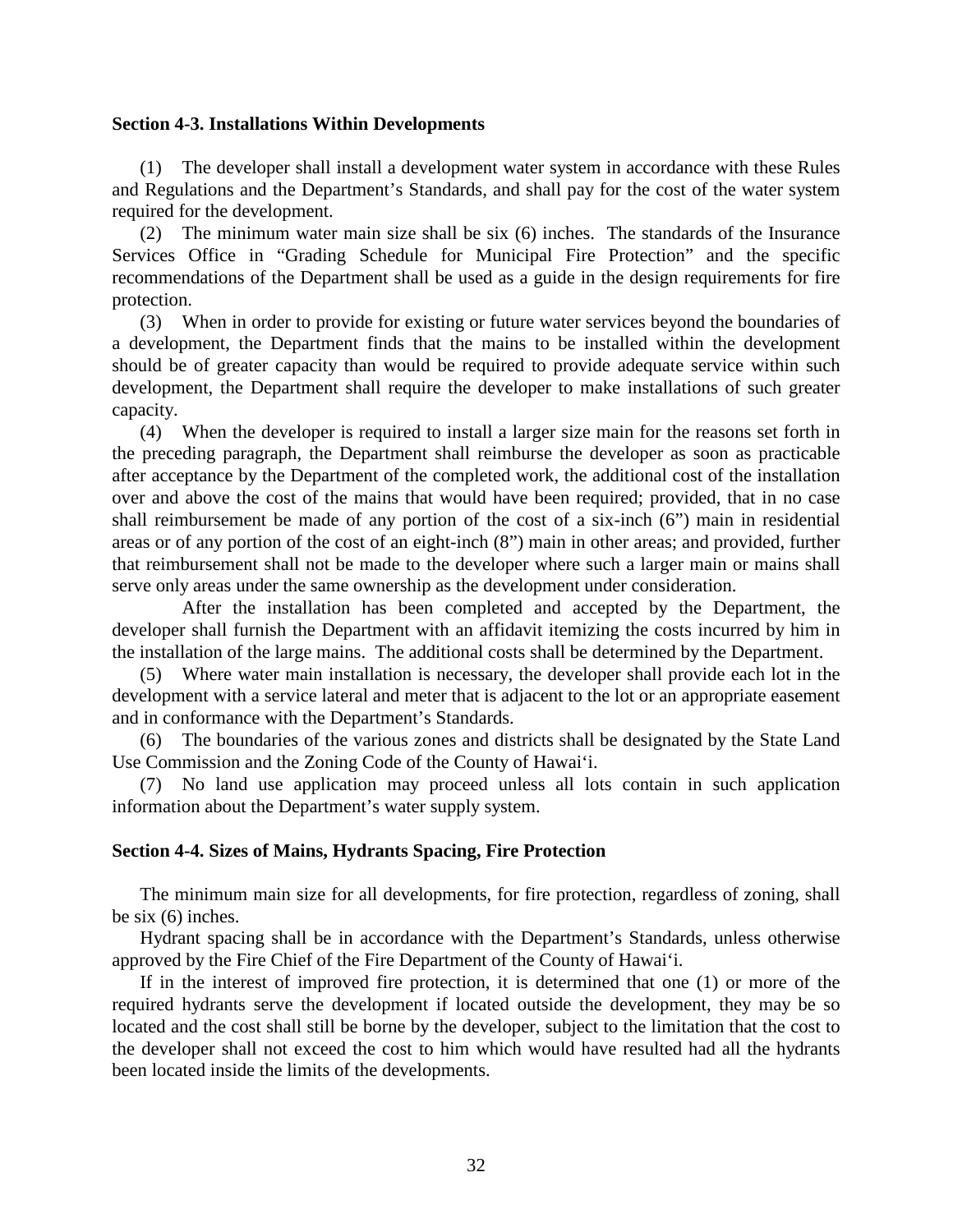### <span id="page-34-0"></span> **Section 4-5. Materials and Construction Standards, Installation of Water Service, Inspection of Work**

 any development water system, or any portion thereof, that is to be connected to the public water the construction of the public water system and with the requirements of the State Department of Health and all applicable laws. The Department shall determine the capacity, location, type of (1) All materials, design and construction procedures, and workmanship, with respect to system shall be in accordance with the requirements and standards used by the Department for materials, and proper construction methods of any of the component parts of the development water system.

 If it is anticipated that the development water system or any portion thereof is to be connected to the public water system or will be dedicated or conveyed to the County of Hawai'i, then the construction of the water system or any portion thereof to be connected to the public water system or be dedicated or conveyed to the County of Hawai'i must be constructed by a licensed contractor.

 Department and all the improvements required by the Rules and Regulations of the Department (2) No water service shall be approved, excepting a service for development construction purpose, until the development water system has been completed and accepted by the have been completed.

 (3) The Department shall have free access at all times to all installations made for the development and shall be given any assistance required and every facility, information, and means of thoroughly inspecting the work to be done and the materials used or to be used.

 (4) A development water system not dedicated or conveyed to the Department shall nevertheless be reviewed and inspected by the Department. Prior to the beginning of construction of the required improvements or prior to final approval of a development map, when a suitable bond is posted, the developer shall be required to pay a fee of four-tenths (0.4) of one percent (1%) of the estimated cost of the construction work of the development water system but not less than fifty dollars (\$50.00) to cover the costs of plan review, testing and inspection.

### **Section 4-6. Facilities Charge**

 The developer shall pay the prevailing facilities charge and applicable capital assessment fee approval at rates established from time to time by the Board. Copies of the Facilities Charge Schedule, containing the facilities charge rates established by the Board, shall be on file and for each lot, dwelling unit or equivalent unit of the development prior to final subdivision available at the Department.

 Credits towards the total facilities charge may be granted by the Department for elements of the water system which will benefit the Department according to the following schedule:

| <b>Elements Contributed by the Developer</b>         | Credit                   |
|------------------------------------------------------|--------------------------|
| (1) Drill and case well                              | 22% of facilities charge |
| (2) Outfit well - electrical, control building, etc. | 15% of facilities charge |
| (3) Reservoirs                                       | 26% of facilities charge |
| (4) Transmission Pipelines                           | 24% of facilities charge |
| (5) Booster pumps (per station, 6.5% if one pump)    | 13% of facilities charge |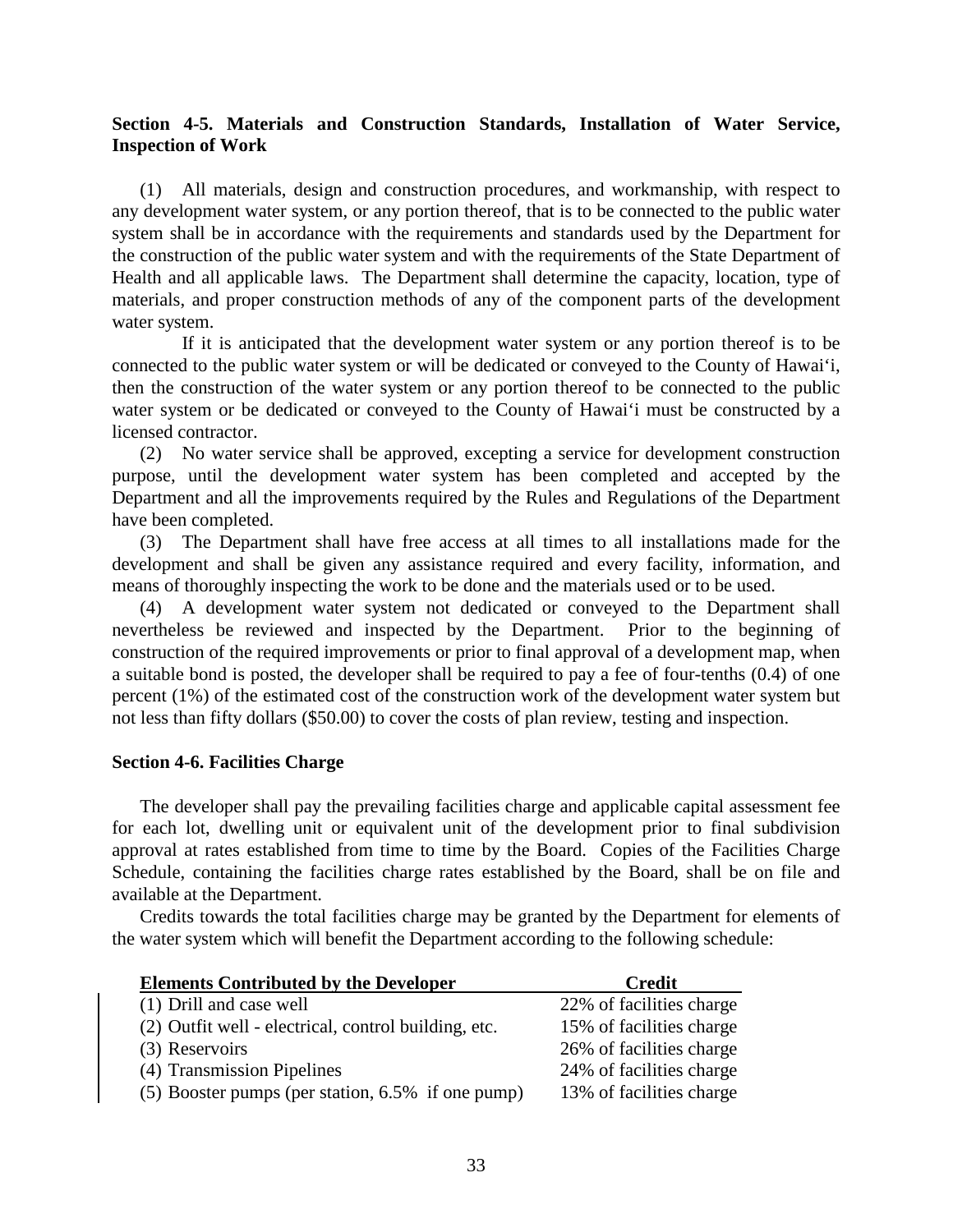<span id="page-35-0"></span> To receive a credit for any of the above elements, the developer's contribution must be more than the facilities charge.

### **Section 4-7. Reservoirs**

 Storage capacity required shall be determined on the basis of 600 gallons per unit within the area (1) Developers shall install and pay for storage tanks, appurtenances, and pipelines from the tank site to the development property. Storage tanks shall be of concrete construction. served by the reservoir.

 (2) Whenever the developer is required to install a reservoir, together with appurtenances, of greater capacity than is necessary to serve his development, the Department shall make a lump sum reimbursement to the developer of the difference in cost, excluding the cost of required; provided, that no reimbursement shall be made where such larger reservoir shall serve appurtenances, of such larger reservoir and the reservoir that would otherwise have been only areas of the land under the same ownership as the development in question.

 storage facilities or if the storage facilities are already available, the Department may waive the (3) If it is determined by the Department that the development does not warrant separate requirement of storage facilities construction, and the developer shall be charged an appropriate facilities charge for each lot or unit of the development.

### **Section 4-8. Preparation of Plans, Information on Plans, Approval of Plans, Delays in Construction.**

(1) All construction plans governing water system shall be prepared by a registered engineer to the extent of his professional qualifications under the laws of the State.

(2) The construction plans, insofar as the water system is concerned, shall show the following on standard 22" x 36" or 24" x 36" (with border) sheet or sheets:

 (a) Name of development, name of developer, name of engineer, and location of development.

(b) Date, North arrow, scale, and tax map key designation.

 existing and proposed, as well as any other features natural or artificial necessary for a (c) The proposed development water system complete, in both plan and profile, and its inter-relationship with street lines, lot lines, curb grades, sewers and drains, both complete understanding of the water system design.

 inch (1") equals ten (10), five (5), or four (4) feet. Manhole, fire hydrant, lateral and (d) Plan views drawn to scale of one inch (1") equals one hundred (100), fifty (50), forty (40), or twenty (20) feet. Profile views drawn to a vertical scale of one other details drawn to a scale of one-half inch  $(\frac{1}{2})$  equals one (1) foot or larger.

(e) The designation, including alignment and width, of all easements. For parts of the water system which shall not be in street areas to be dedicated to the public.

 (f) A general layout map showing the location of lots and streets within the development and its near vicinity together with existing and proposed water system.

(g) A small key location inset or vicinity map showing the proposed development in relationship to streets and water mains in the area.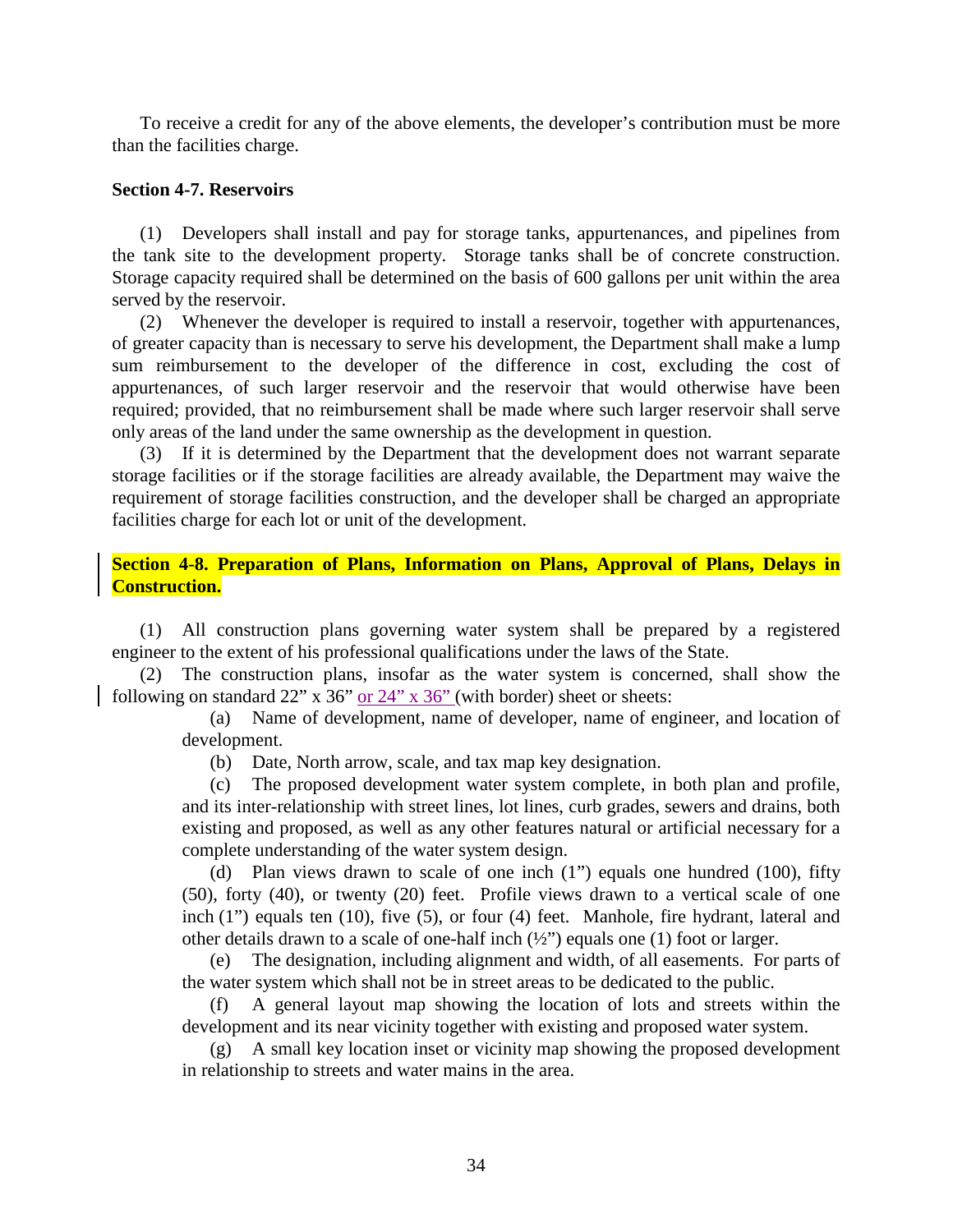<span id="page-36-0"></span> (h) In cases in which the owner or developer also owns areas contiguous to the and lot pattern and water system proposed to serve such contiguous areas shall be proposed development or separation therefrom by a street, a sketch of the future street furnished for study with the construction plans.

(i) When required by the Department, contours or elevations shall be furnished by the developer, based upon the United States Geological Survey or the County of Hawai'i datum.

(3) All approved and completed plans shall be submitted in an electronic format acceptable by the Department.

 (4) No construction of a development water system, or any portions thereof, to be of Hawai'i, Director of the Hawai'i County Planning Department, State Department of Health, and when required, all other agencies. After the approval, the developer shall transmit four (4) connected to the public water system shall be undertaken prior to approval of the final construction plans and specifications by the Director of the Department of Public Works, County sets of all final construction plans and specifications to the Manager.

 substantial progress in the construction of the water facilities, after approval plans and specifications by the Department, the plans and specifications thereof shall be resubmitted to the Department for review and for making such changes as it deems proper because of changed (5) If any period exceeding one (1) year or such extension as may be granted passes without conditions or revision of standards or amendments of these Rules and Regulations.

### **Section 4-9. Maximum Time Limit for Review of Development Water System Construction Plans.**

 provides the terms and conditions whereby the Department will specify the maximum time limits (1) In accordance with Chapter 91-13.5, Hawai'i Revised Statutes, as amended, this section for the review of development water system construction plans for business or development related permits. During this period, the Department will either approve, will not approve, or will return the plans for revision and resubmittal.

(2) The maximum time limit for the initial review and for each subsequent review as required will be thirty (30) working days.

 (3) The following terms and conditions shall apply. For purposes of this section, when the term "developer" is used it will also include the licensed Architect or Engineer.

(a) The developer shall be responsible to initially submit all of the following:

 sections of the rules and regulations, standards, and prevailing policies of the 1. Complete plans which shall meet the requirements of Section 4-8, all other Department;

2. Applicable construction drawings for all underground utilities and facilities which may affect the water system construction;

3. Applicable construction drawings by all other architectural and engineering disciplines;

4. Applicable anticipated maximum daily and peak hour water demands;

5. Applicable water system design analyses; and

 6. Any other materials specified by the Manager in writing as necessary for the review of the project.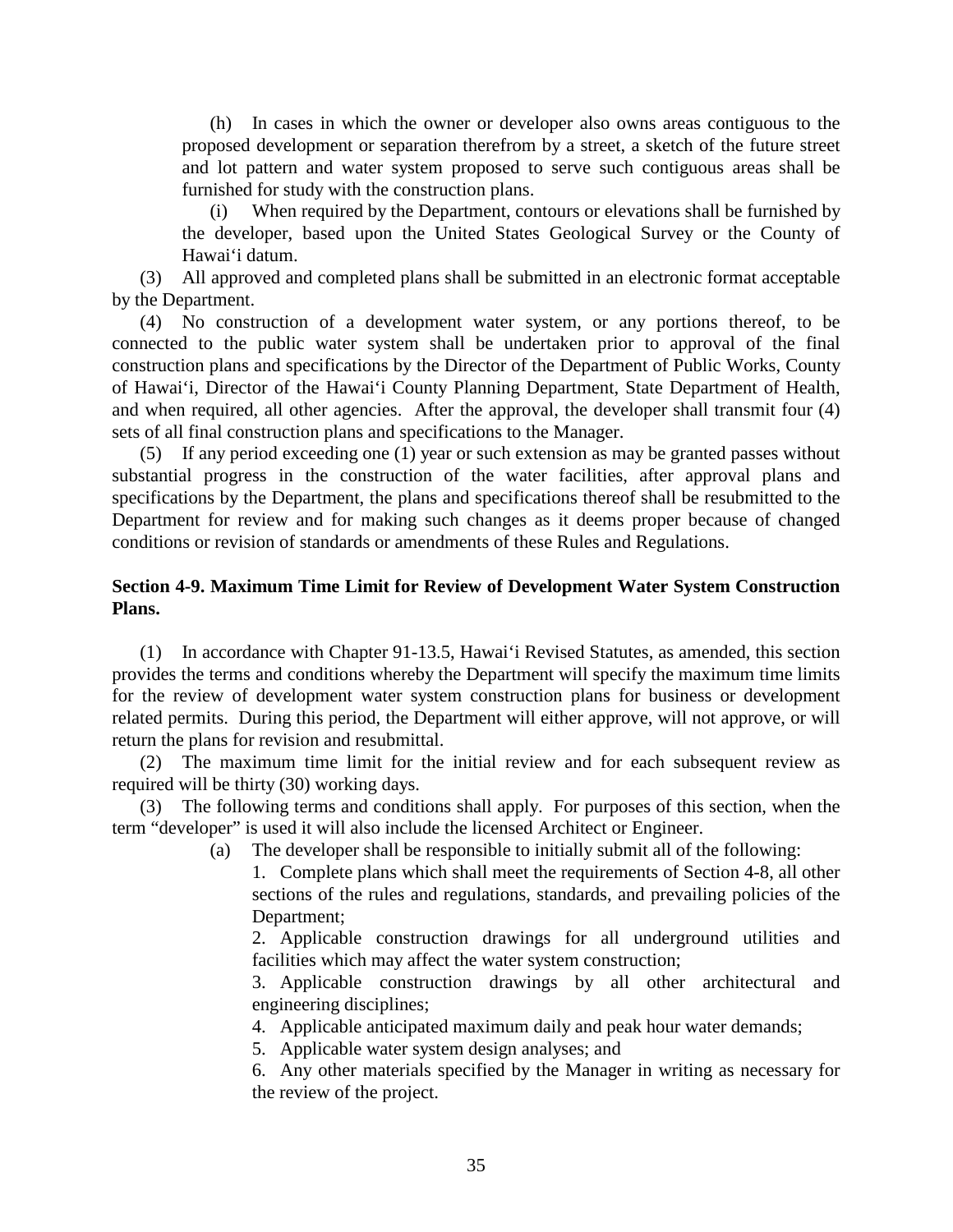<span id="page-37-0"></span> (b) If the Department determines that the initial submittals are incomplete, the submittals will be returned to the developer without further review, with a written explanation of the deficiencies of the submittal.

 satisfactory submittals and shall end when the plans have been approved, denied, or returned to the developer for revisions or additional information. This period of review revision or additional information, a new maximum period of time for review shall (c) The period of time for review shall begin to run upon official receipt at the Department of Water Supply, 345 Kekūanaō'a Street, Suite 20, Hilo, Hawai'i, of shall end on the date when the Department sends the notice to the developer of said approval, denial, or return. When a submittal has been returned to the developer for begin upon resubmittal. The developer shall be informed of the Department's approval, denial, or return to the developer for revision or additional information in writing, or by other electronic notification.

 (d) Development water system plans shall be deemed incomplete if the developer has not secured proper clearances from other agencies or if the developer has not secured the necessary water commitments for the development under review.

 (e) The maximum period of time for review established pursuant to this section shall be extended, for the period of time affected, in the event of a national disaster, state emergency, union strike, any department emergency, or other circumstance beyond the Department's control which would prevent the developer or department from fulfilling review and approval requirements.

 Chapter 91-13.5, Hawai'i Revised Statutes, as amended, the plans shall be deemed approved automatic approval shall not relieve the developer from the requirement of constructing the guidelines of the Department. The developer shall complete and submit the certified as-built development water system plans to the Department. The Department reserves the right to refuse acceptance and dedication of the development water system should the developer fail to comply (4) If the plans have neither been approved, disapproved, nor returned for revisions and resubmittal within the maximum time limits specified in this section, then in accordance with subject to the following reservations. In the interest of public health, safety, and welfare, this development water system in accordance with the standards, rules, prevailing policies, and with these requirements.

### **Section 4-10. Ownership of Installed Water System**

 As a condition precedent to connecting the development water system to the public system, the developer shall dedicate or convey the water system to the Board, and the water system Department is of the opinion that the operation and maintenance of the facilities are not in the best interest of the Department and the County. Where the Board refuses to accept dedication or  conveyance of the development water system, the development shall be served by a master meter behalf of the buyer or consumer, their heirs, successors and assigns execute a written agreement accepting full responsibility for the maintenance and operation of the development water system thereafter will be maintained and operated as a part of the public water system; provided, that the Board may refuse to accept dedication or conveyance of the development water system if the installed within the public right-of-way or the Department's easement. The developer shall on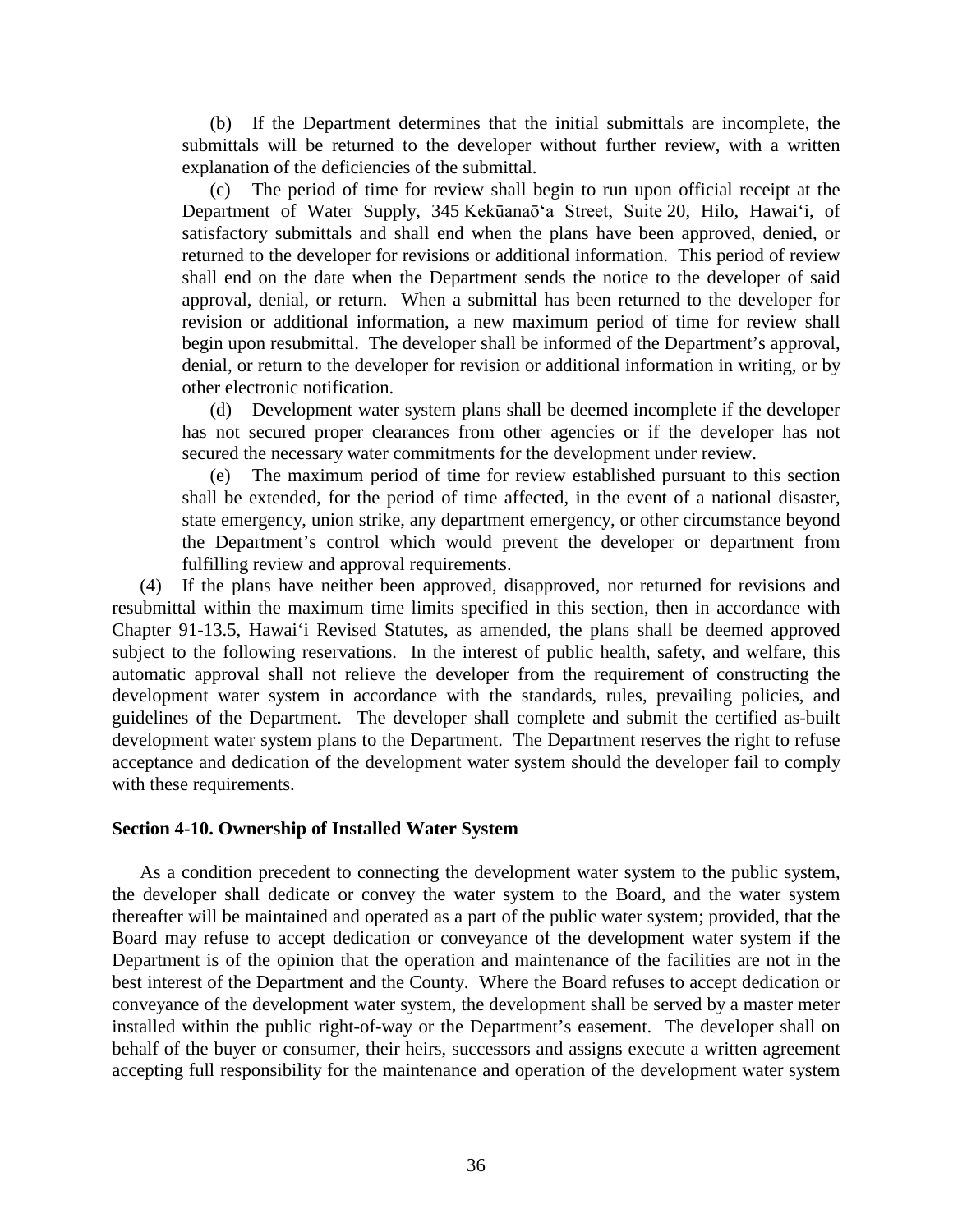<span id="page-38-0"></span>and release the Department from all claims on account of the lack of maintenance and operations of the development water system.

 If the property in question involves Land Court registered property, the developer or consumer shall record the agreement with the Land Court of the State of Hawai'i. If the property does not involve the Land Court, the Department will record the agreement with the Bureau of Conveyances of the State of Hawai'i. For those development water systems to be conveyed or prerequisite to such service, the developer shall deliver to the Board perpetual easements for all developer shall also convey to the Board fee simple title to all sites on which are located tanks, reservoirs, and pumps constructed by the developer and connected to the public water system dedicated to the Department and prior to the commencement of water service, and as a portions of the development water system installed in other than publicly-owned property. The together with easements for ingress and egress.

### **Section 4-11. Modification of Requirements**

 When conditions pertaining to any development are such that the public may be properly served with water for domestic purposes or for domestic and fire protection purposes without full is such that the public interest shall be adequately protected, such modification thereof as is and strict compliance with these Rules and Regulations, or where the development site or layout reasonably necessary or expedient, and not contrary to law or the intent and purpose of these Rules and Regulations, may be made by the Department.

### **Section 4-12. Construction Agreement and Bond**

 water system be constructed in full compliance with the approved final construction plan and specifications. The bond shall be equal to the cost of the work required to be done by the (1) The Department may require a developer to secure a performance bond to guarantee that the developer shall fully complete the development water system and that the development developer as estimated by the Department. A performance bond is not required where the developer has entered into a contract with a reputable contractor, and has filed with the Department;

- (a) A certified copy of the contract,
- (b) A certified copy of the performance bond of the contractor; and
- (c) A surety bond in a sum equal to at least fifty percent (50%) of the cost of all work required to be done by the developer as estimated by the Department.

 (2) If the developer is required to post a performance bond, then the developer shall make a Department, in an amount equal to the full cost of the construction of the improvements as estimated by the Department. As an alternate, the developer may make a deposit of negotiable bonds with the Department in an amount equal to the full cost of the construction of the deposit of money with the Department or a responsible escrow agent designated by the improvements as estimated by the Department.

 (3) The developer shall enter into an agreement with the Department to make, install, and with the surety bond or other security as specified, and the agreement shall conform to all the complete all of the required improvements, which agreement shall be filed with the Department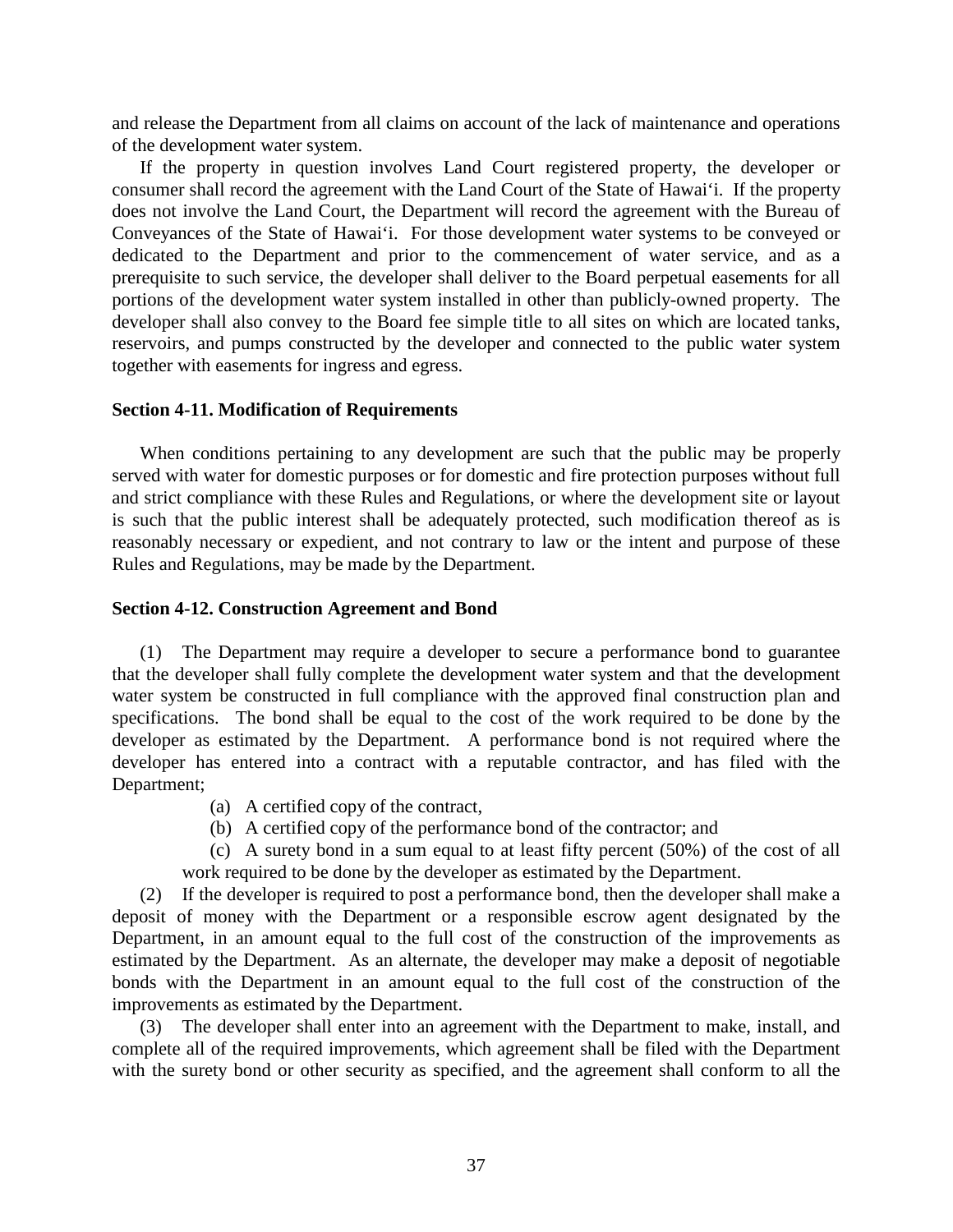<span id="page-39-0"></span> requirements of the Rules and Regulations of the Department and the bond shall be conditioned as set forth in the Rules and Regulations of the Department.

### **Section 4-13. Acceptance of Existing Private Water Systems**

(1) The Board shall not accept dedication of the following existing private water systems:

(a) A stand-alone water system that has its own source, treatment, storage, transmission and/or booster pump(s);

 (b) A water system that was a result of a variance from water system improvements granted by the Planning Department, unless the water system is upgraded to comply with the current standards and all Rules and Regulations; and

(c) A system that was constructed to DWS standards, as evidenced by the Final Inspection being granted, more than 20 years prior to the date of the request for dedication.

 (2) Dedication to the Board of an existing private water system other than those outlined in paragraph (1) above, is contingent on the following. All cost for compliance shall be borne by the owner(s) of the water system.

(a) Water System Assessment and Evaluation

 system standards and the Rules and Regulations at the time the system was 1. The existing private water system must have been built to prevailing water initially installed and granted Final Inspection by DWS.

 lot boundaries fronting the roadway, and other features as required by the 2. A registered land surveyor and engineer, both licensed in the State of Hawai'i, shall prepare and submit to DWS an up-to-date "AS-BUILT" plan. The AS-BUILT plan shall show all existing features of the water system and other utilities, in addition to the existing roadway, property lines, individual DWS.

 3. The DWS shall inspect the existing water system to verify its system standards and Rules and Regulations at the time the system was initially installed and granted Final Inspection by DWS. Verification of the physical/operation conditions shall include spot checks of existing pipeline conditions, including exposing the waterline to verify cover, type of pipe material/wrap, and other conditions. DWS reserves the right to enforce the current Standards and all Rules and Regulations for critical elements of the water system. Critical elements are those items that are necessary for the health, safety and welfare of the public as well as those elements that are prepare construction plans showing all needed improvements to the existing The owner(s) shall submit copies of their water system maintenance and physical/operating condition, and its conformance with the prevailing water required by law. If improvements are required, the owner's engineer shall water system. The owner(s)' engineer shall submit the proposed water system improvement plan to the DWS for review and approval prior to construction. private water consumption records for review for the time period specified by DWS.

(b) Construction and Inspection Upon Final Construction Plan Approval: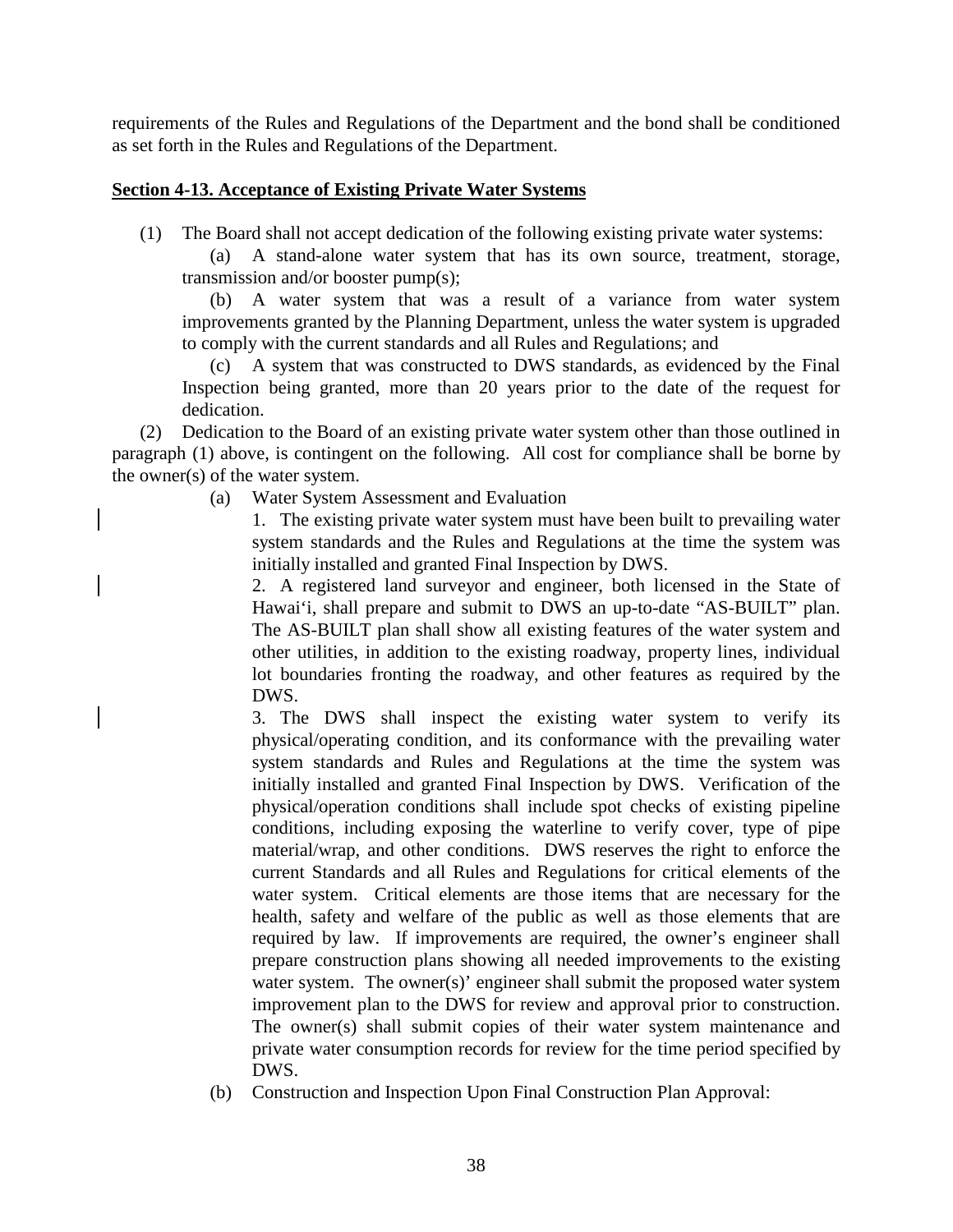1. The owner(s) shall construct water system improvements, if required, in conformance with the approved plans, by a contractor licensed in the State of Hawai'i.

2. The DWS shall inspect the improvements in accordance with the approved plans.

 satisfaction of the DWS. The DWS reserves the right to determine the areal 3. The owner(s) shall pressure test and disinfect the water system to the extent and method of pressure testing and disinfection. Disinfection includes follow-up water quality tests and submittal of the test results to DWS.

(c) Documents and Fees Required for Final Acceptance of the Existing Private Water System Improvements by DWS:

> 1. The owner(s) shall execute all required agreements and/or documents required by the Rules and Regulations, which may include, but not be limited to:

- a) Indemnification Agreement;
- b) Irrigation Agreement;
- c) Grant of Easement;
- d) Elevation Agreement;
- e) Out of Bounds Agreement;
- f) Bill of Sale;
- g) Individual customers' water service application; and
- h) Any other applicable agreements and/or documents.

 h) Any other applicable agreements and/or documents.2. The owner(s) shall submit all applicable documents, including, but not limited to:

a) A one-year written Warranty in favor of DWS for any defects or malfunction in the water system;

b) Chlorination certificate, if applicable;

c) Maintenance service contract and list of all equipment installed, if applicable;

d) "AS BUILT" drawings of the completed water system improvements on electronic file in a format acceptable to the Department;

 e) Certificates of acceptance from multi-agencies (Government, utility companies) involved with the water system improvements, if applicable;

 f) Written DWS Final Acceptance of the water system and improvements;

g) The age and original cost of the components of the entire existing water system;

h) Provide all catalog cut sheets and pump curves for pump equipment and controls, if applicable; and

i) Other applicable documents.

 3. Remit all applicable Facilities Charges, Capital Assessment Fees, and any other fees.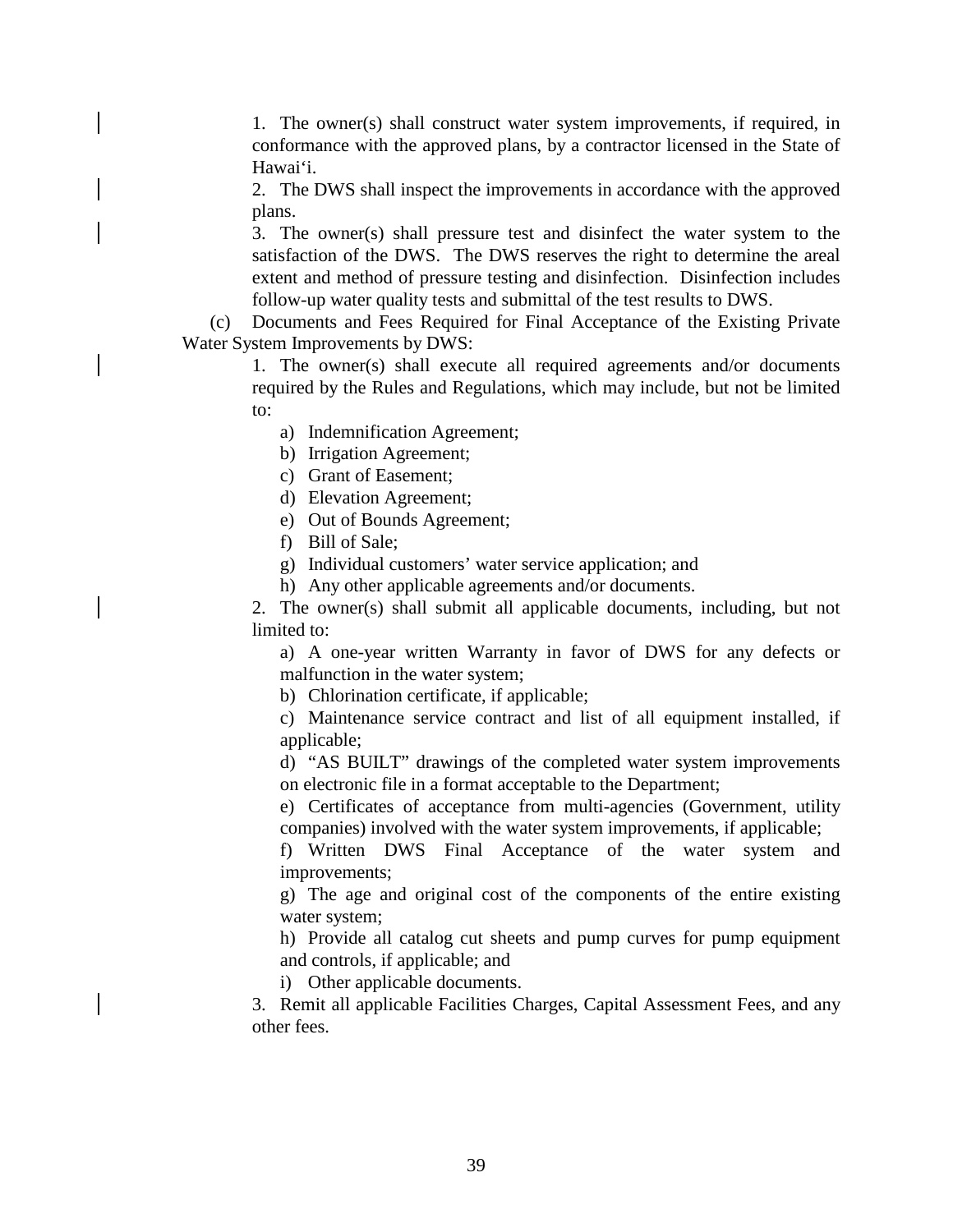### <span id="page-41-0"></span>**RULE 5 - WATER COMMITMENTS**

 If the Department, on the basis of population data, availability of water, existence of water sources, waterlines or other facilities, engineering requirements, and other related and relevant data, anticipates that a consumer, developer or subdivider can be provided with sufficient water minimum standards, the Department may commit to the consumer, developer or subdivider that there is, or it is anticipated that there will be, sufficient water to service the proposed new project subdivider, as the Department deems necessary. The Board may establish guidelines and policies for the estimated usage of a proposed new project or development, meeting the Department's or development. The Department, in giving such a water commitment, may impose time limits and other conditions for the use of such commitment upon the consumer, developer or for the issuance of formal written water commitments.

(1) Guidelines for Issuing Water Commitments

 (a) All water commitments shall be based on the availability of water, at the time the application is made, from the water system which will serve the proposed project.

 (b) In determining the availability of water, the Department shall consider districting, water system constraints, outstanding water commitments, capital population, projections, environmental constraints, past water usage, zoning, land use improvement program scheduling, undeveloped available water resources, regulatory requirements of ground water control areas, and any other significant factors.

(c) Where the estimated water requirements of a project exceed 120,000 gallons per day (GPD), the applicant may be required to enter into a Water Development Agreement with the Board as specified in the following paragraph.

 (d) Where the Department has determined that the water is not available but could be available with some improvement, the applicant may be required to enter into a Water Development Agreement with the Board should the applicant want a water commitment. The agreement will include, among other things, provisions for the payment for the development of additional sources and system improvements, duration of water commitment, and quantity of water allocated to the project.

 (e) Water commitments granted pursuant to Water Development Agreements, shall remain appurtenant to the original parcel which is subject to the Water Development Agreement, and shall only be assignable to successors in interest to that original parcel.

 (f) Water Development Agreements as used herein refers to agreements between a developer and the Water Board which set forth the terms and conditions for acceptance of a water system from a developer.

(2) Application for Water Commitment

 Water commitments, in the case of subdivisions, rezoning requests, Land Use change a formal application has been submitted to the proper reviewing agency, hereafter referred to as requests, all other project development requests and meter requests will be acted upon only after "reviewing agency," and a water commitment deposit is paid to the Department.

(3) Water Commitment Deposit

 The water commitment deposit shall be \$150.00 per additional lot or per equivalent unit, subject to further change by the Board.